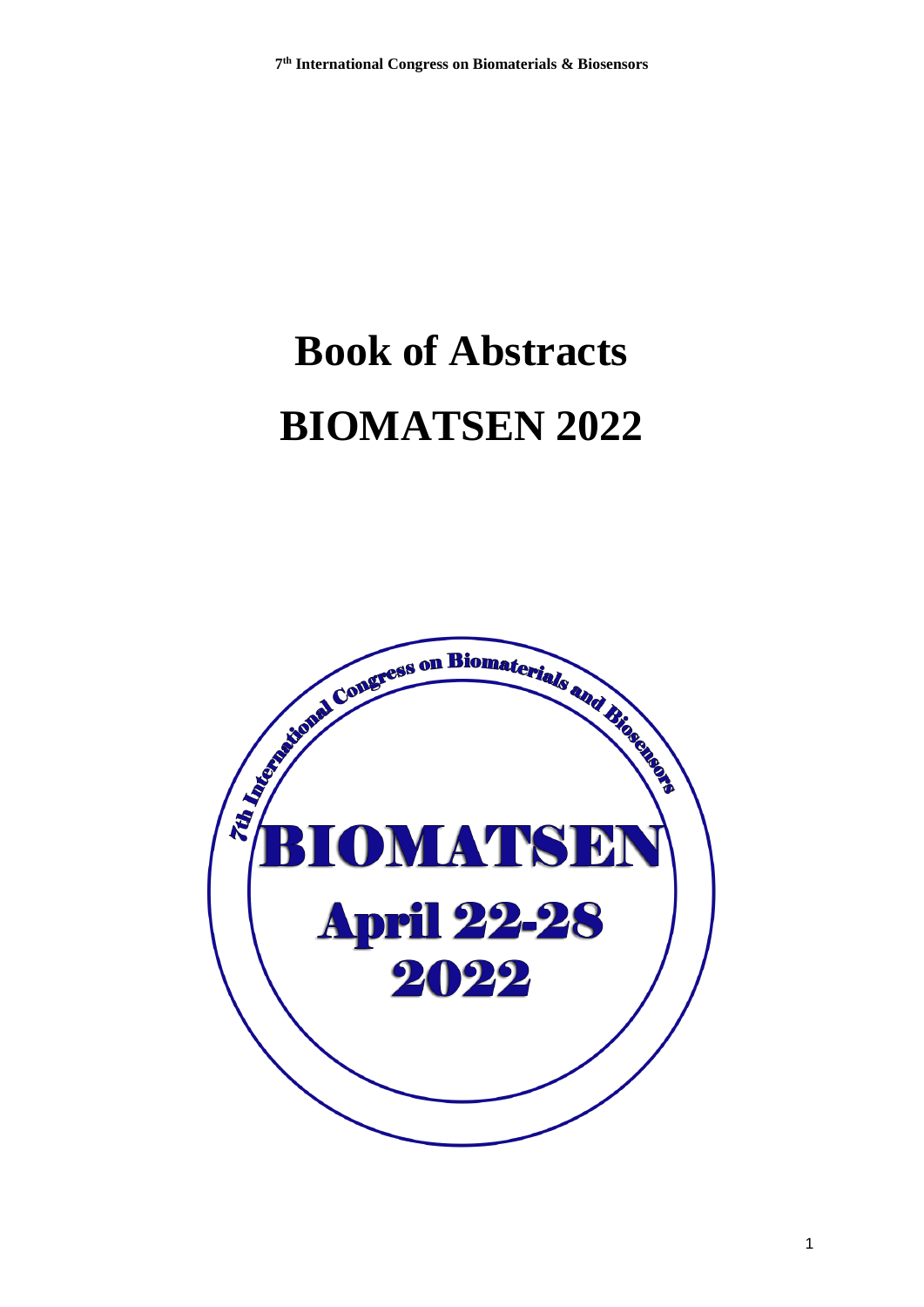## **Disclaimer**

This book contains abstracts approved by the Congress Review Committee. Authors are responsible for the content and accuracy.

Opinions expressed may not necessarily reflect the position of the international scientific council of BIOMATSEN 2022.

## **Editorial Board**

Ahmet Yavuz Oral Banu Oral Onur Alp Aksan Mehmet Emre Aköz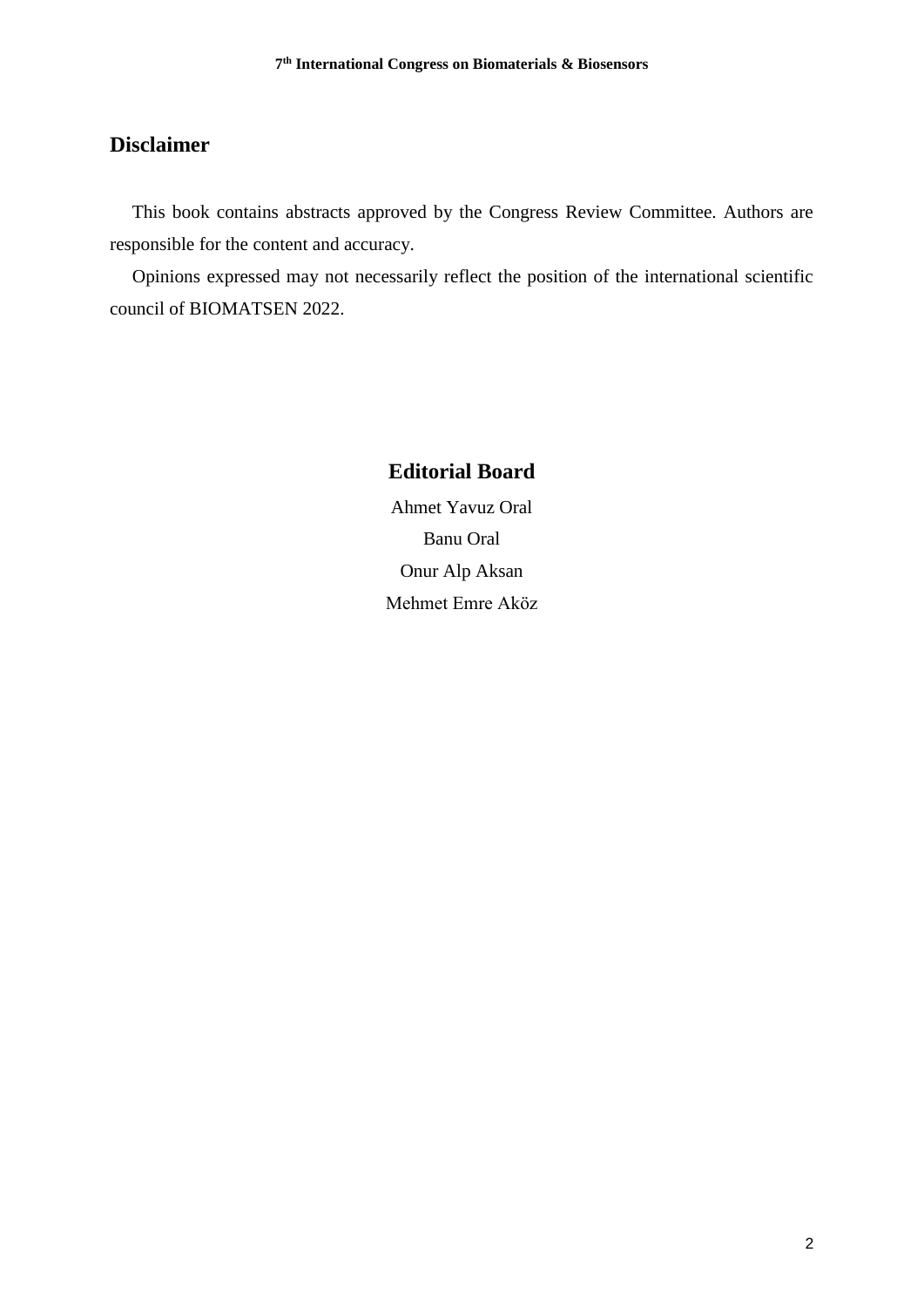# **9 th INTERNATIONAL CONGRESS ON BIOMATERIALS & BIOSENSORS (BIOMATSEN 2022)**

**Oludeniz, Turkey APRIL 22-28, 2022**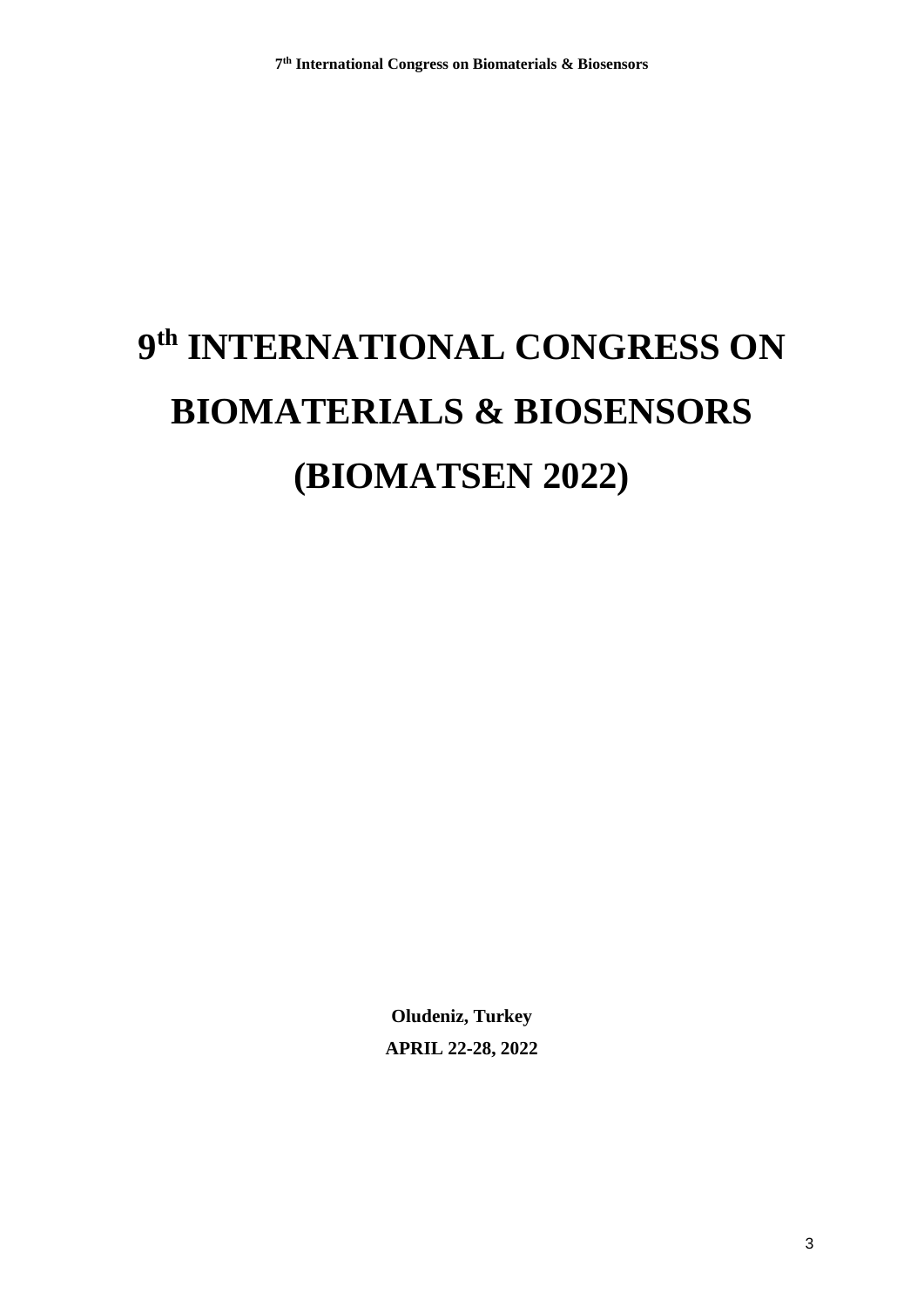## **Invited Speakers**

| Agata Krywko-Cendrowska | Univeristy of Basel, Switzerland              |
|-------------------------|-----------------------------------------------|
| <b>Arkady Zhukov</b>    | University of Basque Country and Ikerbasque,  |
|                         | Spain                                         |
| Gulsah Congur           | Bilecik Şeyh Edebali University, Turkey       |
| John Hardy              | Lancaster University, UK                      |
| Juska Vuslat            | <b>Tyndall National Institue, Ireland</b>     |
| Luminita Marin          | "Petru Poni" Institute of Macromolecular      |
|                         | Chemistry, Iasi, Romania                      |
| Marek Godlewski         | Institute of Physics, Polish Academy<br>of    |
|                         | Sciences, Poland                              |
| Olga Pechanova          | Slovak Academy of Sciences, Slovakia          |
| Tukayi Kudanga          | Durban University of Technology, South Africa |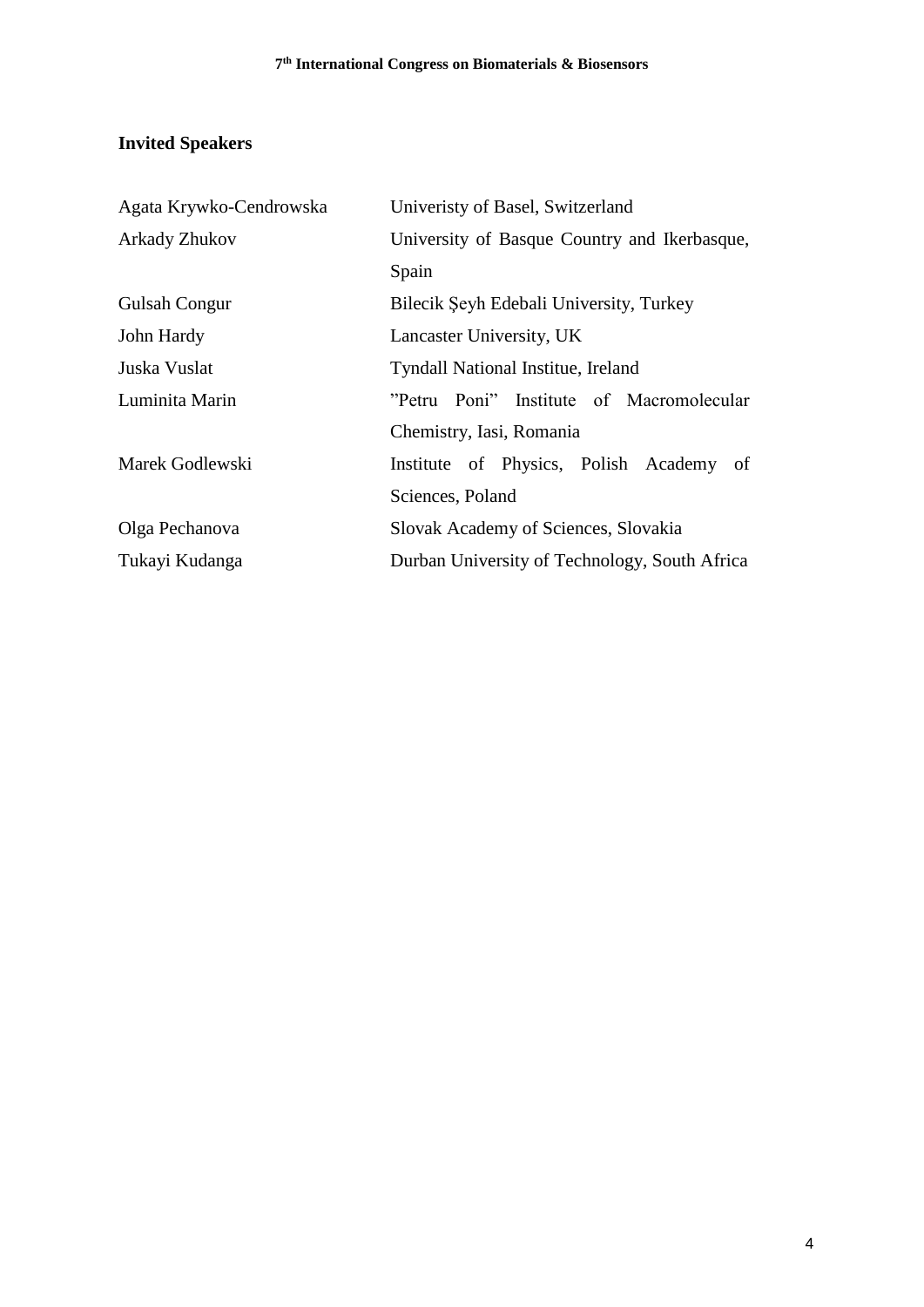**Chair**

A. Yavuz Oral Gebze Technical University, Turkey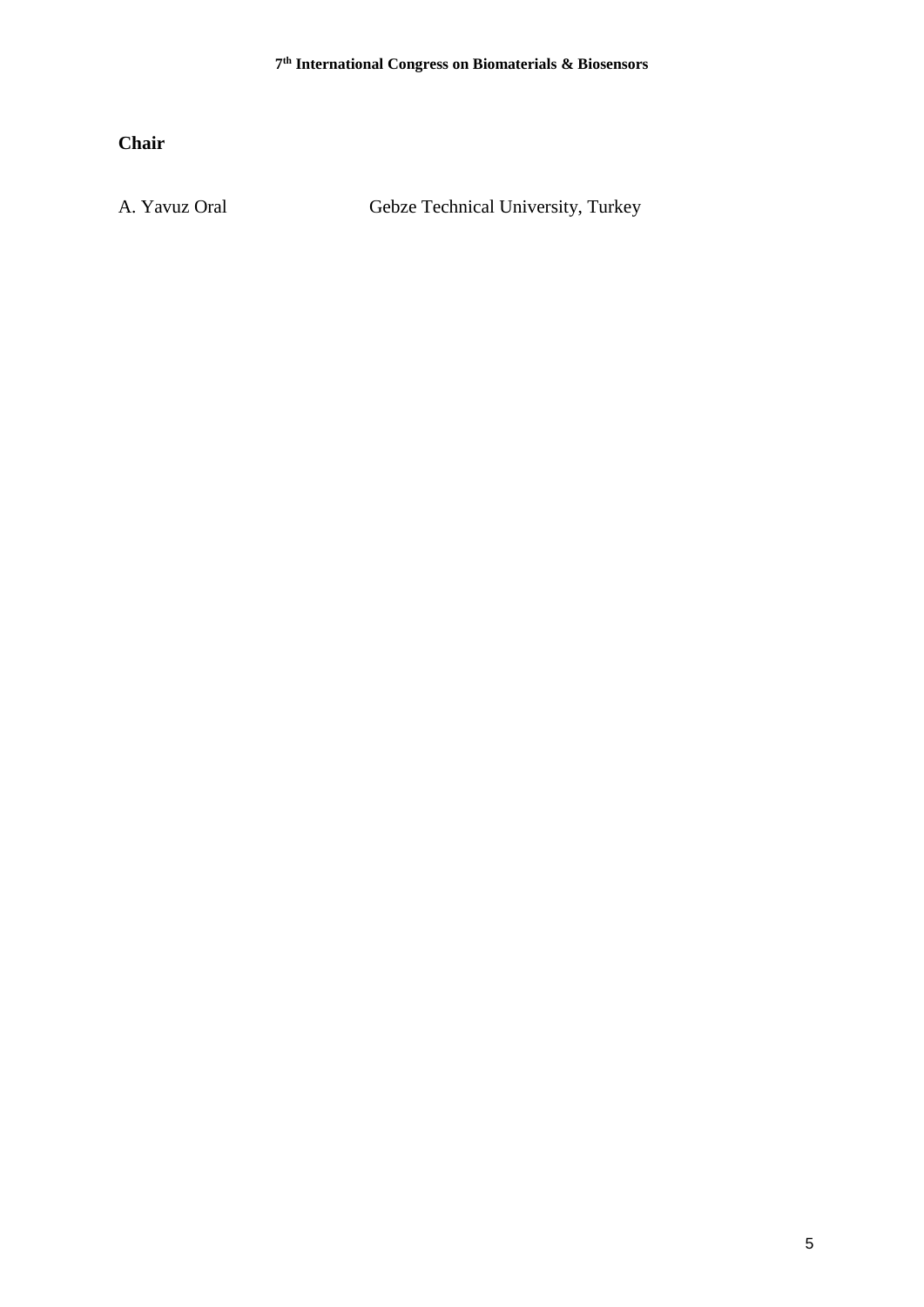## **Organizing Commitee**

| A. Yavuz Oral        | Gebze Technical University, Turkey |
|----------------------|------------------------------------|
| <b>Banu Oral</b>     | Gebze Technical University, Turkey |
| Ersin Kayahan        | Kocaeli University, Turkey         |
| M. Alper Sahiner     | Seton Hall University, USA         |
| Serap Sentürk Dalgıç | Trakya University, Turkey          |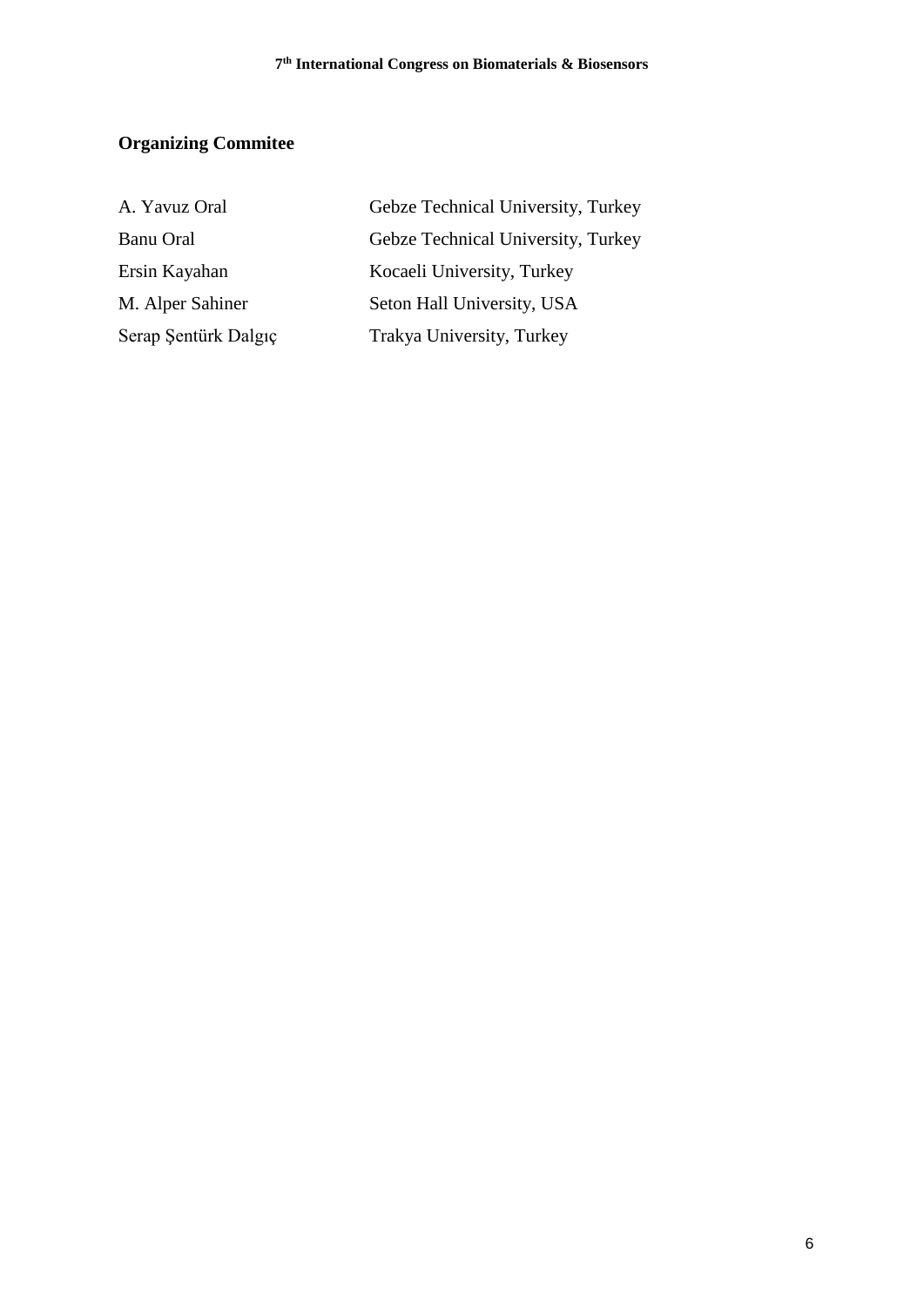## **Scientific Commitee**

| Agata Krywko-Cendrowska   | University of Basel, Switzerland                        |
|---------------------------|---------------------------------------------------------|
| Akheel Ahmed Syed         | University of Mysore, India                             |
| Alexander Gerasimenko     | National Research University of Electronic Technology,  |
|                           | Russia                                                  |
| <b>Alexander Spirov</b>   | State University of New York at Stony Brook, USA        |
| Ana Luisa Muñoz Ramirez   | Universidad Antonio Nariño, Colombia                    |
| Aziz Eftekhari            | Tabriz University of Medical Sciences, Iran             |
| <b>Bikash Sharma</b>      | Sikkim Manipal Institute of Technology, India           |
| Dimitry Gryadunov         | Russian Academy of Sciences, Russia                     |
| George A. Stanciu         | University "Politehnica" of Bucharest, Romania          |
| Hua Li                    | Nanyang Technological University, Singapore             |
| Jacques Desbrieres        | <b>UPPA/CNRS, France</b>                                |
| Jamal Zweit               | Virginia Commonwealth University, USA                   |
| Muhammad Asadullah Madni  | The Islamia University of Bahawalpur, Pakistan          |
| Olga Pechanova            | Slovak Academy of Sciences, Slovak Rebuplic             |
| Paweł Ł. Sajkiewicz       | Institute of Fundamental Technological Research, Polish |
|                           | Academy of Sciences, Poland                             |
| Rada Pjanovic             | University of Belgrade, Serbia                          |
| Roberto Olayo             | Metropolitan Autonomous University, Mexico              |
| Rovshan Khalilov          | Baku State University, Azerbaijan                       |
| Sandra Loera-Serna        | Metropolitan Autonomous University, Mexico              |
| Snezana Ilic-Stojanovic   | University of Nis, Republic of Serbia                   |
| Stefania Lamponi          | University of Siena, Italy                              |
| Subrayal M. Reddy         | University of Central Lancashire, UK                    |
| Todorka Gancheva Vladkova | University of Chemical Technology and Metallurgy        |
|                           | (UCTM), Bulgaria                                        |
| Tukayi Kudanga            | Durban University of Technology, South Africa           |
| Unathi Sidwaba            | University of South Africa, South Africa                |
| <b>Valentin Mateev</b>    | Technical University of Sofia, Bulgaria                 |
| Vasa Radonic              | University of Novi Sad, Serbia                          |
| Vikas Bali                | Rajiv Academy for Pharmacy, India                       |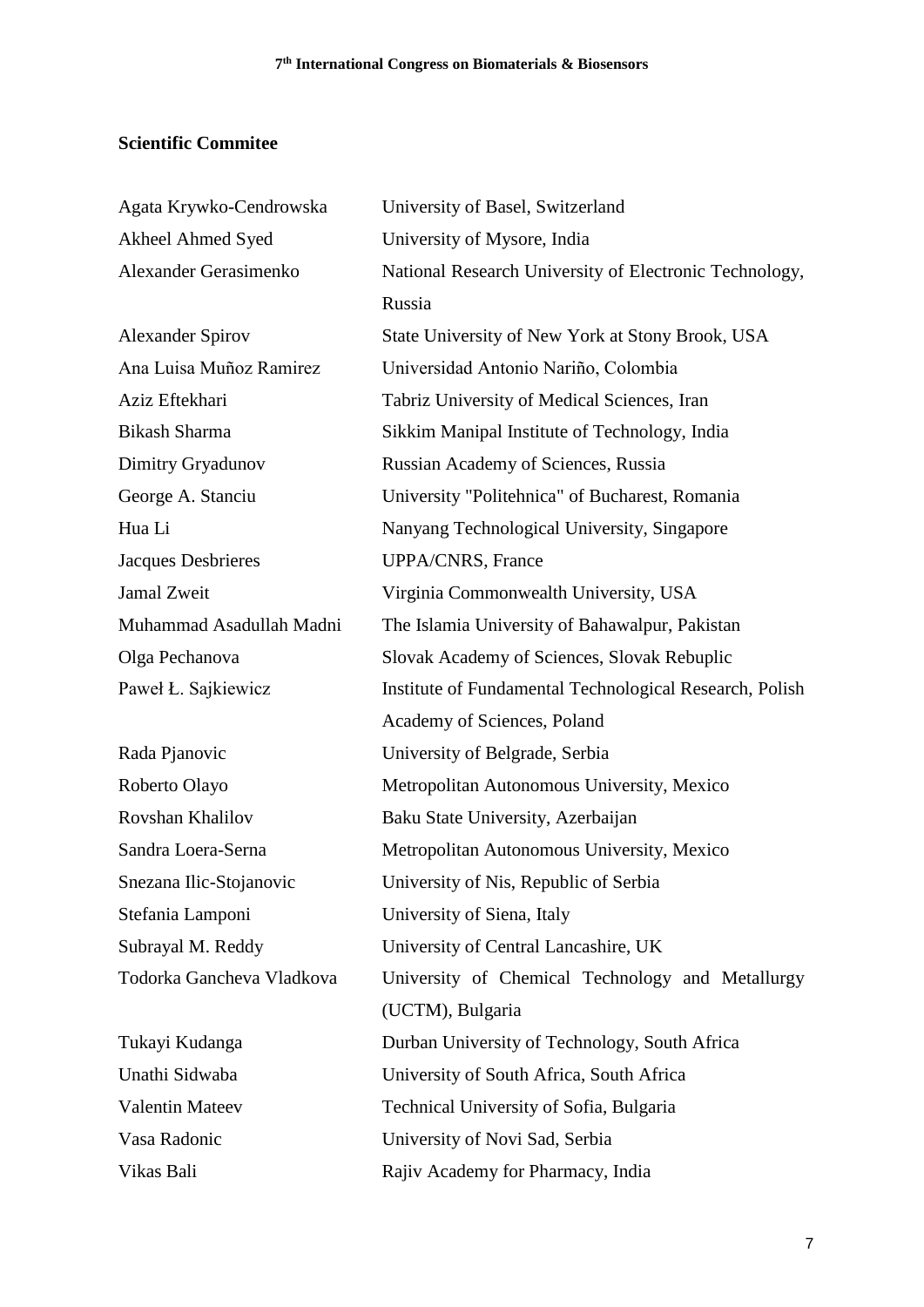| Vladimir Popok | Aalborg University, Denmark   |
|----------------|-------------------------------|
| Yan Li         | Sun Yat-sen University, China |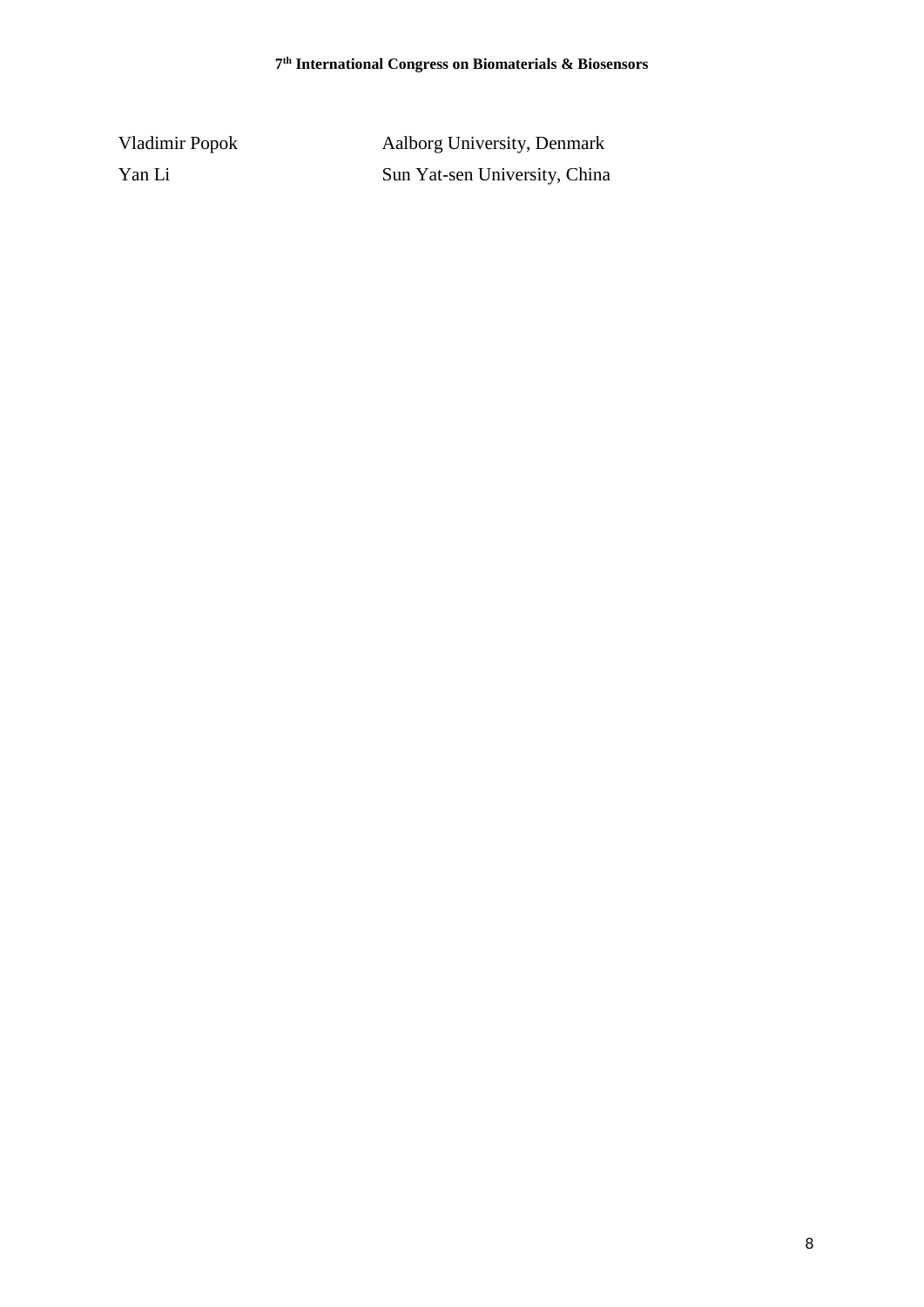## **Id-348**

## **STIMULI-RESPONSIVE BIOMATERIALS for DRUG DELIVERY, TISSUE ENGINEERING and REGENERATIVE MEDICINE**

J. G. HARDY1,\*, M. D. ASHTON1, M. FIRLAK<sup>2</sup>, N. A. COPELAND<sup>3</sup>, D. CHENELER<sup>4</sup> Department of Chemistry, Lancaster University, UK Chemistry Department, Gebze Technical University, Turkey Division of Biomedical and Life Sciences, Lancaster University, UK Department of Engineering, Lancaster University, UK \*Corresponding author: j.g.hardy@lancaster.ac.uk

**Abstract:** Stimuli-responsive instructive biomaterials are particularly attractive for the treatment of a variety of conditions either via the controlled delivery of precise quantities of drugs at specific locations and times, potentially offering control of the chronopharmacology of the drug in line with the condition it is supposed to treat. Materials responding to stimuli such as enzymes, light, pH, temperature, ultrasound and electric/magnetic fields have been developed for use as drug delivery devices, medical devices and tissue scaffolds. Here we report the development of polymer-based materials that enable the delivery of drugs in response to electrical fields, light and magnetism; the tuneable properties of the materials make them attractive components of electroactive/photoresponsive biomaterials that when non-degradable have potential application for long term medical devices (e.g. bioactive coatings, electrodes, tools), and when degradable have potential application for short term applications (e.g. drug delivery or tissue engineering). Here we report the development of polymer-based materials that enable the delivery of drugs in response to electrical fields, light and magnetism; the tuneable properties of the materials make them attractive components of electroactive/photoresponsive biomaterials that when non-degradable have potential application for long term medical devices (e.g. bioactive coatings, neural electrodes, tools), and when degradable have potential application for short term applications (e.g. drug delivery or tissue engineering). An update on recent progress will be presented.

**Keywords:** Conducting polymer; Electroactive polymer; Photoactive polymer; Drug delivery, Neuromodulation.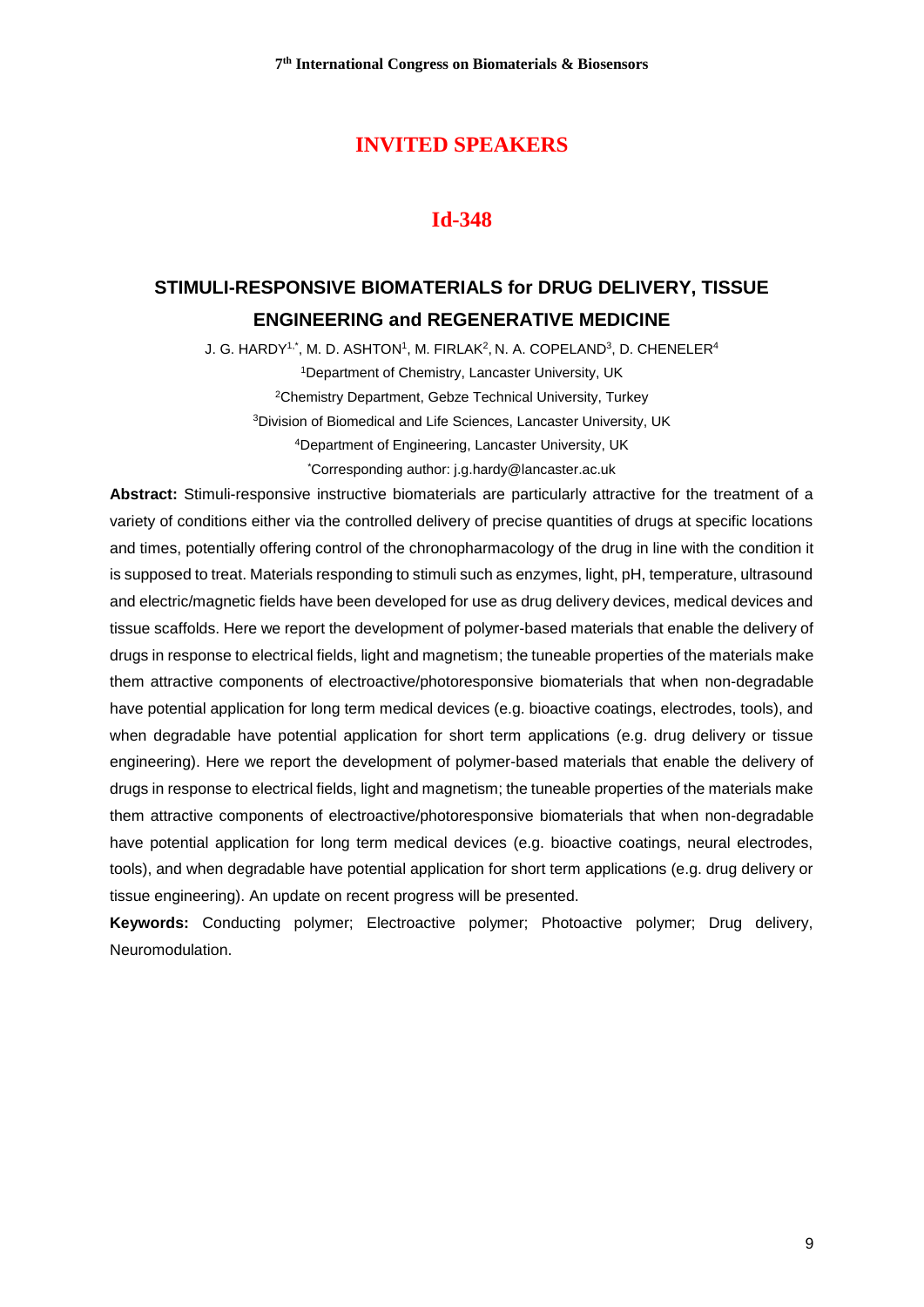#### **Id-405**

## **THIN FILMS of OXIDES GROWN by ATOMIC LAYER DEPOSITION for MEDICAL APPLICATIONS**

M. GODLEWSKI\*, A. SEWERYN, B. S. WITKOWSKI

Institute of Physics, Polish Academy of Sciences, Al. Lotników 32/46, 02-668 Warsaw, Poland

\*Corresponding Author: [godlew@ifpan.edu.pl](mailto:godlew@ifpan.edu.pl)

**Abstract:** Thin films deposited by the Atomic Layer Deposition (ALD) show several encouraging properties. The films are very dense, pin holes free, and the ALD method allows control of their electrical and optical parameters. Despite of slow growth rates, several practical applications of the ALD-grown films were demonstrated. Some examples of such applications will first be given in the talk. The ALD technology was applied by us for deposition of thin films of selected wide band gap oxides. Films were deposited on different substrates, including the temperature-sensitive materials, e.g., foils, fabrics, tissues, etc... For example, ALD-grown ZnO was intensively studied by us for applications in transparent electronics, as sensors, in photovoltaics and in optics, as transparent electrodes. Other materials studied by us include  $Al_2O_3$ , HfO<sub>2</sub>, ZrO<sub>2</sub>, TiO<sub>2</sub> dielectrics – for applications as anti-reflection layers, passivation layers of back contacts in silicon-based solar cells, and as so-called gate oxides. Our recent investigations indicate new extremely important areas of biological applications of these wide band gap oxides. We proved that these oxides show effective anti-bacterial (anti-microbal) activity. This fact led us to a new application - coating of hospital equipment, protection masks and very recently of implants. Regarding the latter application, selected oxides not only block spreading of bacteria, but also accelerate tissues regeneration, as will be discussed.

**Keywords:** Oxides; Biomaterials; Anti-microbal coatings; Implants coatings.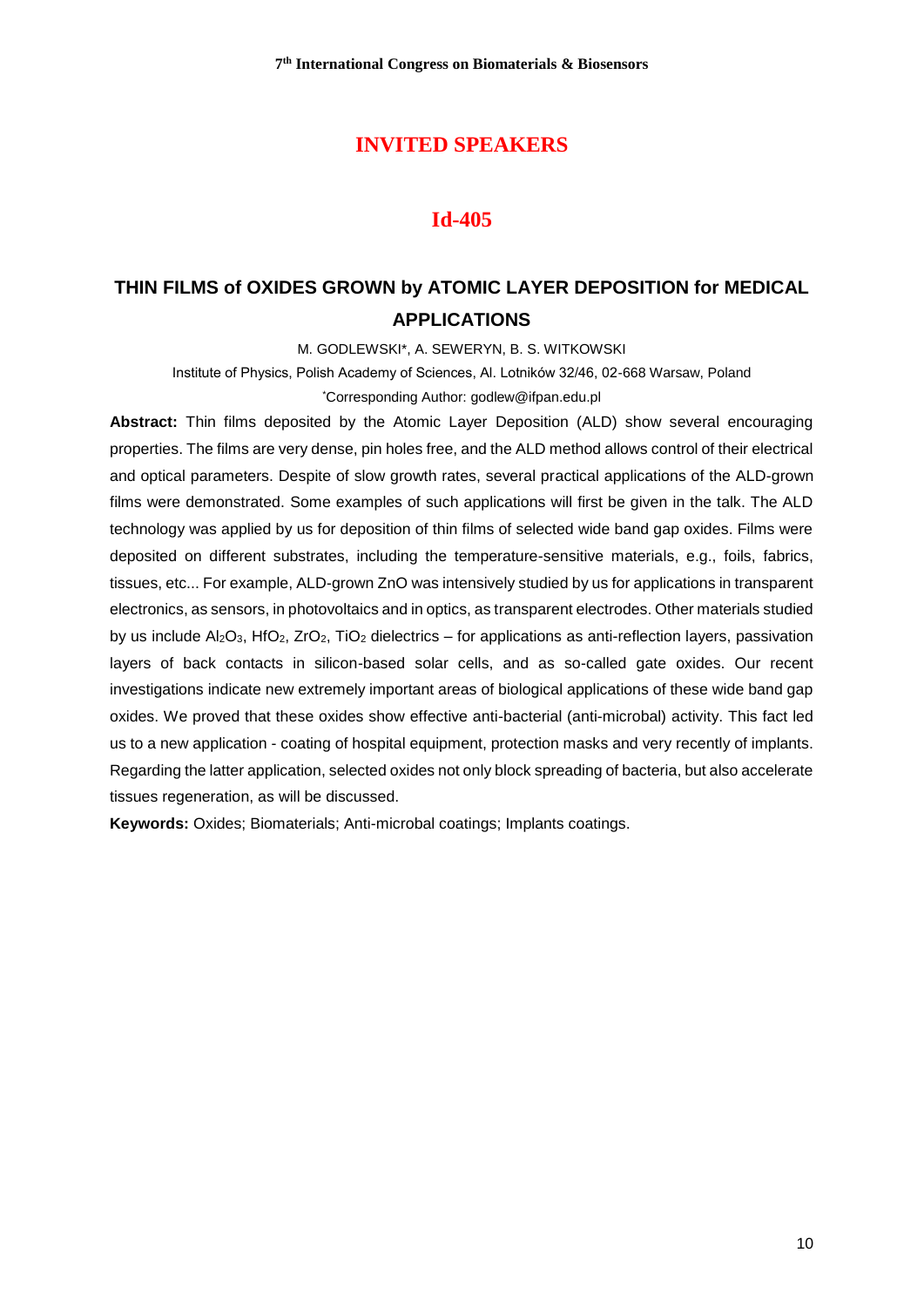## **Id-413**

## **ADVANCED FUNCTIONAL MAGNETIC MICROWIRES for MAGNETIC SENSORS SUITABLE for BIO-MEDICAL APPLICATIONS**

A. ZHUKOV1<sup>,2,3,</sup>\*, P. CORTE-LEON<sup>1</sup>, A. GONZALEZ'1, A. GARCIA'1, M. IPATOV1<sup>,2</sup>, J. M. BLANCO<sup>2</sup>, V. ZHUKOVA<sup>1,2</sup>

<sup>1</sup>Department Advanced Polymers and Materials, University of Basque Country, UPV/EHU San Sebastián 20018, Spain

> <sup>2</sup>Dpto. de Física Aplicada, EIG, UPV/EHU, 20018, San Sebastian, Spain 3 IKERBASQUE, Basque Foundation for Science, 48011 Bilbao, Spain \*Corresponding Author: arkadi.joukov@ehu.es

**Abstract:** Sensors play an important role in many industries (microelectronics, security and electronic surveillance, automotive, aerospace and aircraft, home entertainment, computer science, electrical engineering, ...), providing the ability to detect events or changes in the environment and monitor such events through other electronic devices, for example through a computer processor. Many sensor technologies can be quite effective for several biomedical applications, like monitoring the distribution of the ferromagnetic fumes and dusts in human lungs, position tracking and detection of markers, electrical activity of the heart, local heating by AC magnetic field useful for hyperthermia treatments against tumour cells or for drug delivery. As a rule, the use of magnetic sensors in biomedicine is limited by their high cost, special environmental conditions for the procedure and relatively weak biomagnetic signals from organs and tissues. Accordingly, the main trends in the biological systems monitoring are the development of inexpensive, fast, precise and effective diagnostics methods. The performances of the sensors are determined by the properties of the material from which given type of magnetic sensor is made. Much attention is paid to the use of nanomaterials or nanotechnologies (magnetic nanostructures, multilayered nanomaterials, thin-films, nanotags, ...) for biomedical applications. However, nanostructures prepared using sputtering, evaporation, ablation or deposition methods generally present relatively poor magnetic softness (and hence, GMI effect). Accordingly, nanostructured materials are not universal materials for magnetic sensors and devices design. Magnetic properties of crystalline magnetic materials are linked to their crystalline structure and to a great extent are limited by defects, like grain boundaries, dislocations, texture, etc. Therefore, amorphous magnetic materials with excellent soft magnetic properties, which can be observed in as-prepared materials without additional post- processing, have attracted great attention since the 60-s. Among other advantages of amorphous materials are fast and inexpensive fabrication method and superior mechanical and anti-corrosive properties. However, conventional amorphous materials (ribbons, wires) are of larger dimensionality, and therefore devices and sensors made from such materials are larger than those made using nanoscaled materials. One of such materials, that meet several of the requirements, such as reduced dimensionality, excellent magnetic softness, biocompatibility, superior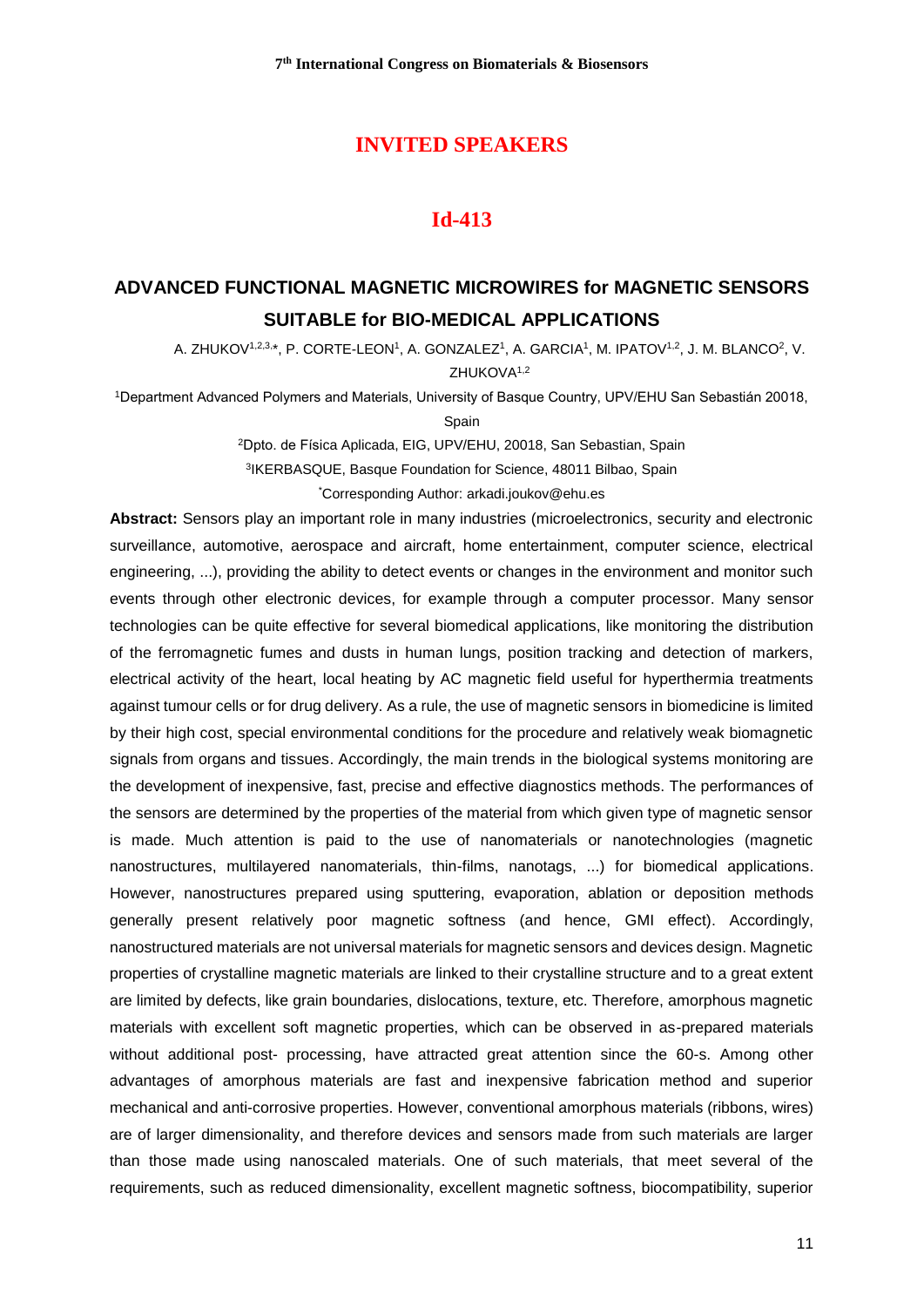mechanical and anti-corrosive properties and possibility to present high GMI and even GMR effects are glass-coated microwires. Consequently, in this paper we will provide an overview of the trends related to optimization of magnetic and magneto-transport properties of glass-coated magnetic microwires potentially suitable for biomedical applications.

**Keywords:** Soft magnetic materials; Biocompatibility; Magnetic wires.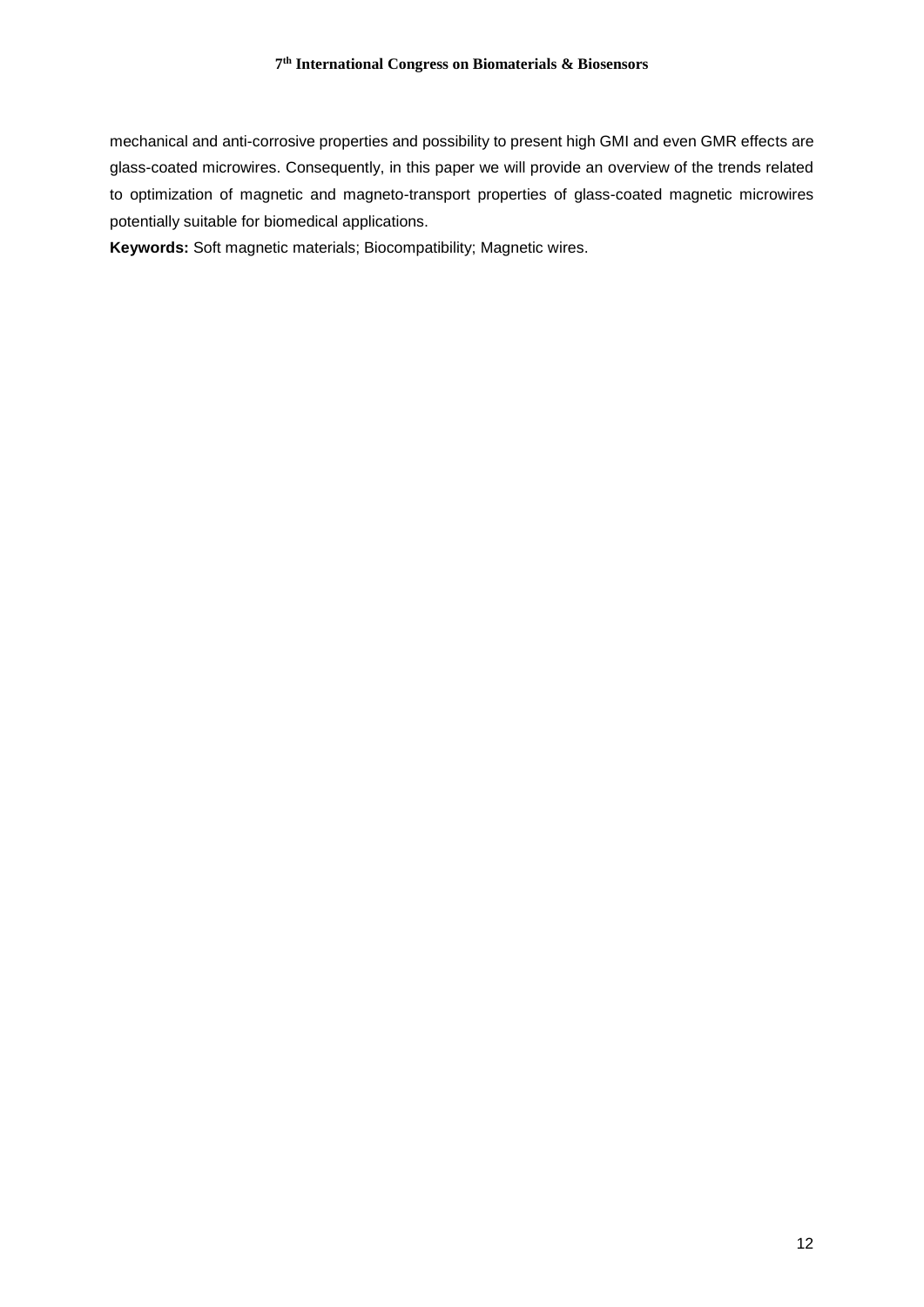## **Id-417**

# **PROTECTIVE EFFECTS of ALISKIREN-LOADED POLYMERIC NANOPARTICLES on CARDIOVASCULAR SYSTEM in EXPERIMENTAL HYPERTENSION**

O. PECHANOVA\*, E. DAYAR, A. BARTA, M. CEBOVA

Centre of Experimental Medicine, Slovak Academy of Sciences, Sienkiewiczova 1, 813 71 Bratislava \*Corresponding author: [Olga.Pechanova@savba.sk](mailto:Olga.Pechanova@savba.sk)

**Abstract:** Aliskiren, the most recent antihypertensive agent, has been shown to exert cardio-protective, reno-protective, and anti-atherosclerotic effects independent of its blood pressure (BP) lowering activity. However, the limiting factor for the treatment might be the relatively low bioavailability of aliskiren (2– 7%). Therefore, we aimed to study the effects of aliskiren-loaded polymeric nanoparticles with gradually released aliskiren on BP, nitric oxide synthase activity (NOS) and structural alterations of the heart and aorta developed due to spontaneous hypertension in rats. Twelve-week-old male spontaneously hypertensive rats (SHR) were divided into the untreated group, group treated with powdered or aliskirenloaded nanoparticles (25 mg/kg/day) and group treated with nanoparticles only for 3 weeks by gavage. BP was measured by tail-cuff plethysmography. NOS activity, eNOS and nNOS protein expressions, and collagen content were determined in both the heart and aorta. Vasoactivity of the mesenteric artery and wall thickness, inner diameter, and cross-sectional area (CSA) of the aorta were analyzed. After 3 weeks, BP was lower in both powdered and nanoparticle-loaded aliskiren groups with a more pronounced effect in the latter case. Only aliskiren-loaded nanoparticles increased the expression of nNOS along with increased NOS activity in the heart (by 30%). Moreover, aliskiren-loaded nanoparticles decreased vasoconstriction of the mesenteric artery and collagen content (by 11%), and CSA (by 25%) in the aorta compared to the powdered aliskiren group. In conclusion, aliskiren-loaded nanoparticles represent a promising drug with antihypertensive and cardioprotective effects.

**Keywords:** PLA nanoparticles; Aliskiren; Aorta; Collagen; Heart; Hypertension; Nitric oxide.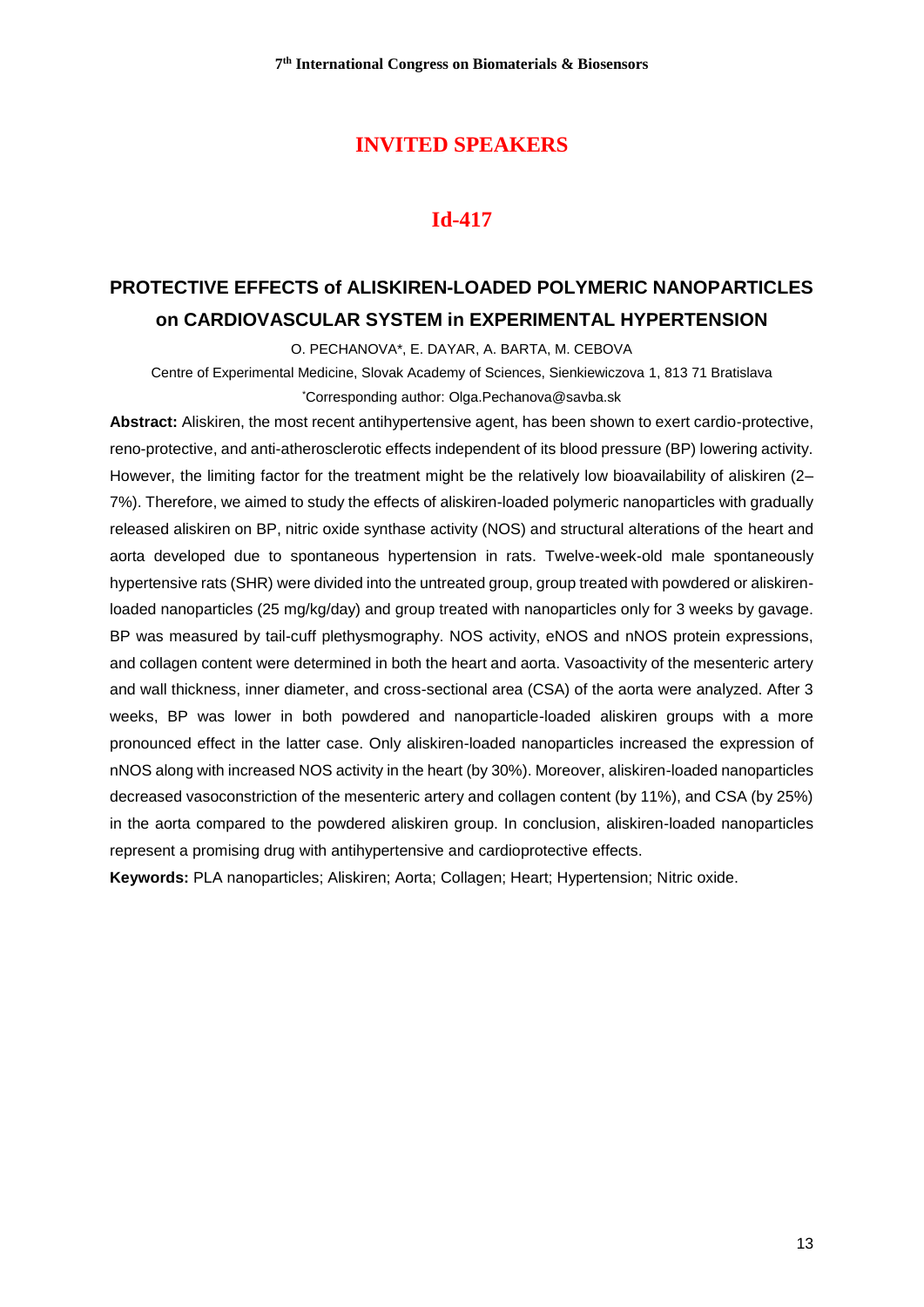#### **Id-426**

## **MONITORING of PHENOL BIOSORPTION by USING a DISPOSABLE ELECTROCHEMICAL SENSOR PLATFORM**

G. CONGUR<sup>1</sup>**,2,** \***,** U. D. GUL 3

<sup>1</sup>Bilecik Seyh Edebali University, Vocational School of Health Services, 11230 Bilecik, Turkey <sup>2</sup>Bilecik Seyh Edebali University, Biotechnology Application and Research Center, 11230, Bilecik, Turkey <sup>3</sup>Bilecik Seyh Edebali University, Engineering Faculty, Bioengineering Department, 11230, Bilecik, Turkey \*Corresponding Author: gulsah.congur@bilecik.edu.tr

Abstract: Phenol (C<sub>6</sub>H<sub>5</sub>OH) is not only used as a raw material for industries but also is a by-product of many natural and industrial processes. It can be found in air, soil and water resources. It has colorless or white crystalline solid structure and a strong odor. US Environmental Protection Agency (EPA) listed it as a contaminant and it has toxic, mutagenic and carciogenic effects. It is easily soluble in water or aqueous solutions. Therefore, phenol and phenolic compounds are major water pollutants and their selective and sensitive detection by using reliable and sustainable tools is one of the trend topics in today's world that encounters pollutions in its all environmental resources. The removal of phenol from water resources has been widely studied by researchers due to its high solubility and long-lasting persistency in water. There are numerous types of adsorbents used for the removal processes, but biological ones are defined as biosorbents. The biosorbents should be cheap, eco-friendly and easily applicable for different water resources including wastewaters. In this study, the phenol biosorption was performed and this biosorption process was monitored by disposable pencil graphite electrodes (PGEs) in combination with cyclic voltammetry (CV) technique. The experimental conditions such as pH, biosorption time, temperature and phenol concentration were optimized based on the changes at the phenol oxidation signal measured by CV technique. The applicability of the sensor system was tested in different water samples under optimum conditions and the selectivity was tested against other phenolic compounds. The microscopic characterization results obtained under optimum experimental conditions were consistent with the electrochemical results. Electrochemical monitoring of phenol biosorption was performed as the first time in the literature. It is expected that this study will be pioneering in terms of development of eco-friendly and sustainable monitoring platforms for pollutants. This study was supported by Bilecik Seyh Edebali University Scientific Research Project Coordination (Project number: 2020-01.BŞEÜ.12-02).

**Keywords:** Phenol; Biosorption; Pencil graphite electrode; Cyclic voltammetry.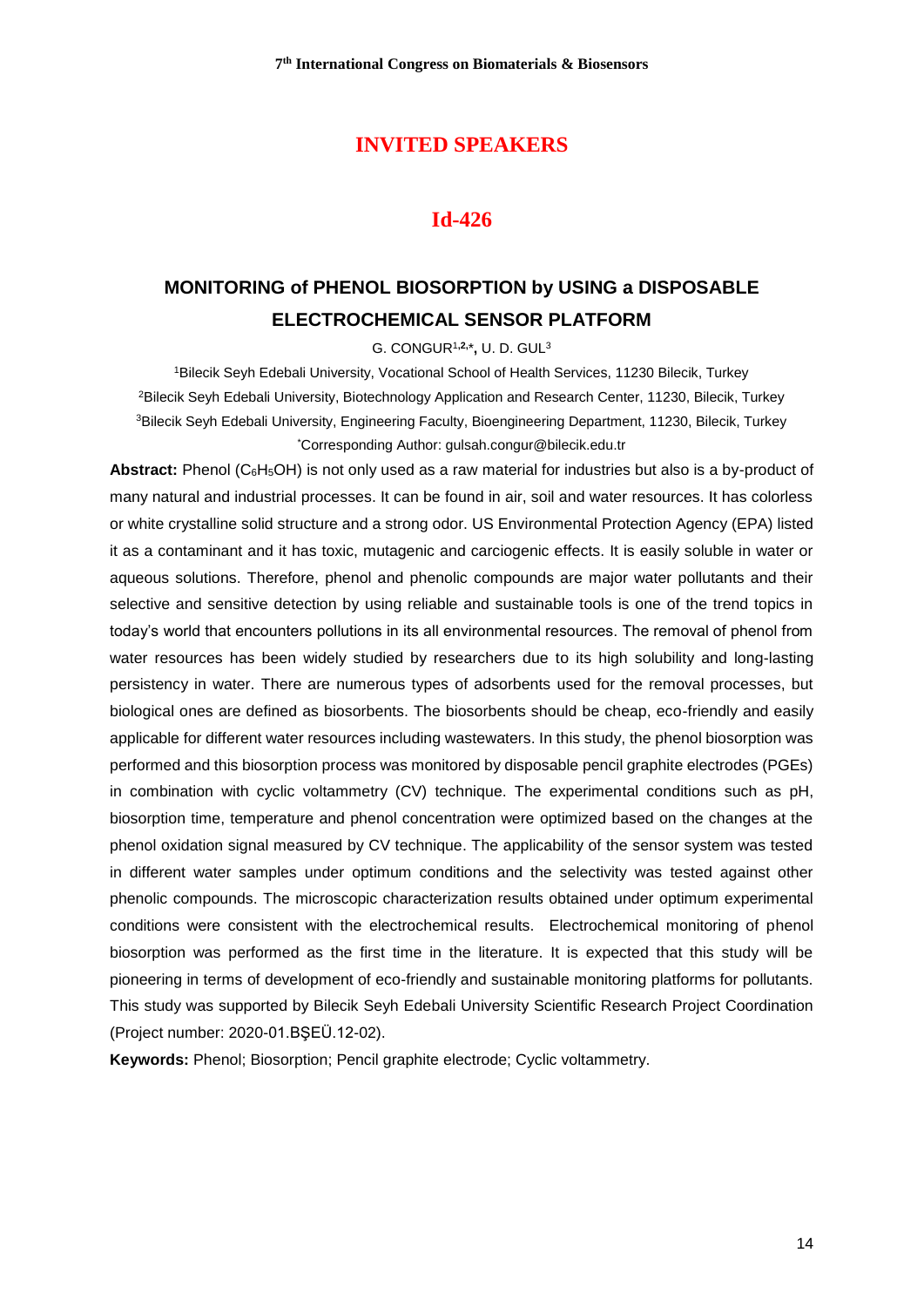## **Id-433**

## **MICRO/NANOARCHITECTURES INTEGRATED SILICON MICROTECHNOLOGIES BASED SENSING APPLICATIONS**

V. B. JUSKA\* , A. O'RIORDAN

Tyndall National Institute, University College Cork, Ireland

\*Corresponding author: [Vuslat.juska@tyndall.ie](mailto:Vuslat.juska@tyndall.ie)

**Abstract:** The science of making tiny devices *via* miniaturization of the systems has been an emerging field in the microelectronics industry since 1950s. Since then, continues research and development in the field targets achieving to manufacture the smallest structures in order to meet the necessary criteria required in the microelectronics. Today, these advance systems are capable of providing excellent products of highly complex tiny devices with several layers of lithography and thin film depositions. Therefore, such excellent devices have been gaining attention of the researchers from several research fields including biosensors, microfluidics, photonic crystals, etc. In particular, the miniaturization of the systems has been critical for electrochemical sensing applications due to the benefits of the scaling down approach such as rapid establishment of steady state currents, decreased signal-to-noise ratio, increased sensitivities, etc. In this study, we will demonstrate several routes for successful fabrication of silicon based electrodes and chips. These devices were manufactured in Tyndall cleanroom facilities by microfabrication engineers. The designed fabrication flows are consisted of several repeats of photolithography, deposition, lift-off and etching step. The resulting fabricated electrodes/chips were studied with several morphological characterization techniques in order to evaluate the success of the fabrication. These techniques are Scanning Electron Microscopy (SEM), Focused Ion Beam (FIB) and Atomic Force Microscopy (AFM). This is followed by the electrochemical characterization of the electroactive surface in a redox probe. Figure-1 shows an example of SEM images of two different designs of micro band array gold electrodes (A to D) and corresponding voltammograms of the electrodes in the redox probe (E, F). As a second example, Figure-1H represents ultramicro single band electrode, which is a component of a multiplexed chip design. Due to the fabrication design, we specifically studied the thickness of the deposited metal with FIB (Figure-1I, J and K). The chip consisted of 6-sensing electrode was studied in order to characterize the ultramicroelectrode. Then, we investigated the reproducibility of the electrodes on chip and on wafer. As it is clearly seen in Figure 1L, M and N, the designed and fabricated device showed excellent performance. Then we explored the applications of the electrodes/chips. We investigated the limits of the hydrogen bubble template to miniaturize the foam-deposits. We achieved a deposition of Cufoam by applying *in situ* bubble template size down to 1µm width band electrodes. Figure-2 represents the SEM images of several Cufoam deposited ultra-micro electrodes and arrays; ultramicro single band (A), disk array (B,D), band array (C) and high magnification images of the Cufoam walls (E,F). The resulting microarchitectures were used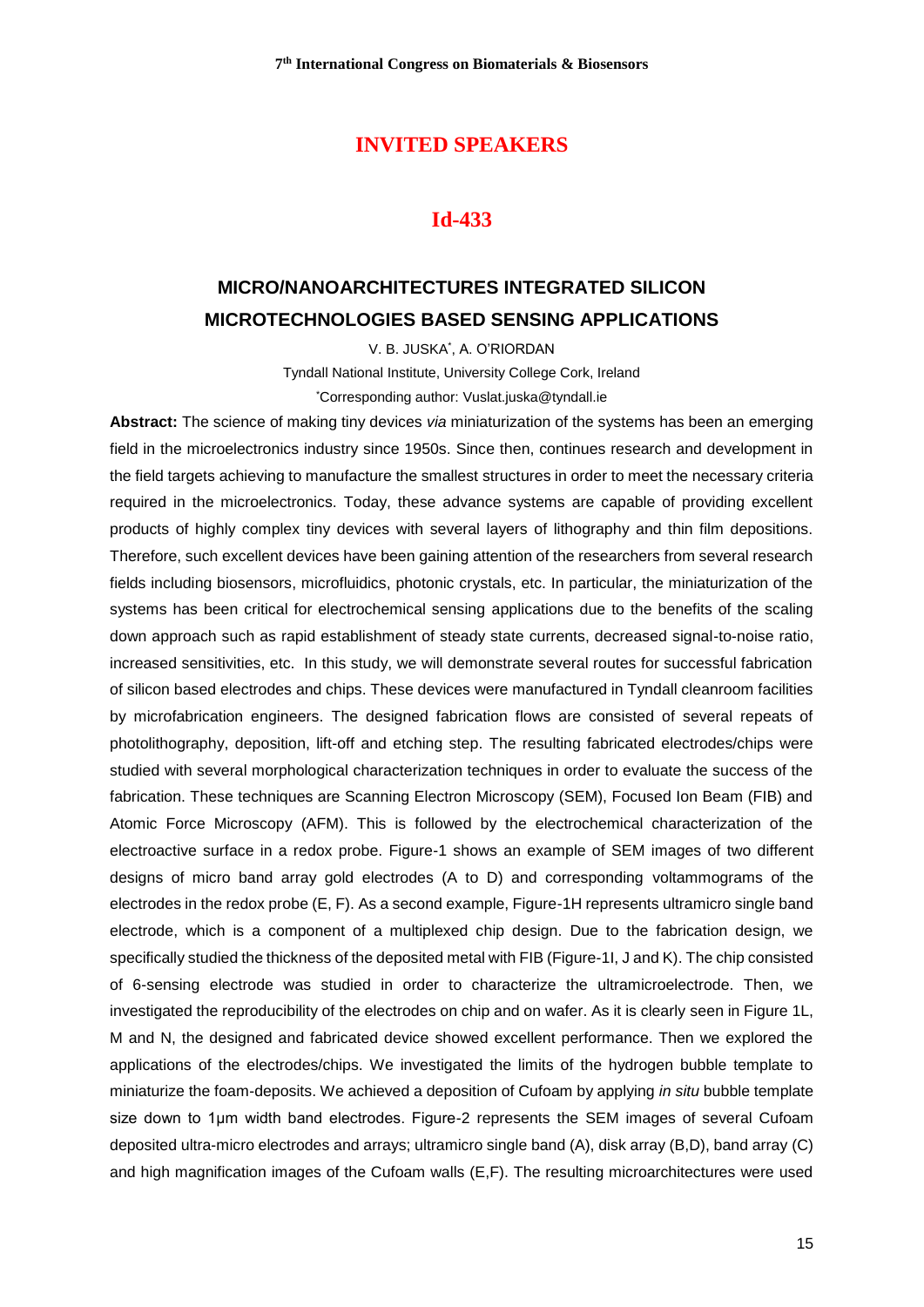for electrocatalysis of glucose. Figure-2G shows the voltammograms of Cufoam deposits in the absence and presence of glucose and calibration study. Each design of highly porous foam microarchitecture showed excellent analytical performance in terms of sensitivity, reproducibility, reusability and lifetime. These systems are highly suitable for further miniaturization and integration with microfluidic devices that we are currently working on.

Keywords: Biosensors; Microfabrication; Microelectrode; Electrochemical biosensing.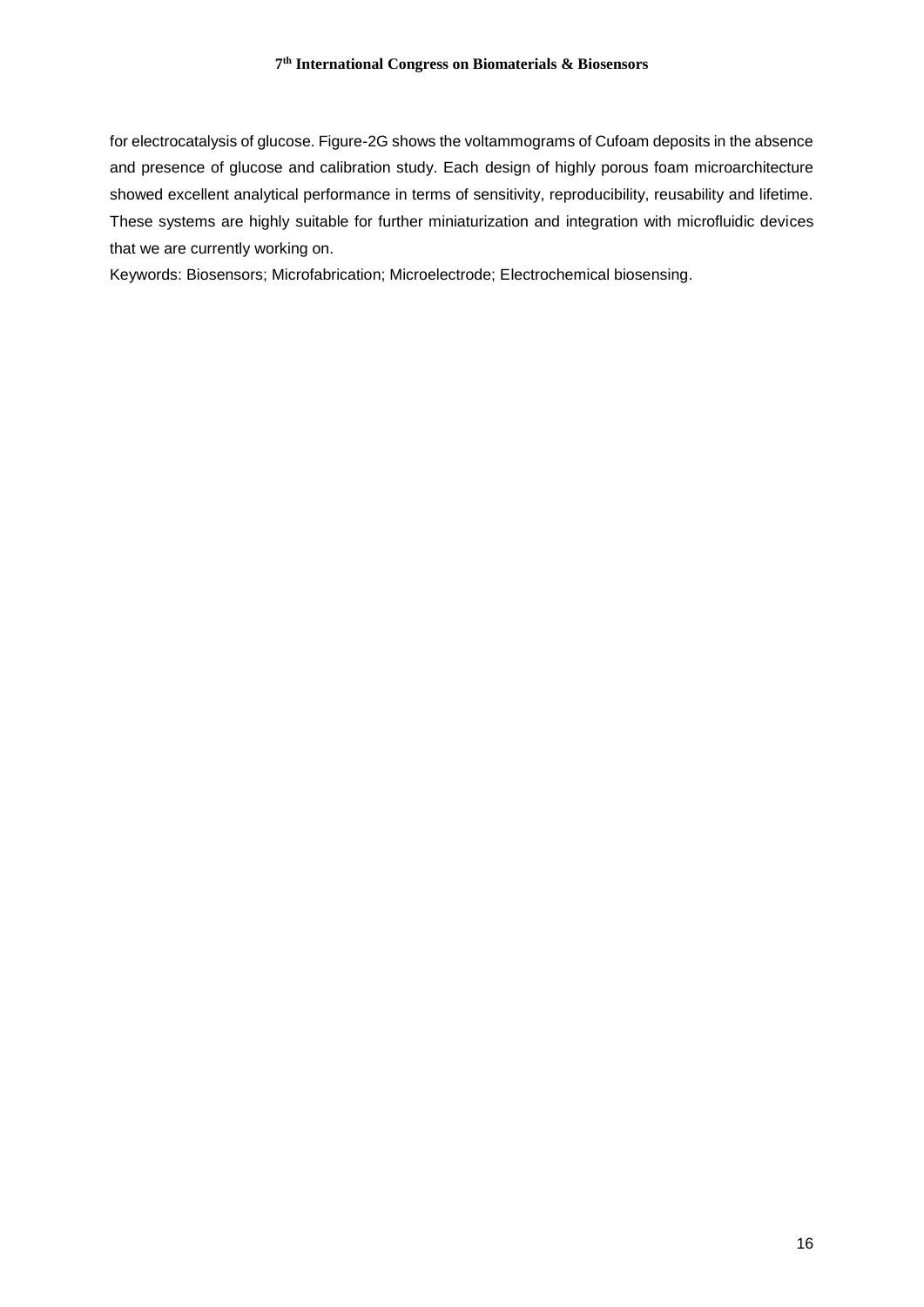## **Id-434**

## **CHITOSAN IMINATION: An OPPORTUNITY towards BIOMATERIALS with BROAD APPLICATION SPECTRUM**

L. MARIN\* , D. AILINCAI, M. M. IFTIME, A.-M. CRACIUN, A. BEJAN, A. ANISIEI, B. IUSTINA ANDREICA Petru Poni" Institute of Macromolecular Chemistry, Iasi, Romania

\*[Corresponding author:](mailto:*Corresponding%20author:%20lmarin@icmpp.ro) lmarin@icmpp.ro

**Abstract:** Reversible formation of imine bonds from amines and aldehydes emerged as a great tool of chemistry for building (macro)molecular architectures with specific characteristics, such as pH sensing, pH responsive release of molecules, self-healing, metal coordination and so on. Chitosan is a natural originating polymer, biocompatible and biodegradable, largely used to build biomaterials for application in biomedicine, agriculture and environmental protection. In order to improve its properties for application in such fields, the amine groups are reacted with various aldehydes via reversible imine bonds. This presentation will focus on findings of our group regarding the use of reversible imine bonds for preparation of imino-chitosan biomaterials, such as films, hydrogels and fibers. It will be shown how the imination of chitosan can be exploited for building supramolecular hydrogels, films and fibers with tuned properties (e.g. strong antimicrobial activity, luminescence, super absorbency, chirality, self-healing, ability to bind metals and so on) which address requirements of certain applications. A special attention will be directed to the crosslinking of chitosan with monoaldehydes as a valuable strategy for the design of hydrogels. This work was supported by a grant of the Ministry of Research, Innovation and Digitization, CNCS/CCCDI–UEFISCDI, project number 538PED/2020 within PNCDI III. **Keywords:** Chitosan; Hydrogels; Fibers; Natural aldehydes.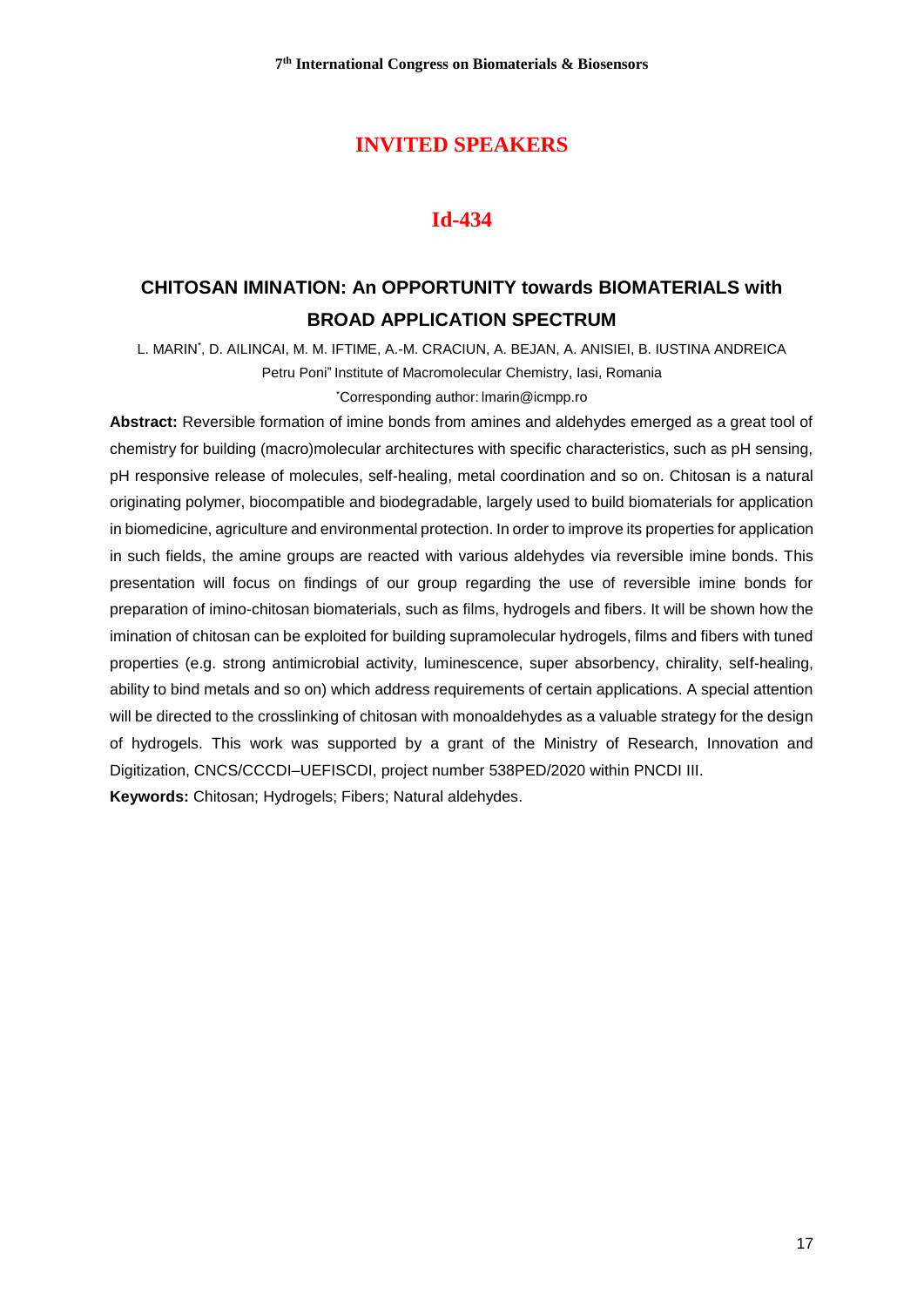#### **Id-435**

#### **LACCASES in BIOCATALYSIS and MODIFICATION of BIOMATERIALS**

T. KUDANGA\*

Department of Biotechnology and Food Technology, Durban University of Technology, P.O. BOX 1334, Durban, 4000, South Africa

#### \*Corresponding author: tukayik@dut.ac.za

**Abstract:** Laccase (benzenediol: oxygen oxidoreductase, EC 1.10.3.2) is a multi-copper-containing enzyme which performs one-electron oxidation of various substrates such as diphenols, methoxysubstituted monophenols, as well as aromatic and aliphatic amines to form radicals and at the same time reduces molecular oxygen to water. Laccase-generated radicals undergo a number of nonenzymatic reactions, which have many potential applications. In the present contribution, applications of laccases in biocatalysis and modification of biomaterials are presented. In biocatalysis, laccasecatalysed the synthesis of potent bioactive compounds (mainly antioxidants) through homomolecular coupling and the efficacy of the compounds was assessed in-vitro and ex-vivo on human skin cells (keratinocytes and fibroblasts). In the modification of biomaterials, the enzyme was used 1. to develop green processes for the surface functionalization of lignocellulose materials mainly for improving hygienic properties (hydrophobicity and antimicrobial properties), and 2. to modify food biopolymers for the production of hydrogels and functional ingredients for gluten-free products. Laccase-catalysed dimerization of phenolic compounds such as ferulic acid, 2,6-dimethoxyphenol, 3-hydroxytyrosol, caffeic acid and silybin led to the production of dimers with high antioxidant capacity in comparison to the corresponding monomeric substrates. The monomers were linked mainly through C-C linkages with the β-5 and β-β linkages predominant in phenolic acids. In the modification of lignocellulse materials, fluorophenols and alkylamines were grafted to improve hydrophobicity while tannins and antifungal agents were grafted to improve antimicrobial properties. Modelling of the grafting reactions showed that functional molecules were coupled to guaiacylglycerol β-guaiacyl ether and dibenzodioxocin mainly through 5-5 linkages while the molecules were coupled to syringylglycerol β-guaiacyl ether through 4- *O*-5 linkages. Modification of food biopolymers improved properties of gluten-free bread and hydrogels produced from underutilised food ingredients. The processes developed have implications in various industries mainly the health and nutraceutical industries and the wood and paper industries. **Keywords:** Laccase; Lignocellulose materials; Surface Functionalisation; biocatalysis.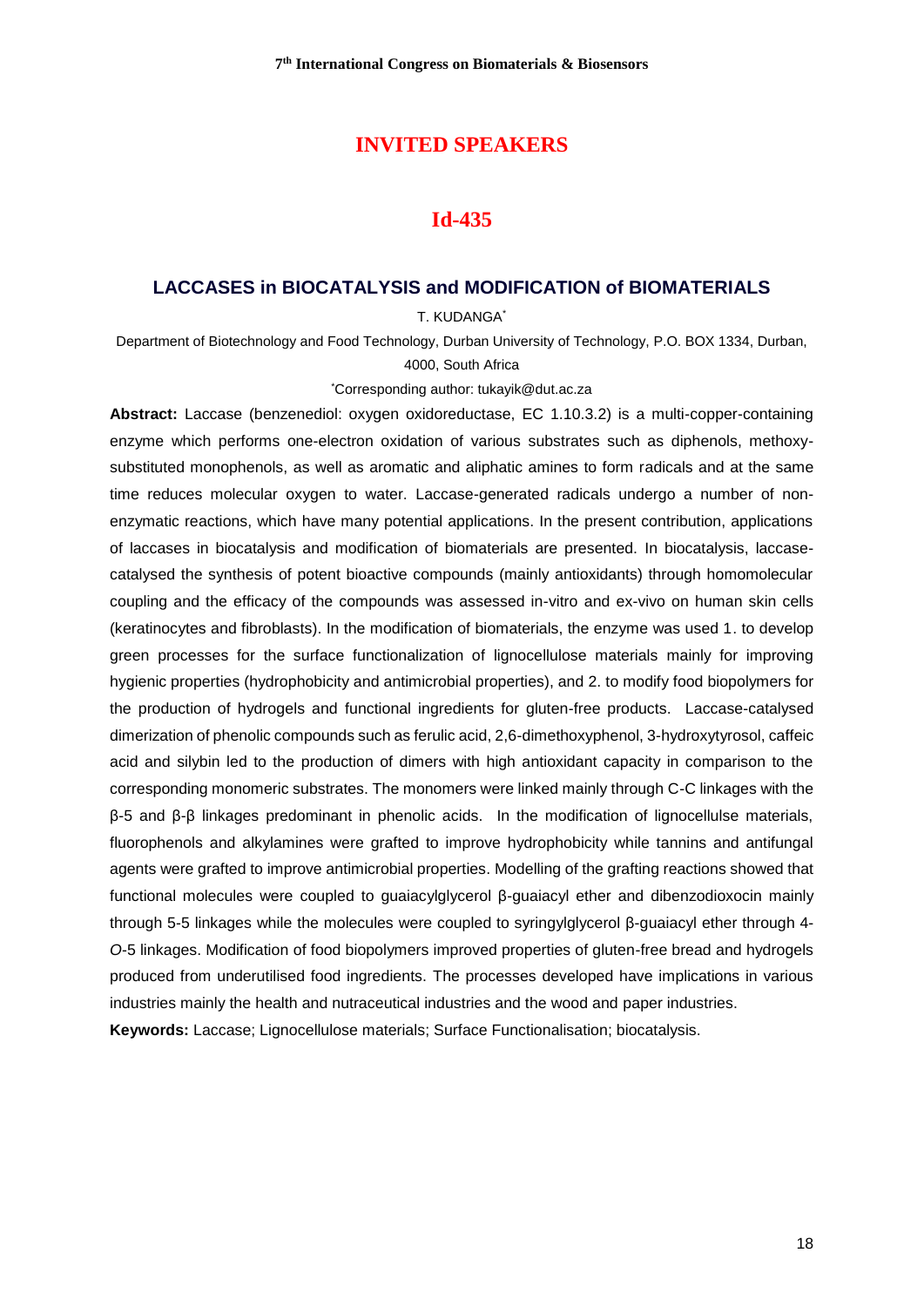#### **Id-440**

# **BIOSENSORS BASED on AMPHIPHILIC TRIBLOCK COPOLYMERS SELF-ASSEMBLED via MORPHOLOGY-INDUCED IMMOBILIZATION of BIOMOLECULES**

A. KRYWKO-CENDROWSKA\*

Department of Chemistry, University of Basel, Mattenstrasse 24a, BPR 1096, 4058 Basel, Switzerland \*Corresponding author: a.krywko@unibas.ch

**Abstract:** Separation into domains is crucial for proper cellular function and numerous biomedical technologies, especially artificial cells. While phase separation in hybrid membranes containing lipids and copolymers is well known, their overall instability due to the lipid part is hindering the technological applications. Synthetic amphiphilic block copolymers have recently emerged as attractive alternatives for amphiphilic biological macromolecules, due to their ability to form artificial membranes. Besides resembling the structure of biomembranes based on phospholipid counterparts, polymer membranes are endowed with chemical versatility, a much higher mechanical stability and improved robustness. While such membrane can be constructed using amphiphilic diblock copolymers (DBCs) in the form a bilayer, amphiphilic triblock copolymers (TBCs) offer a much more straightforward approach. Due to their specific chemical structure consisting of two outer hydrophilic blocks and a longer central hydrophobic block, they can mimic the structure of a biological membrane by forming a monolayer with a higher mechanical stability and robustness. While TBCs of ABA type consist of two identical hydrophilic parts (A) and a longer hydrophobic block (B) that can self-assemble into a symmetric membrane, the asymmetric structure of ABC-type TBCs allows the formation of asymmetric, oriented membranes. Here, the two chemically different water-soluble blocks A and C mimic the hydrophilic heads of lipids forming a bilayer membrane, whereas the hydrophobic part B of the copolymer resembles the domain formed by interdigitation of hydrophobic tails of lipids. Both ABA and ABC TBCs can selfassemble into symmetric (ABA) or asymmetric membranes (ABC) that can serve as a platform for directed insertion of biomolecules. To enhance the preferred orientation and distribution of inserted biomolecules, the membrane thickness and its functionalization can be further tailored by careful selection of polymer blocks and their length, as well as the choice of self-assembly method. In this communication, the formation of polymer membranes based on both triblock copolymers is considered based on their self-assembly method and the resulting morphology, as compared to the respective structures formed by DBCs. Following, their potential to form fluorescent sensors, the membrane in the presence of horseradish peroxidase enzyme was explored. The systems obtained here have been evaluated via a model based on horseradish peroxidase for chemical detection of hydrogen peroxide. Our data suggests that these sensing platforms can be easily tailored and adapted for targeted sensing applications by adequate selection of an enzyme and substrate combination.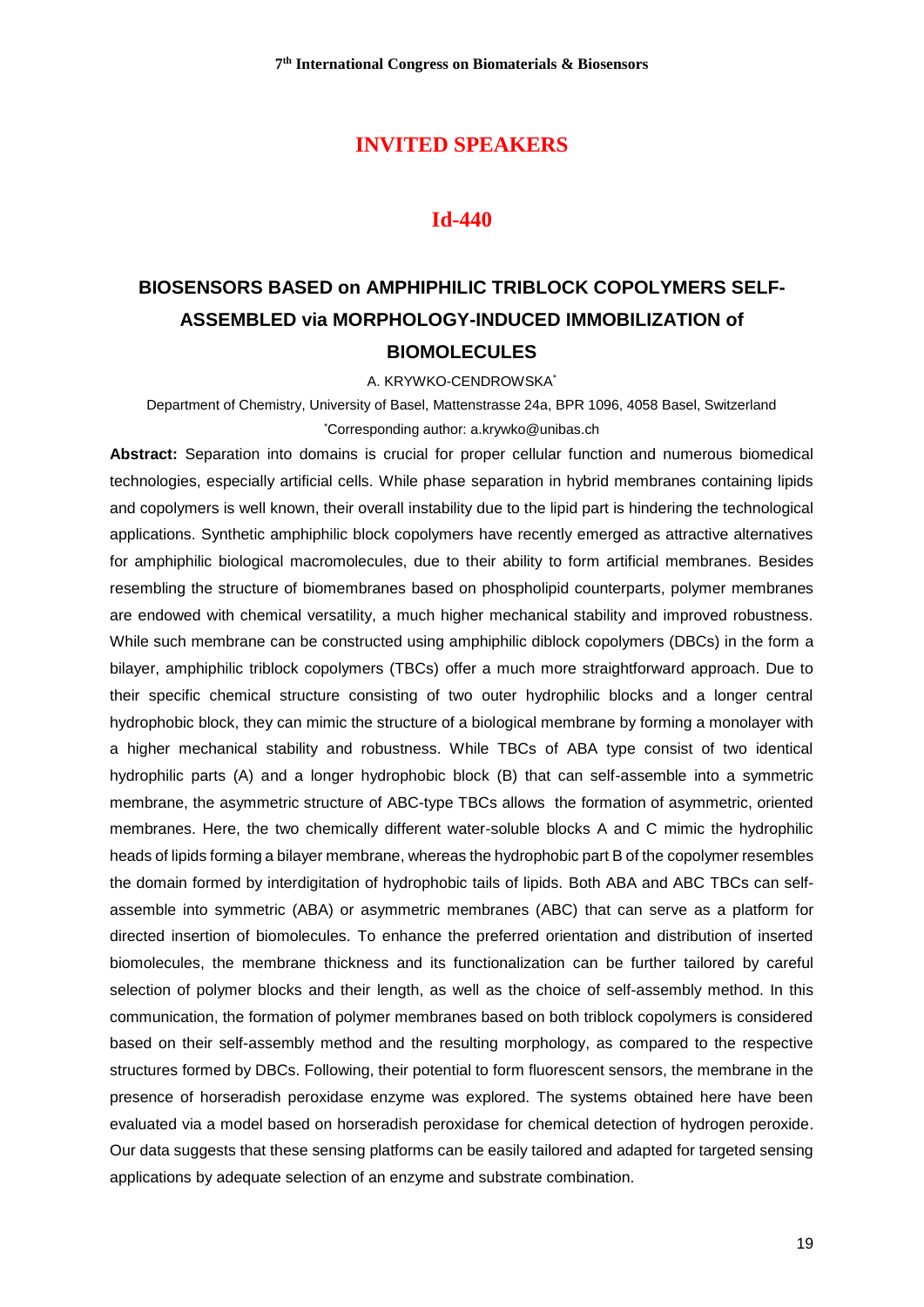**Keywords:** Self-assembly; Triblock copolymers; Biomimetic membrane; Transmembrane sensing; Biomolecule insertion; Phase separation.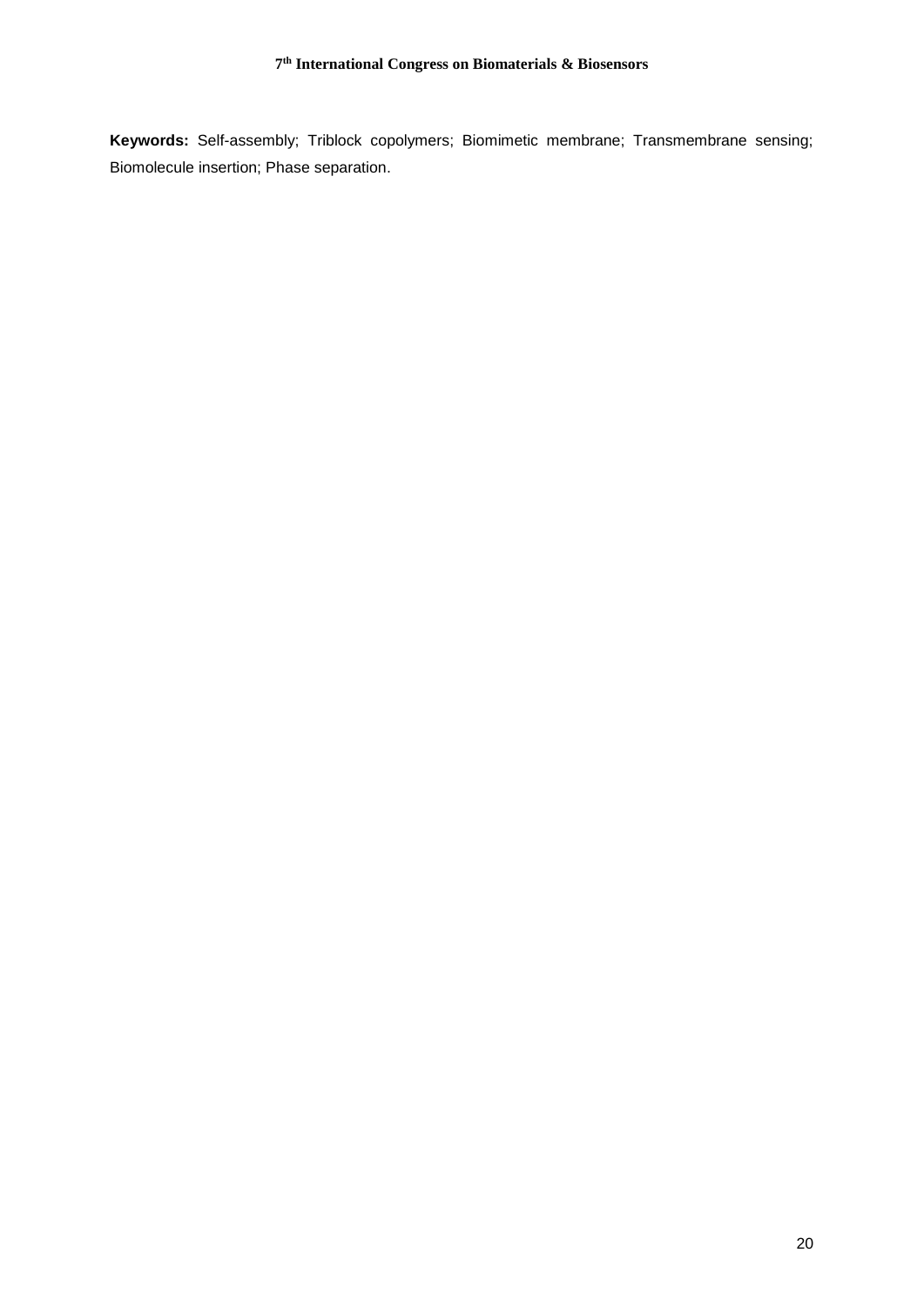#### **REGULAR SESSIONS**

#### **Id-416**

## **Studies on Characteristics, Antimicrobial Behaviour and Cell Viability of DNase I Coated Titanium Surfaces via Alternating Current Electrophoretic Deposition**

M. K. AKTAN1<sub>'</sub>\*, N. ZAYED<sup>2</sup>, M. VAN DER GUCHT<sup>3</sup> (M. VAN DER GUCHT), R. LAVIGNE<sup>3</sup>, W. TEUGHELS<sup>2</sup>, A. BRAEM<sup>1</sup>

<sup>1</sup>KU Leuven Department of Materials Engineering (MTM), Biomaterials and Tissue Engineering Research Group, Kasteelpark Arenberg 44 – box 2450, 3001 Leuven, Belgium

<sup>2</sup>KU Leuven Department of Oral Health Sciences, Kapucijnenvoer 33, 3000 Leuven, Belgium

<sup>3</sup>KU Leuven Department of Biosystems, Laboratory of Gene Technology, Kasteelpark Arenberg 21 – box 2462, 3001 Leuven, Belgium

\*[Corresponding author: mervekubra.aktan@kuleuven.be](mailto:*Corresponding%20author:%20mervekubra.aktan@kuleuven.be)

**Abstract:** The demand for metallic biomaterials in the orthopedic and dental implant fields is rapidly increasing due to aging of the world population. Concomitantly, also the incidence of implant-associated infections (IAIs) is rising. The difficult-to-treat nature of IAIs causes a major healthcare burden, resulting in unintended consequences such as hospitalization and even death in severe cases. Many studies have focused on direct prevention of infections using antibiotics or antibiotic-containing coatings on the implant surface. Yet, biofilm-forming bacteria remain protected from the host immunity and present an increased resistance to antibiotics. Recently, a promising strategy is to combat biofilm growth indirectly using the DNA degrading molecule such as deoxyribonuclease (DNase) I that can cleave the extracellular DNA (eDNA) present in the matrix. This indirect approach to inhibit biofilm growth and prevent IAIs, the immobilization of DNase I is being considered as an antimicrobial strategy. In this study, the protective DNase I coatings on polydopamine activated titanium implants was applied using alternating current electrophoretic deposition (AC-EPD). AC-EPD was chosen as the deposition method owing to its versatility and fast processing ability while maintaining the activity of biomolecules. The realtime quantitative qDNase assay was applied to monitor the activity and release kinetics of AC-EPD DNase I coatings. Moreover, DNase I coatings were characterized in-depth in terms of surface topography using scanning electron microscopy (SEM), atomic force microscopy (AFM), in terms of wettability, surface free energy and film thickness using contact angle and spectroscopic ellipsometry, in terms of surface chemistry using time-of-flight secondary ion mass spectroscopy (ToF-SIMS), X-ray photon spectroscopy (XPS). Hereby, it was shown that AC-EPD allows concentrating DNase I at the electrode surface much more rapidly as compared to a simple dipping methodology (immersion), and this while maintaining its activity. The effectiveness of AC-EPD DNase I coatings against biofilm formation was investigated for *Staphylococcus epidermidis and Pseudomonas aeruginosa* biofilms. The AC-EPD DNase I coatings significantly reduced biofilm formation of both strains up to 20 h as compared to DNase I coatings prepared by classic dipping. Furthermore, the biocompatibility of AC-EPD DNase I coatings for human oral keratinocytes (HOK) cells was investigated using a cell viability assay (XTT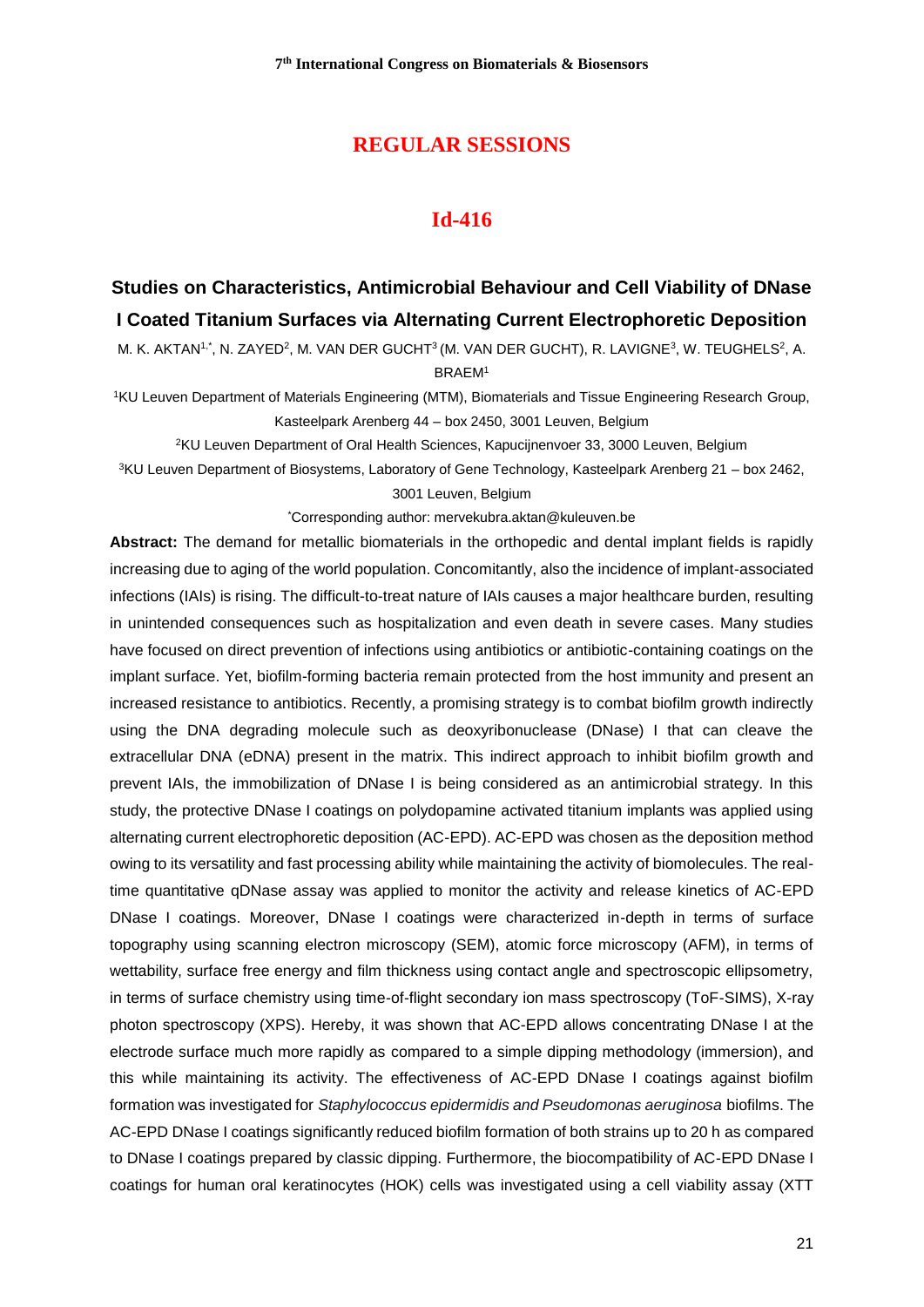assay). AC-EPD DNase coatings showed no significant reduction of cellular activities. Overall, this study indicates that AC-EPD DNase I coatings allow preventing biofilm formation without inducing toxicity. **Keywords:** Surface functionalization; Polydopamine; Alternating current electrophoretic deposition; DNase I; Biofilm prevention; Cell viability.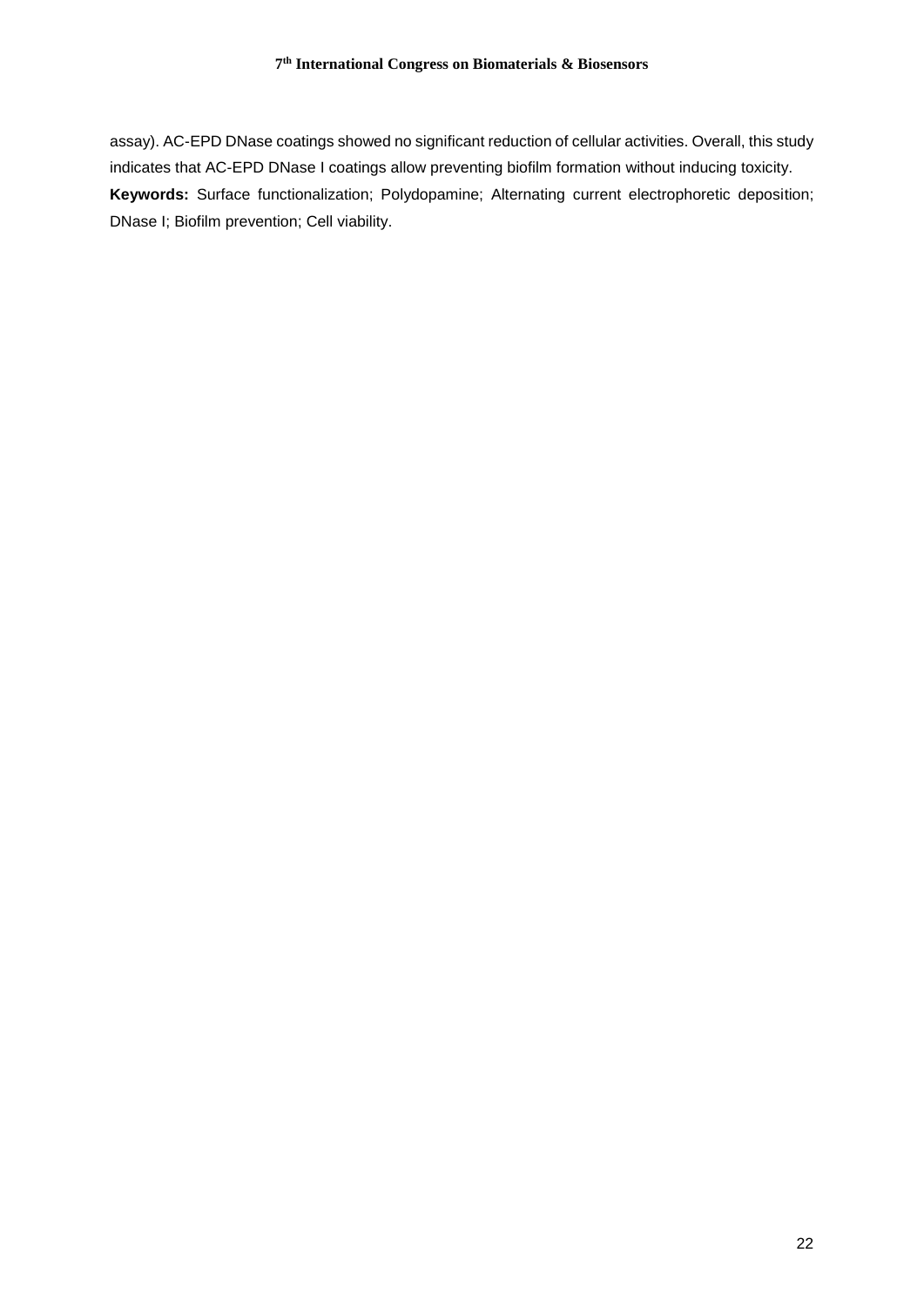#### **Id-403**

## **DEVELOPMENT of DENTAL BONE GRAFTS for THE TREATMENT of ALVEOLAR BONE LOSS by 3D PRINTING TECHNIQUE**

O. SÖĞÜT<sup>1,\*</sup>, M. MUŞMULA<sup>2</sup>, Ü. AYDEMİR SEZER<sup>1</sup>

<sup>1</sup>Suleyman Demirel University, Medicinal Pharmacology, Faculty of Medicine, Isparta/Turkey <sup>2</sup>Suleyman Demirel University, Regenerative Medicine, Faculty of Medicine, Isparta/Turkey \*Corresponding Author: [oguzsogut@sdu.edu.tr](mailto:oguzsogut@sdu.edu.tr)

**Abstract:** Bone has the ability of regeneration in many cases however, infection of the bone or surrounding tissue, systemic diseases, the lack of blood supply, and bone loss are among the limitations of bone regenerations. The alveolar bone loss followed by the gradual deterioration of the jawbone is one of the serious problems, which can be cured by physical stimulation in the form of pressure. Therefore, a bone graft is used to simulate the bone properties, either alone or in combination with other materials. Among the bone graft materials, allogeneic bone grafts have been studied as more suitable bone replacement materials. Besides, 3D printing of allogeneic bone grafts has a great potential for fabricating synthetic bone graft substitutes with enhanced performance over traditional techniques. The design parameters, such as the plasticizer type and the 3D printing pattern, have yet to be optimized to ensure maximal biocompatibility and cell viability with sufficient mechanical properties. This study aims to fabricate a graft made of polycaprolactone (PCL) and allogeneic bone for guiding effective bone regeneration in the mandibula. As a first step to designing an ideal bone graft, the particle size of allogenic bone was reduced to a nano-size by a high-energy ball mill. The average particles size of pulverized allogeneic bones was found as 132nm ± 8.5nm. Then, different filament composites made of PCL and allogenic bone with plasticizers such as triethyl citrate (TEC), triethyl 2-acetyl citrate (ATEC), tributyl citrate (TBC), tributyl 2-acetyl citrate (ATBC) were fabricated using an extrusion technique. To find suitable bone grafts, different models were fabricated using 3D printing technology with different printing patterns including tri-hexagon, zigzag, grid, gyroid from those obtained filaments. After fabricating 16 different 3D printed models, the cell viability and cell differentiation analyses were performed. The model plasticized with ATBC and fabricated with a tri-hexagon pattern exhibited the highest cell viability and cell differentiation capacity in vitro. The 3D printed bone grafts can be prepared as specific to patients with their advantages over the conventional fibular bone graft for surgical mandibular reconstruction. Therefore, these results indicate that PCL and allogenic bone-based grafts have outstanding potential as bone graft substitutes for effective bone regeneration for the mandibula. This study was funded by the Scientific and Technological Research Council of Turkey (TUBITAK) 1003 - Primary Subjects R&D Funding Program Grant No 218E012.

**Keywords:** 3D-Printed Graft; 3D-Printing Pattern; Plasticizer; Allogenic Bone; Mandibular Reconstruction; Polycaprolactone.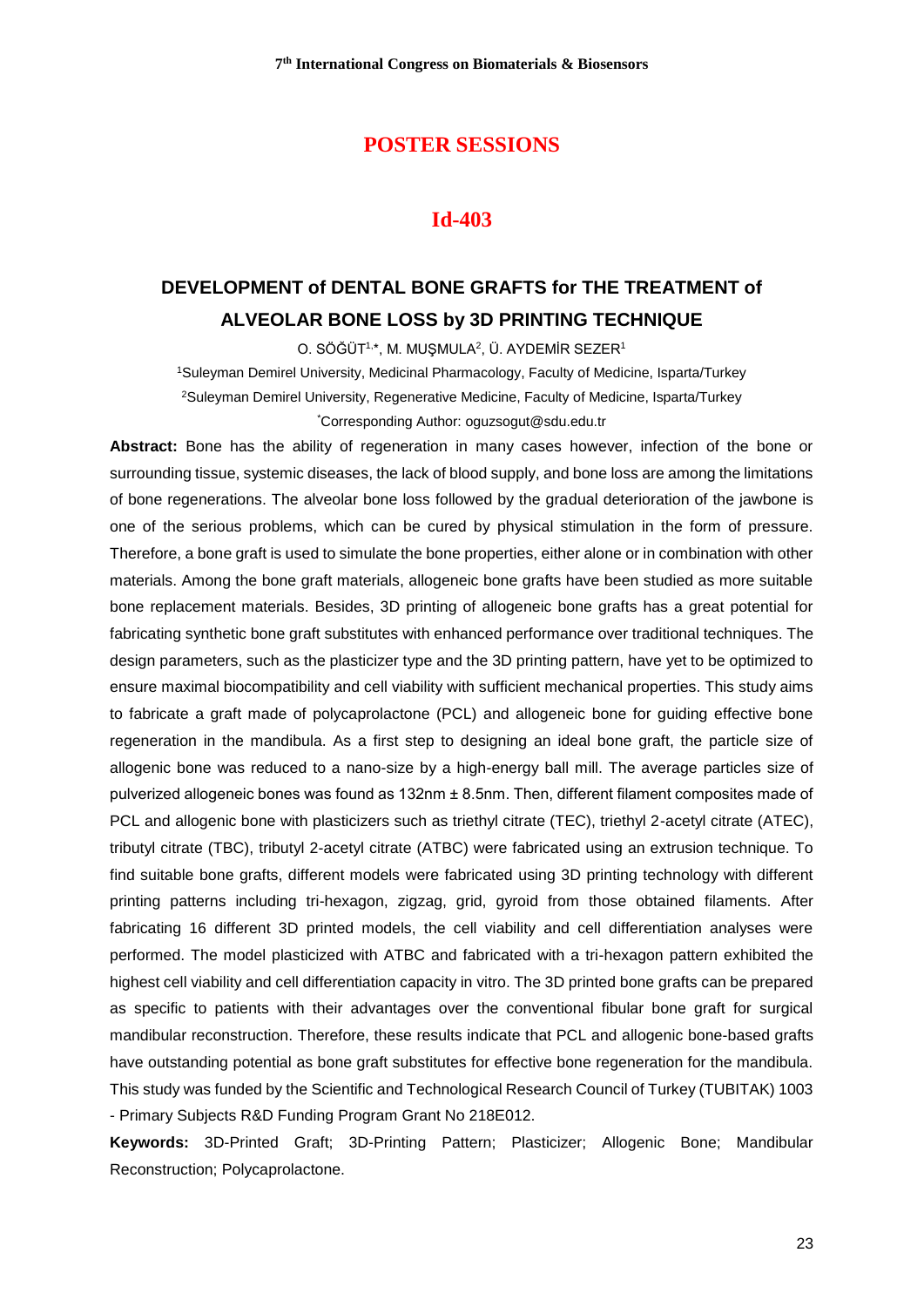#### **Id-407**

## **CALCIUM PHOSPHATE-BASED BIOMATERIALS MODIFIED with SILICON and A GPTMS**

J. CZECHOWSKA\* , P. PAŃTAK, E. CICHOŃ, S. SKIBIŃSKI, A. ŚLÓSARCZYK, A. ZIMA

Faculty of Materials Science and Ceramics, AGH University of Science and Technology, Al. Mickiewicza 30, 30-

#### 059 Kraków, Poland

\*Corresponding author[: jczech@agh.edu.pl](mailto:jczech@agh.edu.pl)

**Abstract:** Although a lot of research has been performed, complex bone defects caused by trauma, infection, or tumours still represent challenges for surgeons. Innovative, surgically handy bone substitutes are needed. Many studies have been recently focused on mouldable self-setting biomaterials based on calcium phosphates, mainly due to their mouldability and chemical resemblance to the inorganic component of bone. Self-setting calcium phosphate-based materials consist of a solid and a liquid phase which, when mixed together create a shapeable paste that can conform to complex bone cavities. Calcium phosphate cements (CPCs), as well as biomicroconcretes, are representatives of this group of bone substitutes. Biomicroconcretes are composed of aggregates in the form of granules combined with cementitious matrix, which provides materials with favourable physicochemical and biological properties. In this study biomicroconcretes based on the hybrid hydroxyapatite-chitosanbased granules and a highly reactive  $\alpha$ - tricalcium phosphate powder modified with silicon (Si- $\alpha$ -TCP) and a silane coupling agent (GPTMS, (3-glycidyloxypropyl)trimethoxysilane), were developed. Silicon was introduced to improve biological performance of materials whereas silane coupling agent in order to obtain a better connection between granules and cementitious matrix. The 2% solution of sodium hydrogen phosphate (Na2HPO4) was used as the liquid phase. The phase composition (XRD), microstructure (SEM), setting times (Gilmore needles), mechanical strength (Instron), and *in vitro* bioactive potential of the composites were examined. The obtained results demonstrated a beneficial effect of the GPTMS coupling agent on the physicochemical properties of the materials. It has been shown that the addition of a GPTMS decreased the setting times and improved the compressive strength of the biomicroconcretes. Biomaterials containing the highest amount of GPTMS (5 wt.%) were characterized by the most favourable properties. Moreover, preliminary *in vitro* tests in simulated body fluid (SBF) demonstrated their bioactive potential. Further physicochemical and biological studies are needed to fully characterize developed biomaterials. Research funded by the National Science Centre, Poland Grant No. 2017/27/B/ST8/01173. Supported by the Faculty of Materials Science and Ceramics AGH UST - University of Science and Technology, Kraków, Poland, Project No. 16.16.160.557 (2022). **Keywords:** Calcium phosphates; TCP; Hybrid; Silicon; Coupling agents; GPTMS.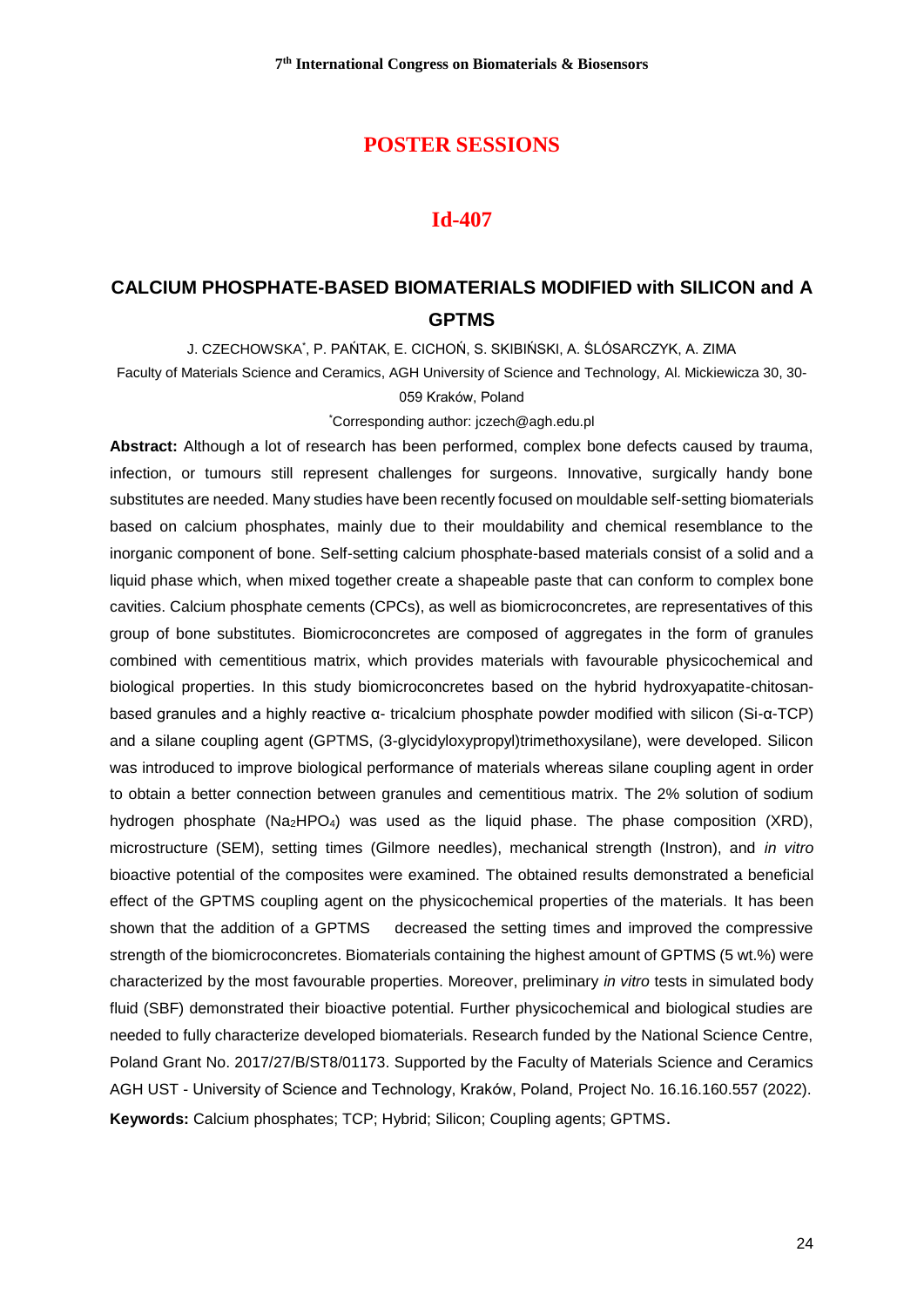#### **Id-408**

# **FOAMED CALCIUM PHOSPHATE BONE CEMENT with the ADDITION of CITRUS PECTIN - An ATTEMPT to IMPROVE MECHANICAL PROPERTIES**

E. CICHOŃ\* , S. SKIBIŃSKI, P. PAŃTAK, A. ŚLÓSARCZYK, J. CZECHOWSKA, A. ZIMA

Faculty of Materials Science and Ceramics, AGH University of Science and Technology, Al. Mickiewicza 30, 30-

059 Kraków, Poland

\*Corresponding author: [ecichon@agh.edu.pl](mailto:ecichon@agh.edu.pl)

**Abstract:** Foamed calcium phosphate bone cements (fCPCs) are materials with poor mechanical properties. Polymeric additives often improve the mechanical properties of calcium phosphate cements. However, in fCPC, the application of additive can adversely affect the porosity of the material. In this study, foamed cements were prepared by surfactant-assisted foaming method. As a surface active agent, Tween 80 was used. Surfactant-based liquid phase (1.25 g/L of Tween 80 in 2% (w/v) solution of Na2HPO<sup>4</sup> ) was foamed and mixed with α-tricalcium phosphate (α-TCP) at a ratio of 0.7 g/g. In the case of material fTW80\_CU, citrus pectin was added to α-TCP powder at a ratio of 0.02 g/g. To confirm the hypothesis that the addition of the polymer improves mechanical properties of the foamed cement, materials with (fTW80\_CU) and without (fTW80) the addition of citrus pectin were obtained and analysed in terms of compressive strength (Instron 3345) and porosity (by Mercury Intrusion Porosimetry - AutoPore IV 9500, Micromeritics and X-ray microtomography - Nanotom S). As expected, the addition of the polymer significantly improved the compressive strength of the foamed cement. The compressive strength of material fTW80 was 1.79 ± 0.48 MPa whereas for fTW80 CU - 3.62 ± 0.79 MPa. This effect was achieved by ionic and/or polar interactions between the COO<sup>-</sup> group of pectin and Ca<sup>2+</sup> of calcium phosphate. Taking into account that pectin turns to gel in the presence of divalent ions, the obtained composite material fTW80\_CU can be described as cement with a dual setting mechanism. Pectin only slightly reduced the cement porosity from  $78.1 \pm 2.3$  vol% for the cement fTW80 to  $71.0 \pm 8.4$  vol% for the cement fTW80\_CU. In conclusion, the use of pectin improves the mechanical properties of foamed cements without significantly lowering their porosity. The favourable changes in material properties achieved by using a polymer can set a future trend in the field of fCPCs. This study was supported by the National Science Centre, Poland (Project No. 2017/27/N/ST8/00913), by the subvention from the Ministry of Science and Higher Education (Poland) for Faculty of Materials Science and Ceramics AGH UST – University of Science and Technology, Krakow, Poland, Project No. 16.16.160.557 (2021). E. C. acknowledges financial support from the National Science Centre, Poland under Doctoral Scholarship No. 2019/32/T/ST5/00207.

**Keywords:** Calcium phosphate; Bone cement; Surfactant; Pectin.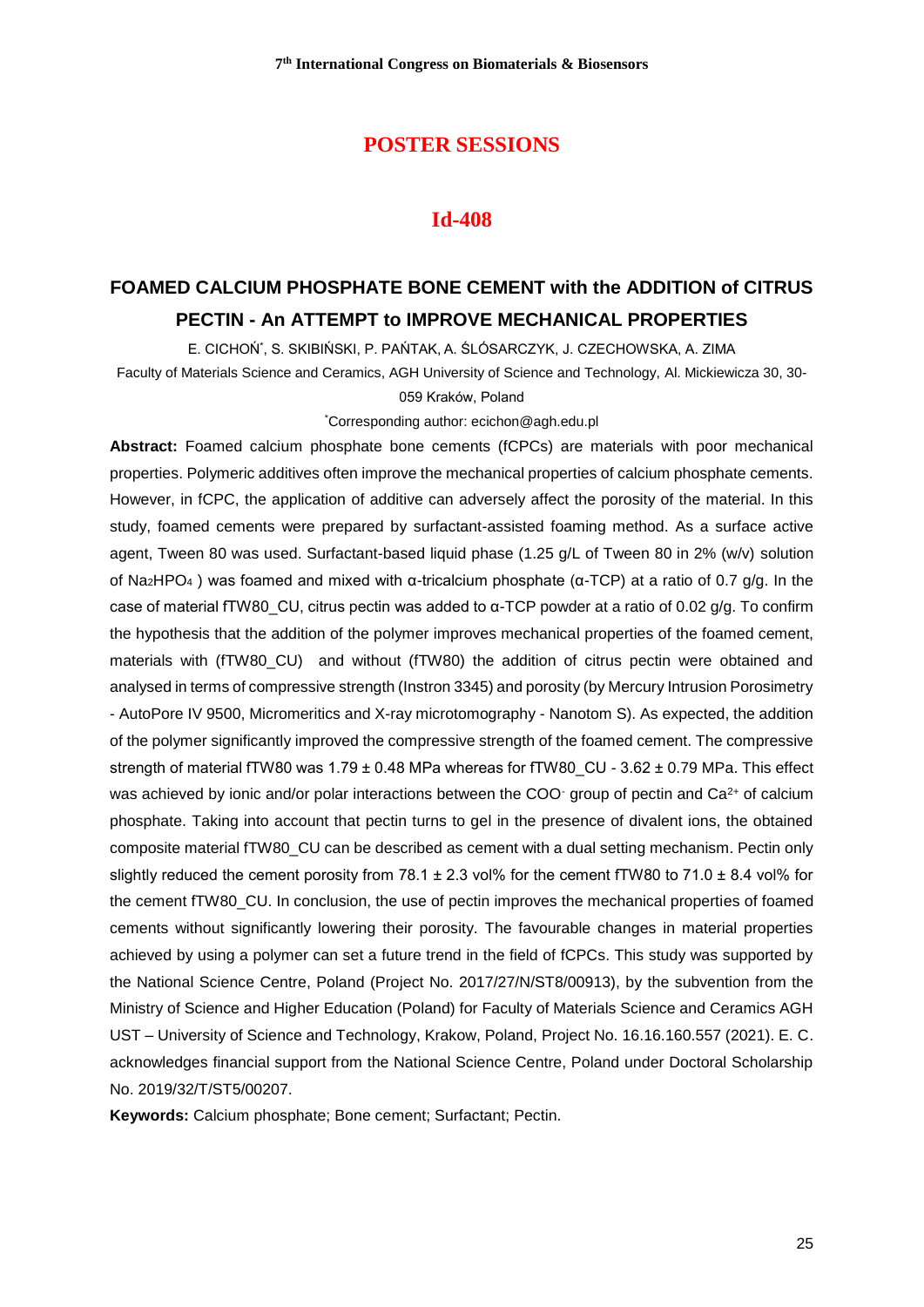#### **Id-409**

## **CALCIUM PHOSPHATE BIOMICROCONCRETE-TYPE BONE FILLERS MODIFIED with COUPLING AGENT**

A. ZIMA\*, P. PAŃTAK, E. CICHOŃ, S. SKIBIŃSKI, J CZECHOWSKA, A. ŚLÓSARCZYK

Faculty of Materials Science and Ceramics, AGH University of Science and Technology, Al. Mickiewicza 30, 30-

059 Kraków, Poland

\*Corresponding author: [azima@agh.edu.pl](mailto:azima@agh.edu.pl)

**Abstract:** Although a huge range of bone grafts is available on the market, the problem of effective reconstructive treatment remains challenging and new bone substitutes are needed. An important group of biomaterials is calcium phosphate cements (CPCs), which are characterised by bioactivity and chemical composition similar to the inorganic part of human bone. CPCs consist of a solid phase and a liquid phase which, when mixed, form a plastic paste with self-setting properties. Novel type of CPCs are biomicroconcretes – the composites in which aggregates in the form of inorganic-organic granules within cementitious matrix provides materials with beneficial properties. In this study, the influence of silane coupling agent on the physicochemical properties of biomicroconcrete-type bone fillers was investigated. Highly reactive unmodified α-TCP powder or 1 wt.% / 2 wt.% / 5 wt.% coupling agent modified α-TCP powders and hybrid HAp/CTS granules in the weight ratio 3:2 acted as solid phase of the developed materials. A 2 wt.% aqueous solution of disodium hydrogen phosphate ( $Na<sub>2</sub>HPO<sub>4</sub>$ ) was used as a liquid phase. The phase composition, setting times, compressive strength, and microstructure of the obtained materials were studied. Studies have shown that due to the presence of α-TCP powder modifier the biomicroconcrete-type materials were characterized by altered properties if compared with biomaterial without coupling agent. The XRD analysis of obtained materials has revealed two crystalline phases –  $α$ -TCP and HAp. The quantitative analysis of phases showed that amount of  $α$ -TCP was in the range of  $50.7 - 58.6$  wt.% and the hydroxyapatite phase in the range of  $49.3 - 41.4$  wt.%. It was observed that silane coupling agent accelerated α-TCP hydrolysis to non-stoichiometric hydroxyapatite. The setting times of investigated biomicroconcretes were in the range of  $5 - 7 \pm 1$  min (initial setting time IT) and 10 - 16  $\pm$  1 min (final setting time FT). It was confirmed that an increasing amount of coupling agent shortens both, initial and final setting time. In conclusion, developed bone fillers can be interesting candidates for bone tissue substitution. What is more, *in vitro* tests in simulated body fluid (SBF) confirmed their bioactive potential. Research funded by the Faculty of Materials Science and Ceramics AGH UST - University of Science and Technology, Kraków, Poland, Project No. 16.16.160.557 (2022). Supported by the National Science Centre, Poland Grant No. 2017/27/B/ST8/01173. **Keywords:** Calcium phosphates; Bone cements; Biomicroconcretes; Coupling agents.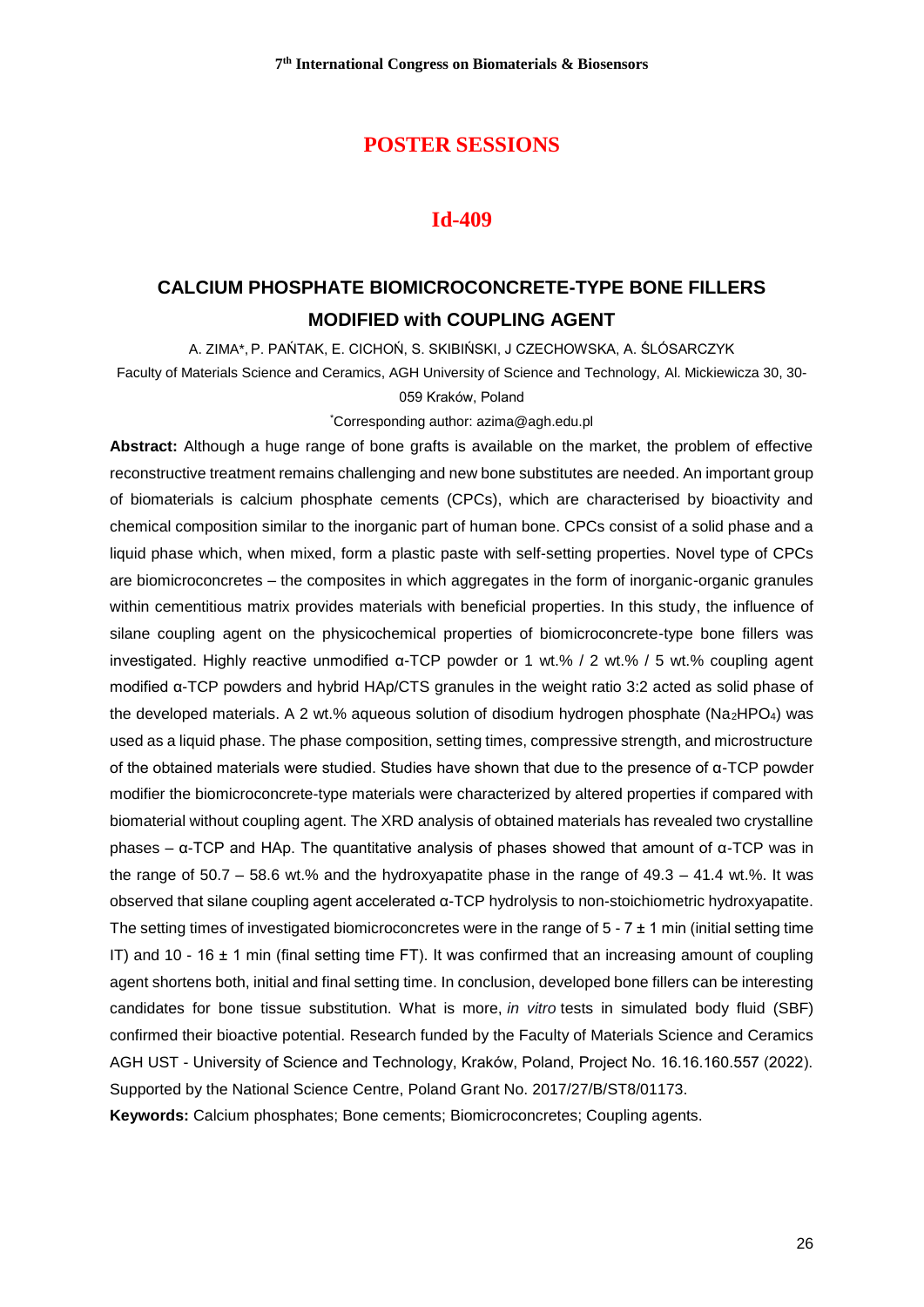#### **Id-410**

# **INFLUENCE of TETRAETHOXYSILANE (TEOS) on the PROPERTIES of CALCIUM PHOSPHATES BASED BIOMICROCONCRETE-TYPE BIOMATERIALS**

P. PAŃTAK\* , E. CICHOŃ, S. SKIBIŃSKI, A. ŚLÓSARCZYK, J. CZECHOWSKA, A. ZIMA

Faculty of Materials Science and Ceramics, AGH University of Science and Technology, Al. Mickiewicza 30, 30-

059 Kraków, Poland

\*Corresponding author: [pantak@agh.edu.pl](mailto:pantak@agh.edu.pl)

**Abstract:** Increased incidence of osteoporosis-related fractures and bone cancers requires scientists to develop new biomaterials for bone replacement. Calcium phosphate bone cements (CPCs) are widely used in orthopaedic, craniofacial surgery, and dentistry due to their excellent biological properties and chemical composition similar to the inorganic part of the bone. Unfortunately, CPCs based on αtricalcium phosphate (α-TCP) are fragile and characterised by poor mechanical properties suitable only for low-load bearing applications. Recently, to overcome the above-mentioned issues of CPCs biomicroconcretes have been developed. Biomicroconcretes are composites in which the combination of aggregates in the form of granules with cementitious matrix provides materials with unique physicochemical and biological properties. In this study, the impact of tetraethoxysilane (TEOS) on the physicochemical and biological properties of biomicroconcretes was investigated. The solid phase of the developed materials was composed of highly reactive α-tricalcium phosphate (α-TCP) powder (nonmodified or modified with 1 wt.%, 2 wt.%, or 5 wt.% of TEOS), and hybrid hydroxyapatite-chitosan granules (HAp/CTS) in the range of 300 - 400µm. As a liquid phase, a 2 wt.% aqueous solution of disodium hydrogen phosphate (Na2HPO4) was used. The phase composition, setting times, compressive strength, and microstructure of the obtained materials were investigated. The conducted research showed that the obtained biomaterials were characterised by unique properties due to the TEOS modification. The compressive strength of obtained materials ranged from 3.91 ± 0.74 MPa to 7.16 ± 1.50 MPa. It was observed that the mechanical properties of biomicroconcretes improved with the increasing TEOS amount. All of the obtained materials possessed a similar microstructure. The hybrid granules were well-visible and the cementitious matrix coherently surrounded the aggregates. The developed biomicroconcrete-type cementitious bone substitutes can be prosperous self-setting and mouldable materials for filling bone tissue defects of any shape and size. Preliminary *in vitro* tests in a simulated environment demonstrated the bioactive potential of obtained CPCs and paves the way for further *in vitro* and *in vivo* studies. Research funded by the Faculty of Materials Science and Ceramics AGH UST - University of Science and Technology, Kraków, Poland, Project No. 16.16.160.557 (2022). Supported by the National Science Centre, Poland Grant No. 2017/27/B/ST8/01173. **Keywords:** Calcium phosphates; Bone cements; Hybrid granules; TEOS.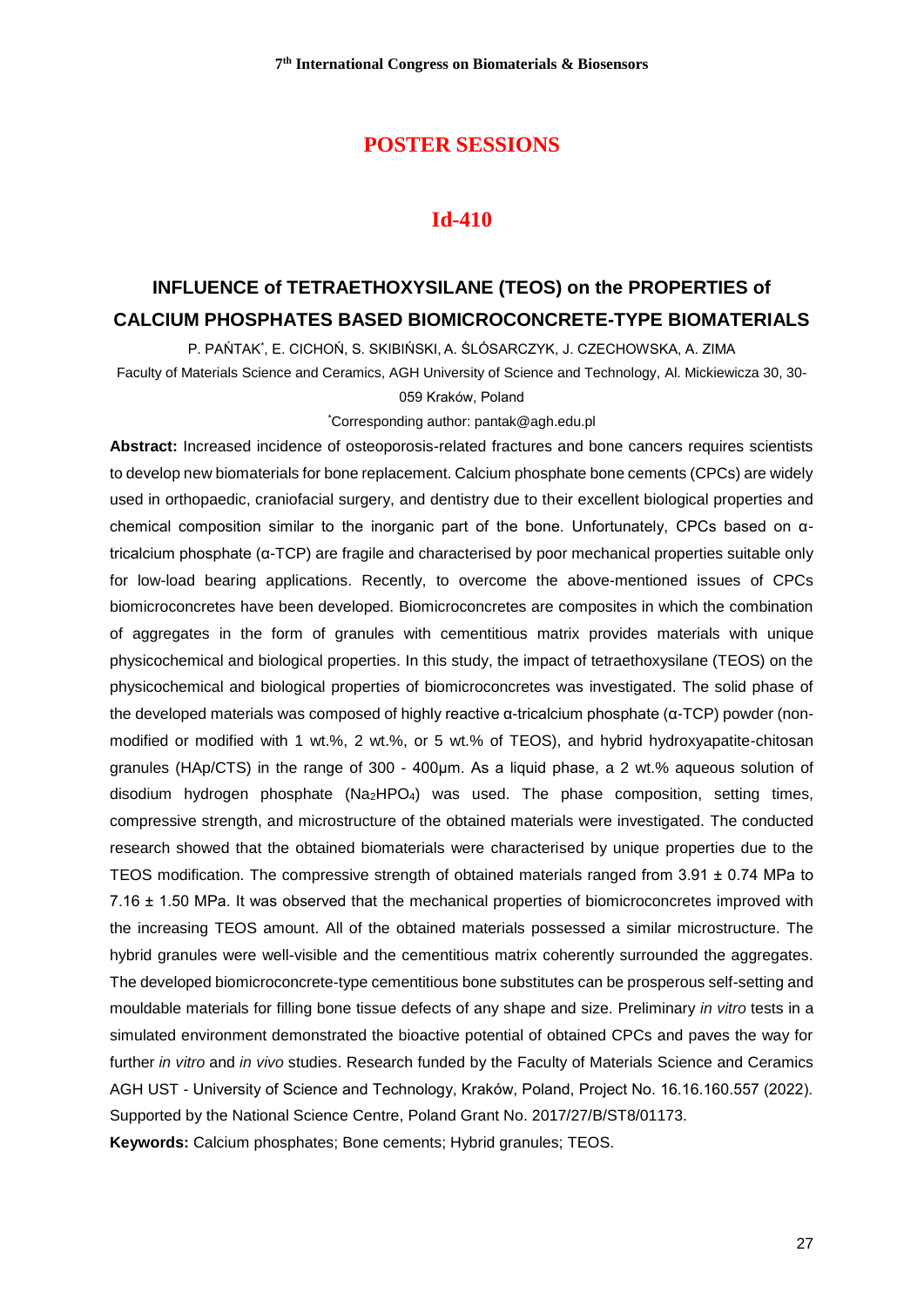## **Id-415**

# **COMBINED THERAPY of SIMVASTATIN- and COENZYME Q10-LOADED NANOPARTICLES AMELIORATES PI3K-Akt-eNOS PATHWAY in A RAT MODEL of METABOLIC SYNDROME**

E. DAYAR1,\*, M. CEBOVA1, A. BARTA1, M. KONERACKA<sup>2</sup>, V. ZAVISOVA<sup>2</sup>, A. ECKSTEIN-ANDICSOVÁ<sup>3</sup>, M. DANKO<sup>3</sup>, J. MOSNÁČEK<sup>3,4</sup>, OL. PECHANOVA<sup>1</sup>

1 Institute of Normal and Pathological Physiology, Centre of Experimental Medicine, Slovak Academy of Sciences, Sienkiewiczova 1, 813 71 Bratislava, Slovakia

 Institute of Experimental Physics, Slovak Academy of Sciences, Watsonova 47, 040 01 Kosice, Slovakia Polymer Institute, Slovak Academy of Sciences, Dúbravská cesta 9, 845 41 Bratislava, Slovakia Centre for Advanced Materials Application, Dubravska cesta 9, 845 11 Bratislava \*Corresponding author: ezgi.dayar@savba.sk

**Abstract:** Besides the LDL-cholesterol-lowering effect, statins have pleiotropic beneficial effects on the cardiovascular system. However, long-term treatment with statins may be associated with serious side effects. With the aim to streamline the statin therapy, we studied the effects of simvastatin- and coenzyme Q10-loaded polymeric nanoparticles on lipid profile and nitric oxide (NO)/reactive oxygen species (ROS) balance in the heart and aorta of adult male obese Zucker rats. The rats were divided into the untreated group, group treated with empty nanoparticles, and simvastatin-, or coenzyme Q10 (CoQ10)-, or a combination of simvastatin-loaded and CoQ10-loaded nanoparticles (SIMV+CoQ10). After 6 weeks, lipid profile was determined in the plasma and concentration of conjugated dienes in the liver. Akt, eNOS, phosphorylated eNOS (p-eNOS), NADPH oxidase, and NF-kappaB protein expressions were measured in the heart and aorta. All simvastatin, CoQ10, and SIMV+CoQ10 treatments decreased plasma LDL levels, but only the combined SIMV+CoQ10 treatment increased the expression of Akt, eNOS, and p-eNOS in both heart and aorta. Interestingly, NADPH oxidase in the heart and NF-kappaB protein expression in the aorta were decreased by all treatments, including nanoparticles alone. In conclusion, only combined therapy with SIMV- and CoQ10-loaded nanoparticles ameliorated PI3K-Akt-eNOS pathway in obese Zucker rats, which may represent a promising tool for the treatment of cardiometabolic diseases.

**Keywords:** Polymeric nanoparticle; Statin; Reactive oxygen species; Nitric oxide; Cardiometabolic diseases.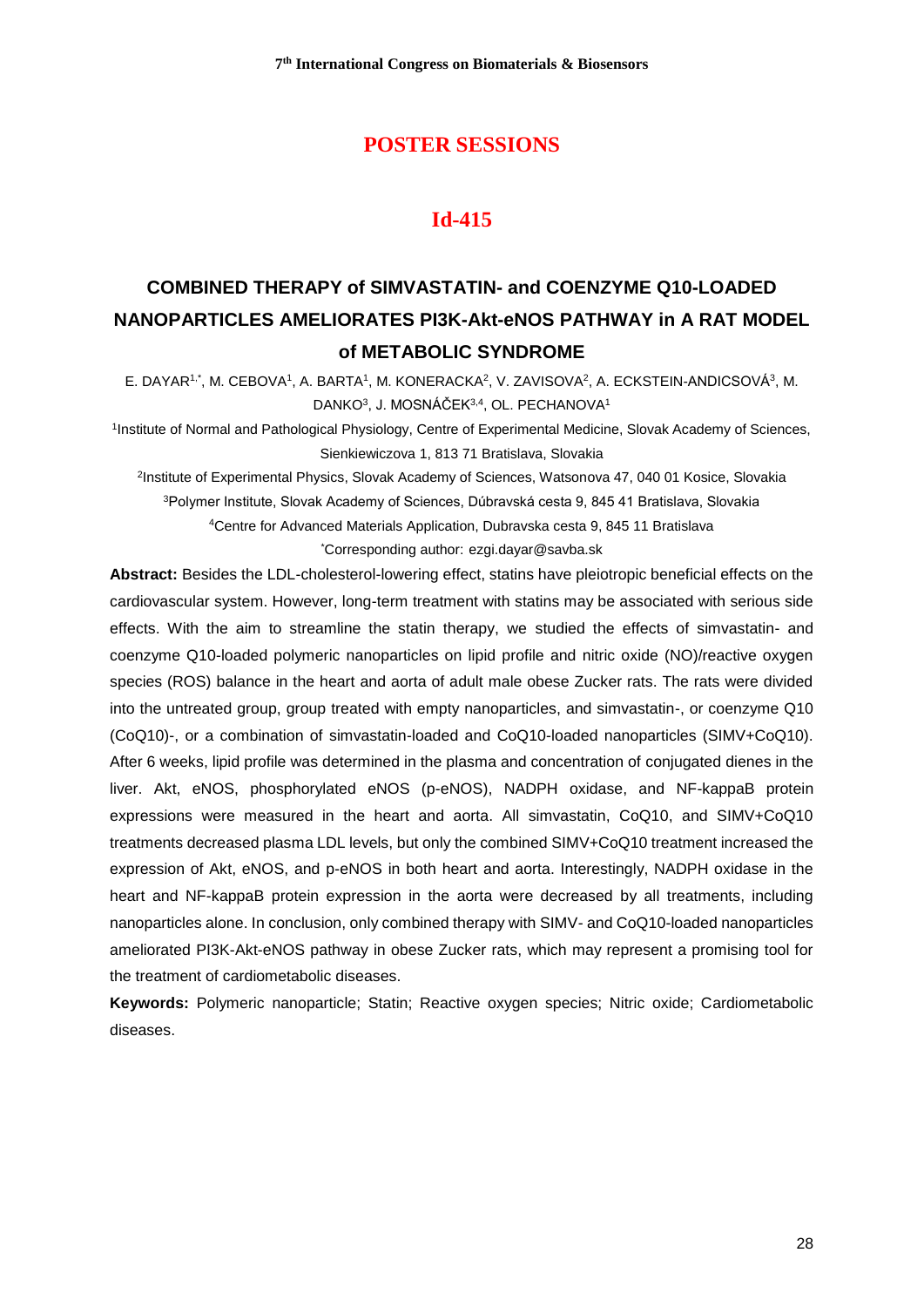## **Id-419**

## **ENDOTHELIUM-TARGETED RAGE-shRNA NANOCARRIERS REDUCE ATHEROSCLEROSIS-ASSOCIATED INFLAMMATION**

M. CALIN\* , C. A. MOCANU, G. VOICU, F. SAFCIUC, I. MANDUTEANU, M. SIMIONESCU Institute of Cellular Biology and Pathology "N. Simionescu" of the Romanian Academy, 050568 Bucharest, Romania

\*Corresponding author: manuela.calin@icbp.ro

**Abstract:** The receptor for advanced glycation end products (RAGE) plays a central role in the chronic inflammatory process associated with atherosclerosis development. We aimed to develop lipoplexes carrying RAGE-short hairpin (sh) RNA, targeted to the adhesion molecule P-selectin, selectively expressed on the surface of activated endothelium (Psel-lipo/shRAGE) to down-regulate RAGE expression as a therapeutic strategy for atherosclerosis. The P-selectin targeted lipoplexes were obtained by complexing the cationic liposomes surfaced with a P-selectin recognizing peptide with shRNA plasmids DNA targeting mouse RAGE gene (shRAGE). In vitro, Psel-lipo/shRAGE lipoplexes were efficiently taken up by activated endothelial cells (EC), decreased the expression of RAGE protein, and proved to be functional by reducing the monocyte adhesion to activated EC. In ApoE-deficient mice, the targeted lipoplexes accumulated specifically and efficiently transfected the aorta. The repeated administration of Psel-lipo/shRAGE lipoplexes, twice per week for one month: i) reduced the expression of RAGE protein in the aorta by decreasing the expression of NF-kB and TNF-α; ii) diminished the plasma levels of TNF-α, IL6, IL-1β, and MCP-1; iii) inhibited the atherosclerotic plaque development and iv) had no significant adverse effects. In conclusion, the newly developed Psel-lipo/shRAGE lipoplexes reduce the inflammatory processes associated with RAGE signaling and the progression of atherosclerosis in ApoE-deficient mice. Downregulation of RAGE employing these lipoplexes may represent a promising new targeted therapy to block atherosclerosis progression. The work was supported by grants from the Romanian Ministry of Education and Research, CNCS – UEFISCDI (project numbers PNII-RU-TE-2014-4-1837, PN-III-P4-ID-PCCF-2016-0050 and PN-III-P4-ID-PCE-2020-2465).

**Keywords:** Nanocarriers; Endothelium; Atherosclerosis; P-selectin; shRNA; RAGE.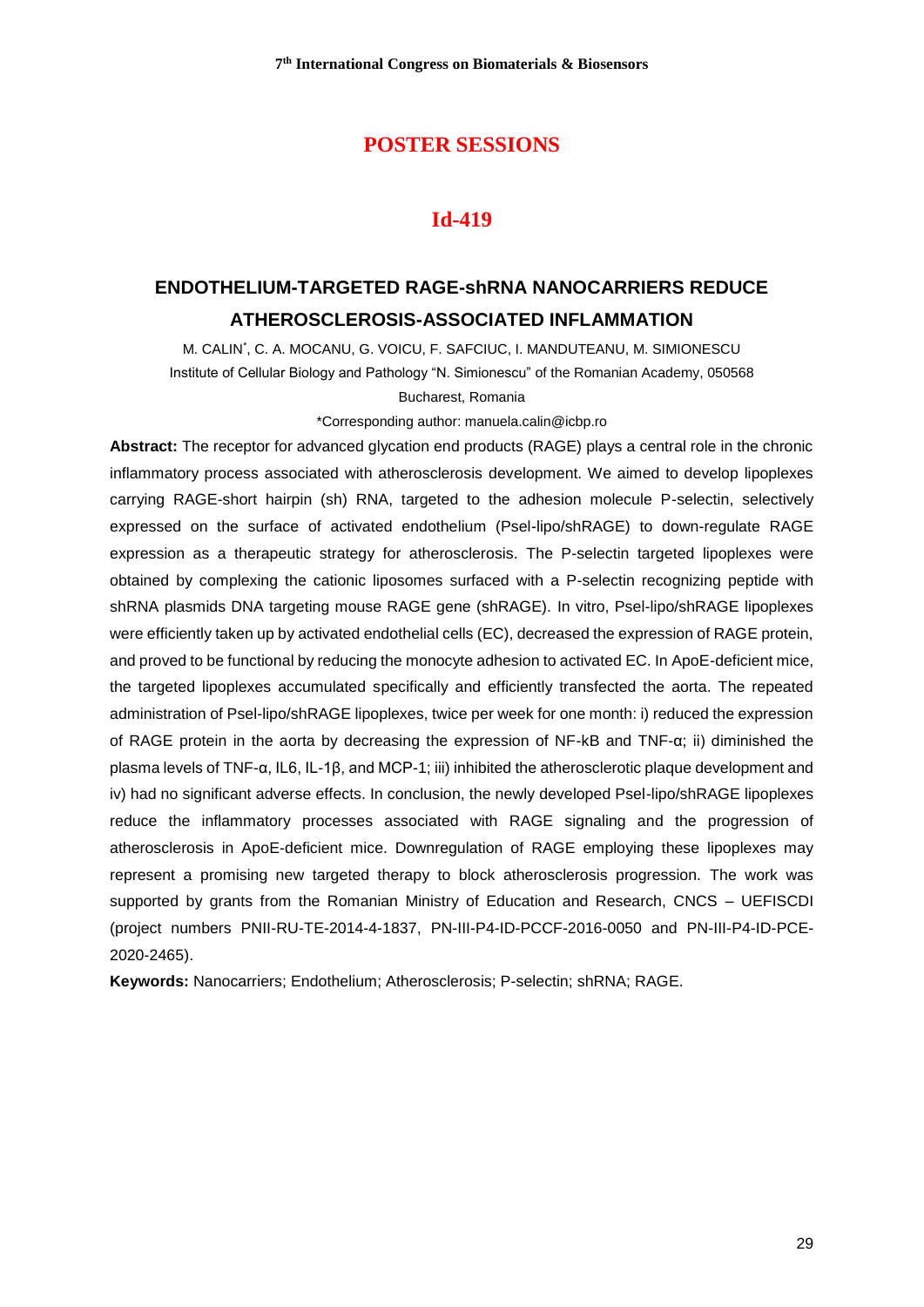#### **Id-421**

#### **DUAL-CROSSLINKED INJECTABLE HYDROGELS BASED on CHITOSAN**

S. SALAGIERSKI1,\*, B. ZAGRAJCZUK1, E. MENASZEK<sup>3</sup>, M. DZIADEK<sup>1,2</sup>, K. CHOLEWA-KOWALSKA1 <sup>1</sup>Department of Glass Technology and Amorphous Coatings, Faculty of Materials Science and Ceramics, AGH University of Science and Technology, 30 Mickiewicza Av., 30-059 Krakow, Poland;

<sup>2</sup>Faculty of Chemistry, Jagiellonian University, 2 Gronostajowa St., 30-387 Krakow, Poland;

<sup>3</sup> Department of Cytobiology, Faculty of Pharmacy, Jagiellonian University, Collegium Medicum, 9 Medyczna St.

#### 30-688 Krakow, Poland

\*Corresponding author: salagier@agh.edu.pl

**Abstract:** Hydrogel materials are often used in tissue engineering because of their advantageous properties such as high water content, swelling ability, porosity, three-dimensional network structure, biocompatibility and the ability to mimic native extracellular matrix. When obtaining hydrogel materials, it is extremely important to select an appropriate crosslinking agent that will enable the formation of a stable and three-dimensional polymer spatial network. This function can be performed by functionalized polysaccharides containing a reactive aldehyde groups in their structure. These groups are able to react with amino groups, present in chitosan, by Schiff base crosslinking, which allows to use the functionalized polysaccharides as crosslinkers. The presence of inorganic ions (e.g. borate, calcium, sodium) affects significantly cross-linking process by interacting with chitosan and/or functionalized polysaccharide. The sources of ions can be bioactive glasses (BGs), which means that the use of them as hydrogel matrix modifiers may provide dual-crosslinking effect. This can be advantageous for injectable hydrogels, for which the possibility to control the crosslinking process is particularly important. The subject of this research are injectable hydrogel materials based on chitosan cross-linked with a functionalized polysaccharide - dextran and bioactive glasses. Sol-gel-derived BGs such as Bioglass 45S5 (45 mol% SiO<sub>2</sub>, 24.5 mol% CaO, 24.5 mol% Na<sub>2</sub>O, 6 mol% P<sub>2</sub>O<sub>5</sub>), calcium-rich BG (40 mol% SiO<sub>2</sub>, 54 mol% CaO, 6 mol%  $P_2O_5$ ) and borate BG (54 mol% CaO, 6 mol%  $P_2O_5$ , 40% B<sub>2</sub>O<sub>3</sub>) have a dual function - crosslinking agents and functional components. The aim of the research was to evaluate the impact of the presence of different BGs on the crosslinking process of chitosan-based hydrogels. Materials were incubated in PBS and SBF solutions in order to assess their swelling, degradation, and mineralization processes, while the ICP-OES analysis was held to evaluate the changes of ion concentration in the solutions. Additionally, a rheological measurements and preliminary *in-vitro* studies using Hs680.Tr human fibroblasts were carried out. Freeze-dried materials were analyzed with SEM/EDX microscopy and ATR-FTIR spectroscopy. Based on the conducted research, it was found that by appropriate selection of bioactive glasses it is possible to affect the crosslinking process and modulate properties of hydrogel materials. The obtained materials have promising multifunctional properties and great potential for use minimally invasive strategy towards tissue regeneration. This work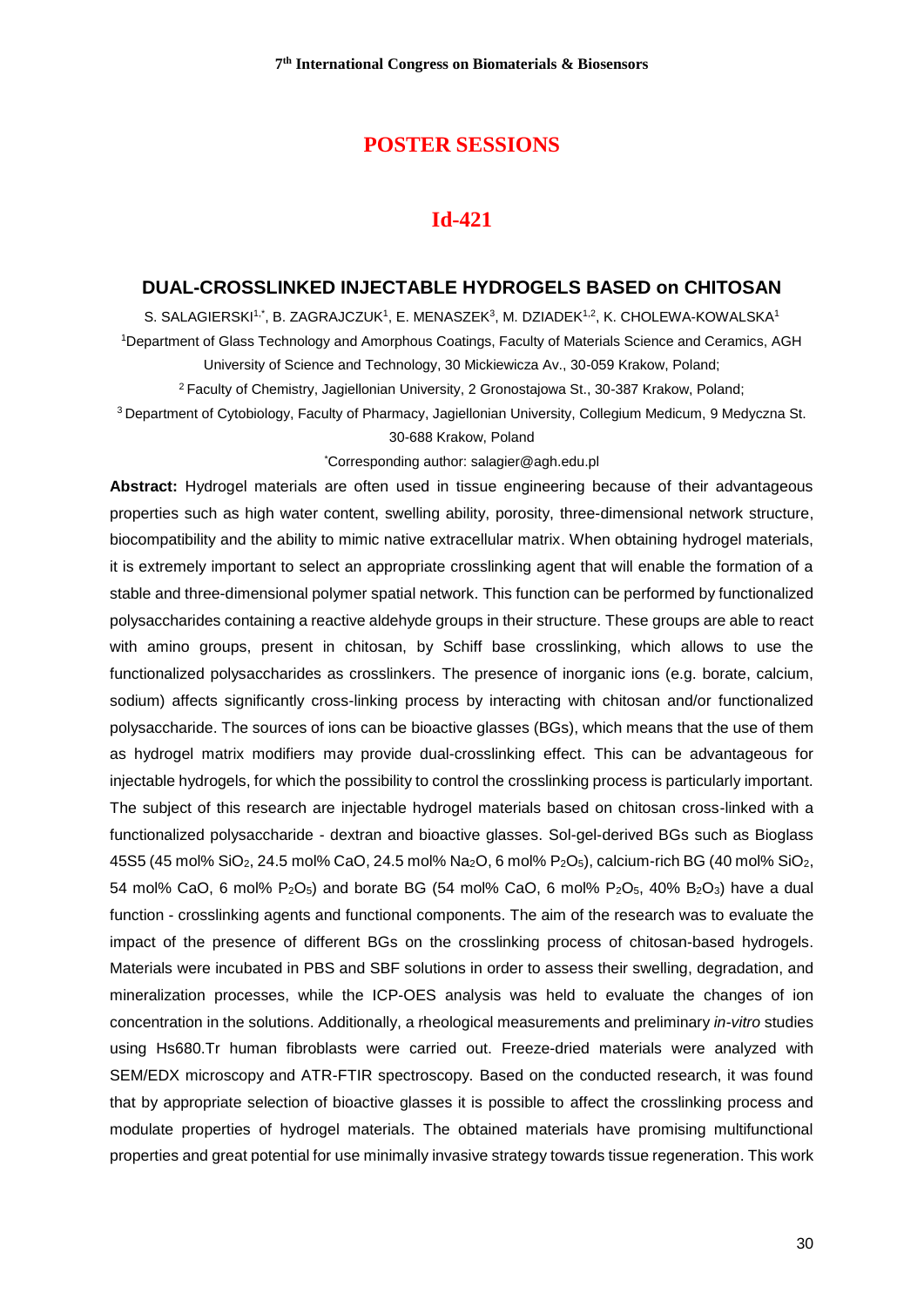was supported by the National Science Centre, Poland, grant nos. 2017/27/B/ST8/00195 (KCK) and program "Excellence initiative – research university" for the AGH University of Science and Technology. **Keywords:** Hydrogel; Chitosan; Crosslinking; Bioglass.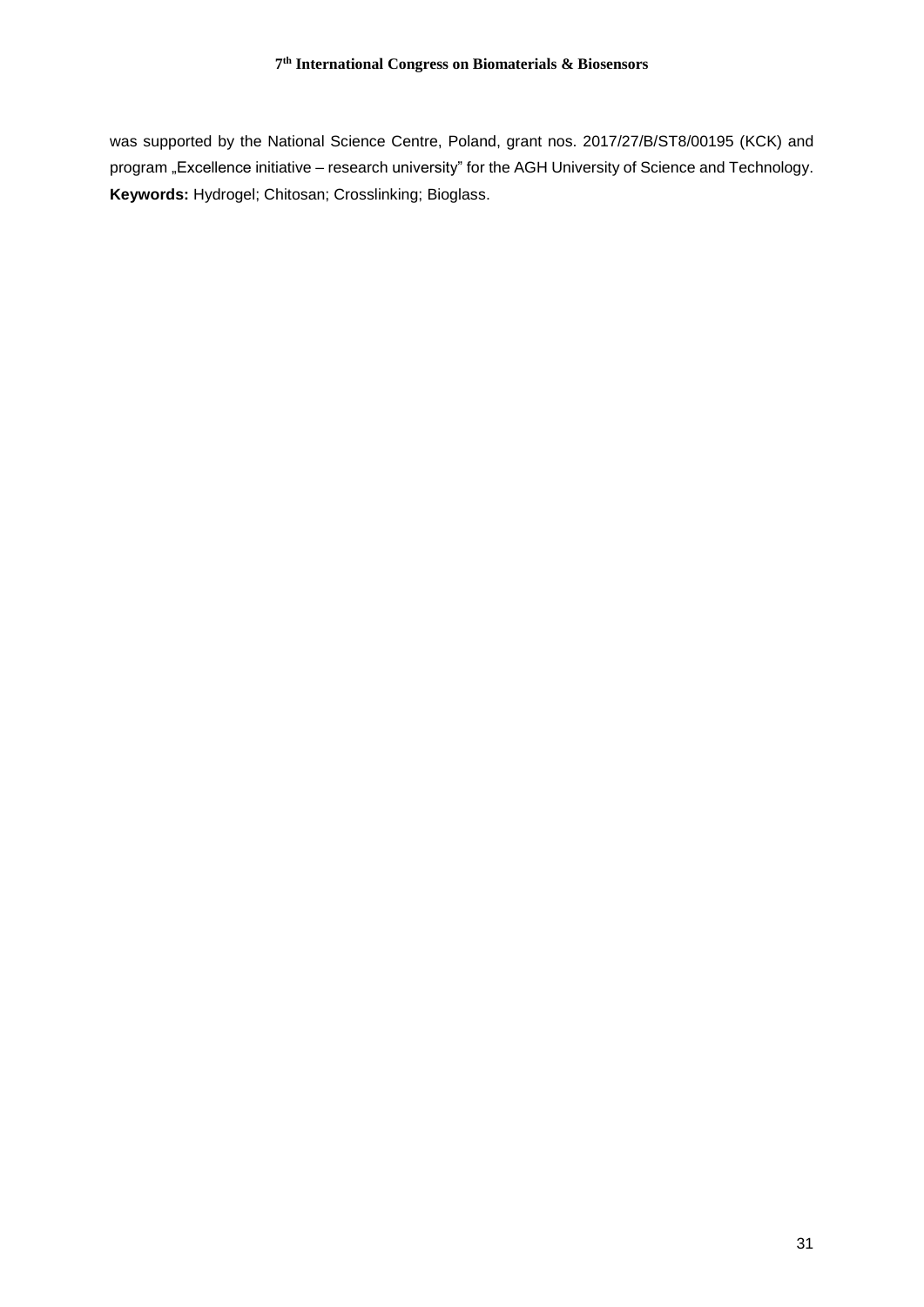#### **Id-429**

## **DETECTION of HELICOBACTER PYLORI in SALIVA by SURFACE PLASMON RESONANCE**

G. DYANKOV1,\*, H. NAJDENSKI<sup>2</sup>, V. KASOVSKI<sup>2</sup>, M. ZAHARIEVA<sup>2</sup>, H. KISOV<sup>1</sup>, E. BELINA<sup>1</sup>, N. MALINOWSKI<sup>2</sup> 1 Institute of Optical Materials and Technologies, Bulgarian Academy of Sciences, Sofia 1113, 109 Acad. G. Bonchev Str., Bulgaria

<sup>2</sup>Institute of Microbiology, Bulgarian Academy of Sciences, Sofia 1113, 23 Acad. G. Bonchev Str., Bulgaria \*Corresponding author: gdyankov@iomt.bas.bg

**Abstract:** *H. pylori* is a gram-negative, spiral, microaerophilic bacterium. Currently, at least half of the world's population is infected with *H. pylori*, making it the most common chronic bacterial infection. After the oral H. pylori infection was detected, it was gradually accepted that the oral cavity is the second major site of H. pylori colonization. In this connection, several major problems are formulated: to what extent is oral infection indicative for gastric? is an oral infection caused by gastric reflux? what function does the oral infection perform - transmission or source of gastric infection? In recent years, these problems have increasingly attracted attention, because of which the results are controversial, revealing the complex nature of the disease. This radically changes the understanding and approach towards these diseases and determine the importance of accessible detection method of *H. Pylori* infection in saliva. The main problem in the detection of *H. pylori* in saliva is the low concentration of *H. pylori* in saliva - about 3 times less than in the stomach. In addition, saliva contains about 1,500 bio-active substances that would interfere with the detection of HP. All this requires the detection method that possess high specificity and sensitivity. In this study we report for such method based on Surface Plasmon Resonance (SPR). The main disadvantage of the method, the low specificity, has been overcome by the deposition of the ligand without the built-in matrix. Matrix-assisted pulsed laser evaporation (MAPLE) has been used for this purpose. As recognition molecules we used the blood antigen Le<sup>b</sup> which were deposited on the surface of gilded diffraction grating. Solutions with different concentration of Le<sup>b</sup> were prepared and used as a target during MAPLE deposition. The thicknesses of deposited layers were in range 100 nm -200 nm. Thus prepared SPR biochips were used in the experiment.The best sensitivity was achieved with thickness layer about 170 nm. The model experiments for *H. pylori* detection were provided as follows. Solutions with various concentration of *H. Pylori* in range 10<sup>6</sup> – 10<sup>2</sup> CFU/ml were prepared. Saliva from healthy people was infected with *H. pylori* solutions. SPR biochips were treated for 10 min with infected saliva and then were centrifuge. SPR shift was observed as a function of concentrations. The low detection limit in terms of concentration was established. We observed good specificity while the sensitivity is influenced by the compounds in saliva. In conclusion, a detection of *H. pylori* in saliva was provided. The detection method is based on SPR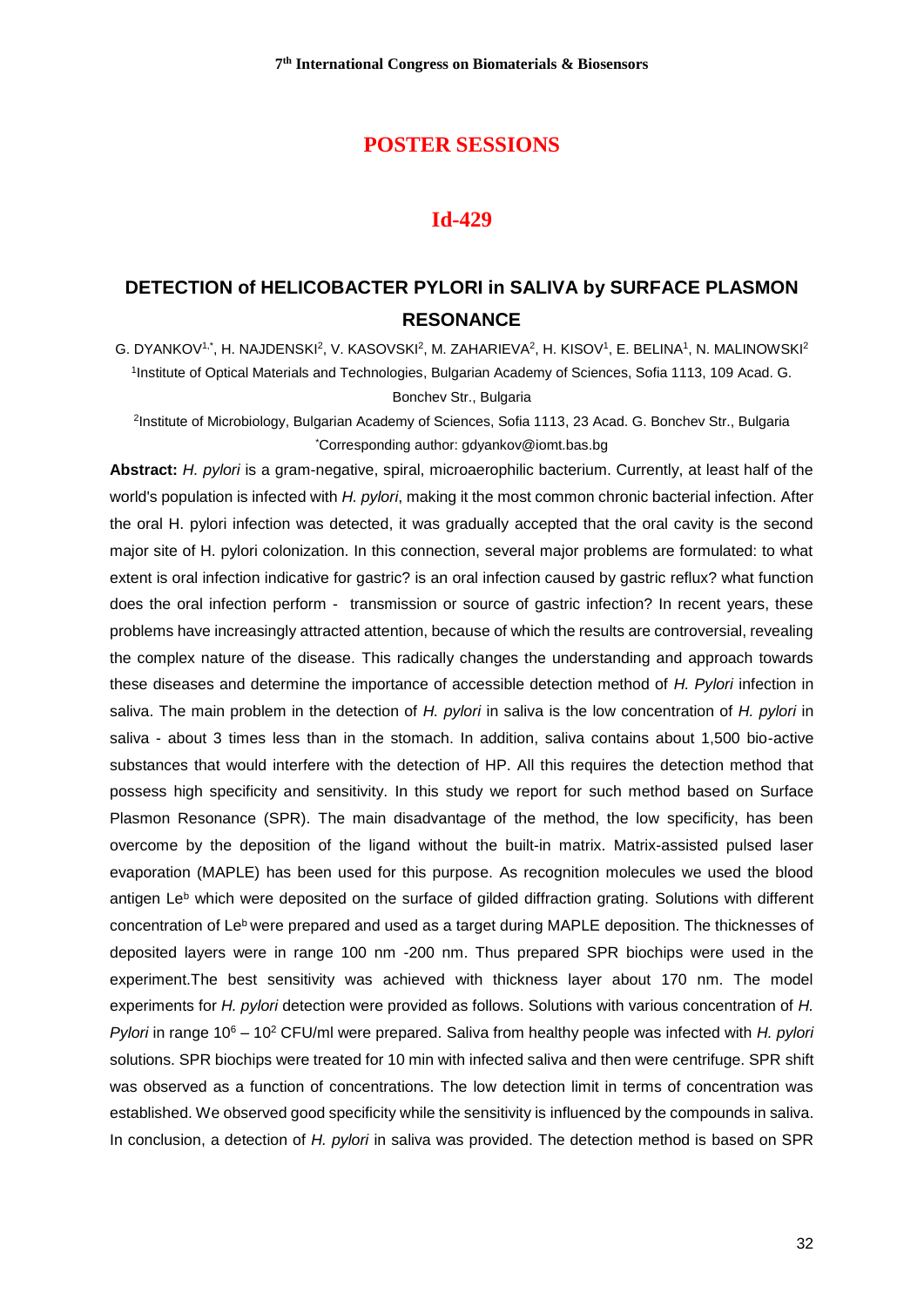and the ligand is the blood antigen  $Le^b$ . We observed good specificity while the sensitivity should be improved.

**Keywords:** Biosensor; Surface Plasmon Resonance; Helicobacter Pylori; MAPLE.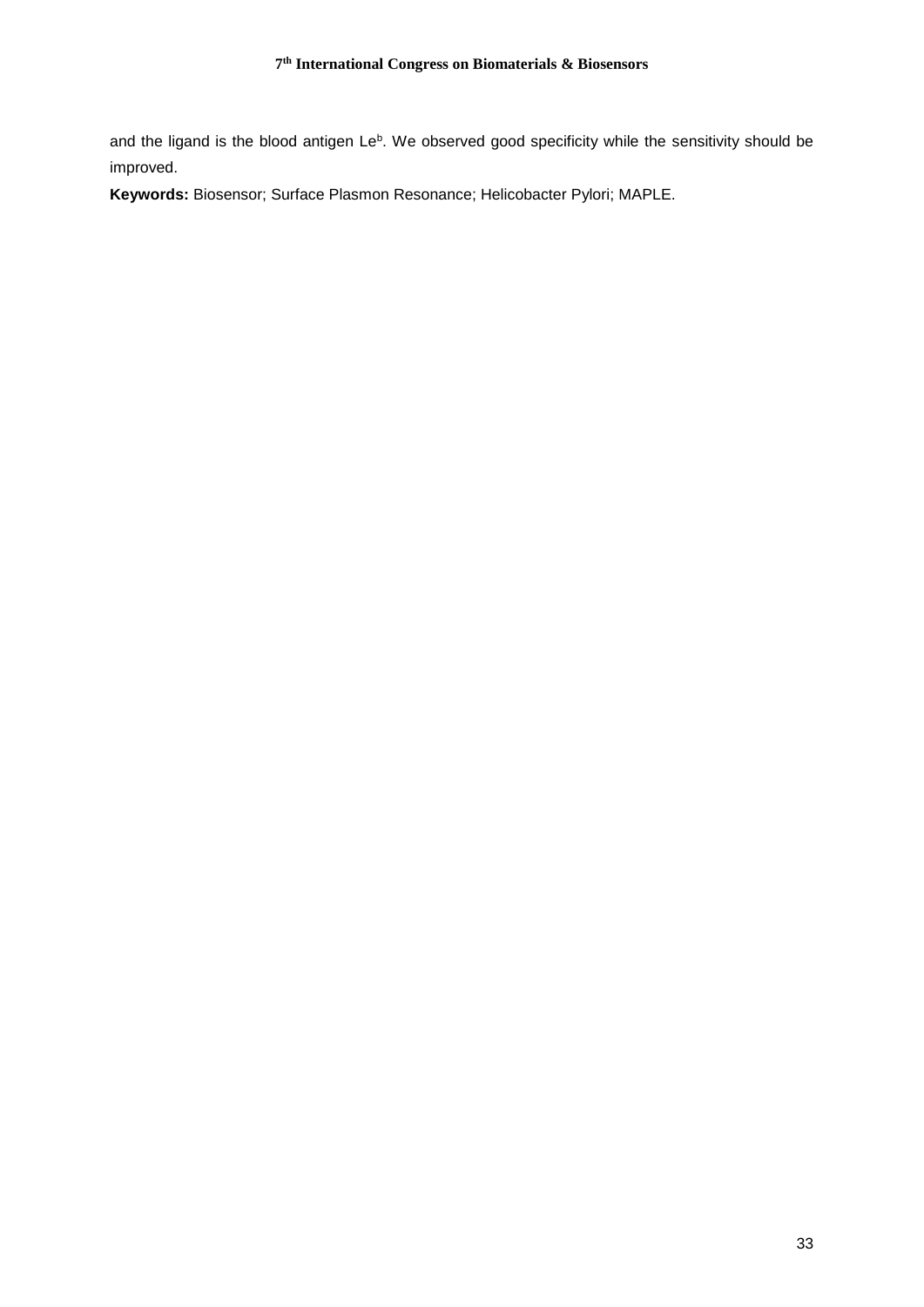#### **Id-430**

# **EVALUATION of MODEL SYSTEM BASED on BIMOLECULAR INTERACTION of SARS CoV-2 S- and N-STRUCTURAL PROTEINS and SPECIFIC ANTIBODY by SPR ASSAY**

P. GENOVA-KALOU1,\*, G. DYANKOV<sup>2</sup>, H. KISOV<sup>2</sup> , V. MANKOV<sup>2</sup>, N. MALINOWSKI<sup>2</sup>

<sup>1</sup>National Center of Infectious and Parasitic Diseases, Department of Virology, 44A "Gen. Stoletov" Blvd., 1233 Sofia, Bulgaria

2 Institute of Optical Materials and Technologies, Bulgarian Academy of Sciences, Sofia 1113, 109 Acad. G.

Bonchev Str., Bulgaria

\*Corresponding author: petia.d.genova@abv.bg

**Abstract:** The novel coronavirus disease 2019 (COVID-19) has cause improving methods for testing and diagnostics. Currently, RT-PCR is the gold standard for detection of active or acute infection. However, this is a multi-step technique which involves purification, nucleic acid amplification, and fluorescence detection. Moreover, the process is laborious, requires trained operator and can be obtained in 3 to 4 h or up to a one day. Optical biosensors present an alternative method for rapid detection of surface proteins from the SARS-CoV-2 due to their safe, straight-forward use, and cost effective technology. Surface plasmon resonance (SPR) sensing is a label-free sensing technique that is highly sensitive. However, its drawback is relatively low specificity caused by the the built-in matrix required for ligand immobilization. Our group has successfully overcome this problem by application of matrix-assisted pulsed laser evaporation (MAPLE). This method avoids the built-in matrix and provides directly immobilized ligands what guaranties high specificity of reactions. Here we report for SPR assay, which was used to assess the immunoreactivity of monoclonal (MO) antibody (Ab) after conjugation with S- and N-structural proteins of SARS-CoV-2. Specific anti-SARS-CoV-2 Ab, like ligand with working concentration 1µg/ml was immobilized by MAPLE method on gilded diffraction grating. The thickness of deposited layers was about 110 nm that guaranties high sensitivity. So prepared SPR chips was illuminated by polychromatic light. Spectral read-out was applied for SPR detection and observed resonances were used as reference. Various concentrations of structural SARS-CoV-2 S- and Nproteins in concentration range 2.5 µg/ml – 0.001 µg/ml were prepared in deionized, diethylpyrocarbonate nuclease-free (*DEPC*) water. We observed that SPR shift, caused by MO Ab - SARS-CoV-2 S-protein interaction, was stronger than the interaction of MO Ab – SARS-CoV-2 N-protein with about 30%. The bimolecular interaction of viral structural proteins with MO Ab caused very well pronounced shifts in SPR in range 2 nm - 12nm. However, MO Ab – S protein interaction increases FWHM, which also testifies that it was more effective process of conjugation. Probably, this is due to the type of used as ligand MO Ab that have more than one binding site, which have stabilized the complex and give opportunity to bind more specific and effective with target molecule. In conclusion, we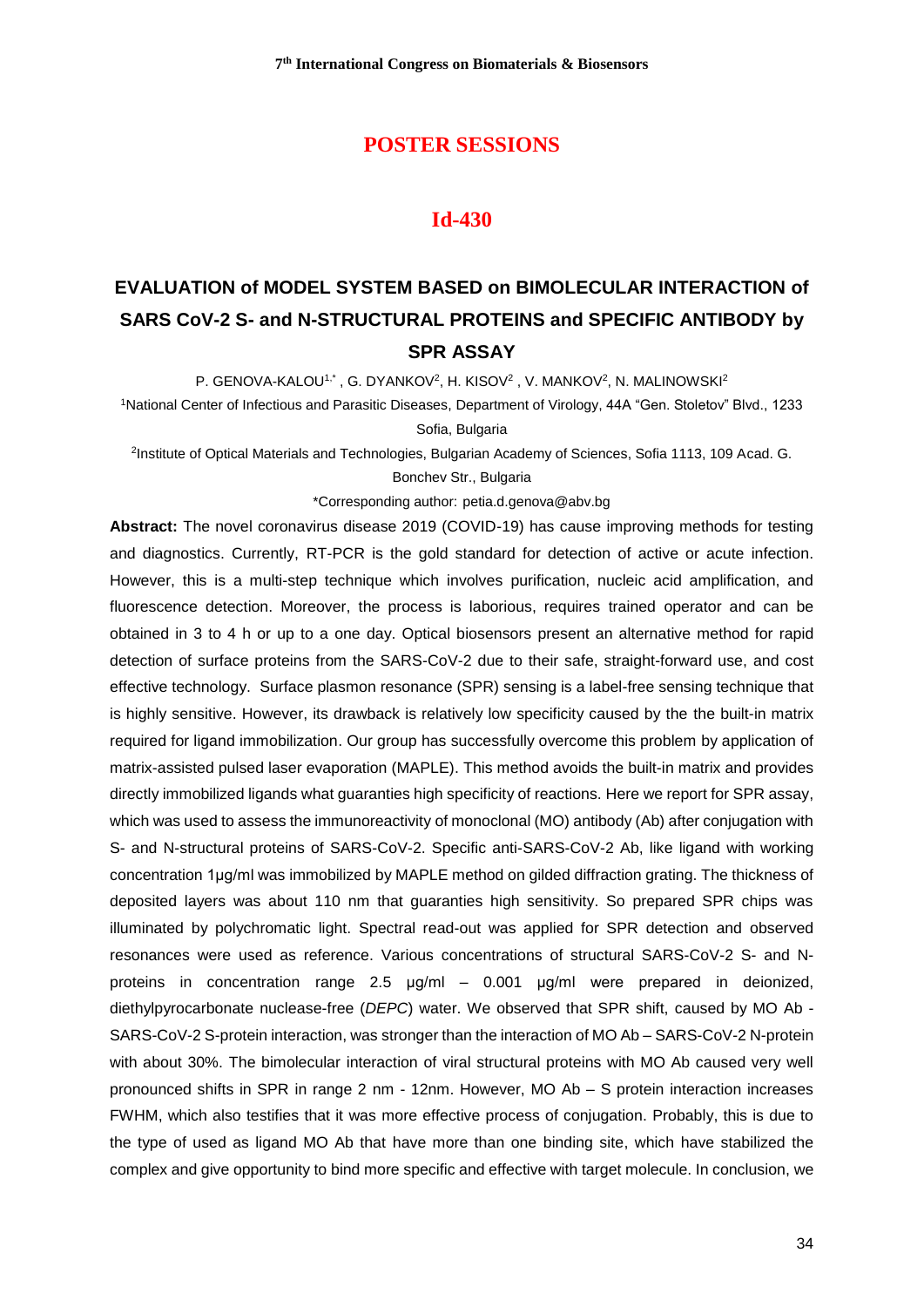demonstrate a sensing platform based on SPR assay with MO Ab as a ligand suitable for rapid detection of SARS-CoV-2-associated structural proteins.

**Keywords:** Biosensor; SARS-CoV-2; Surface Plasmon Resonance; MAPLE.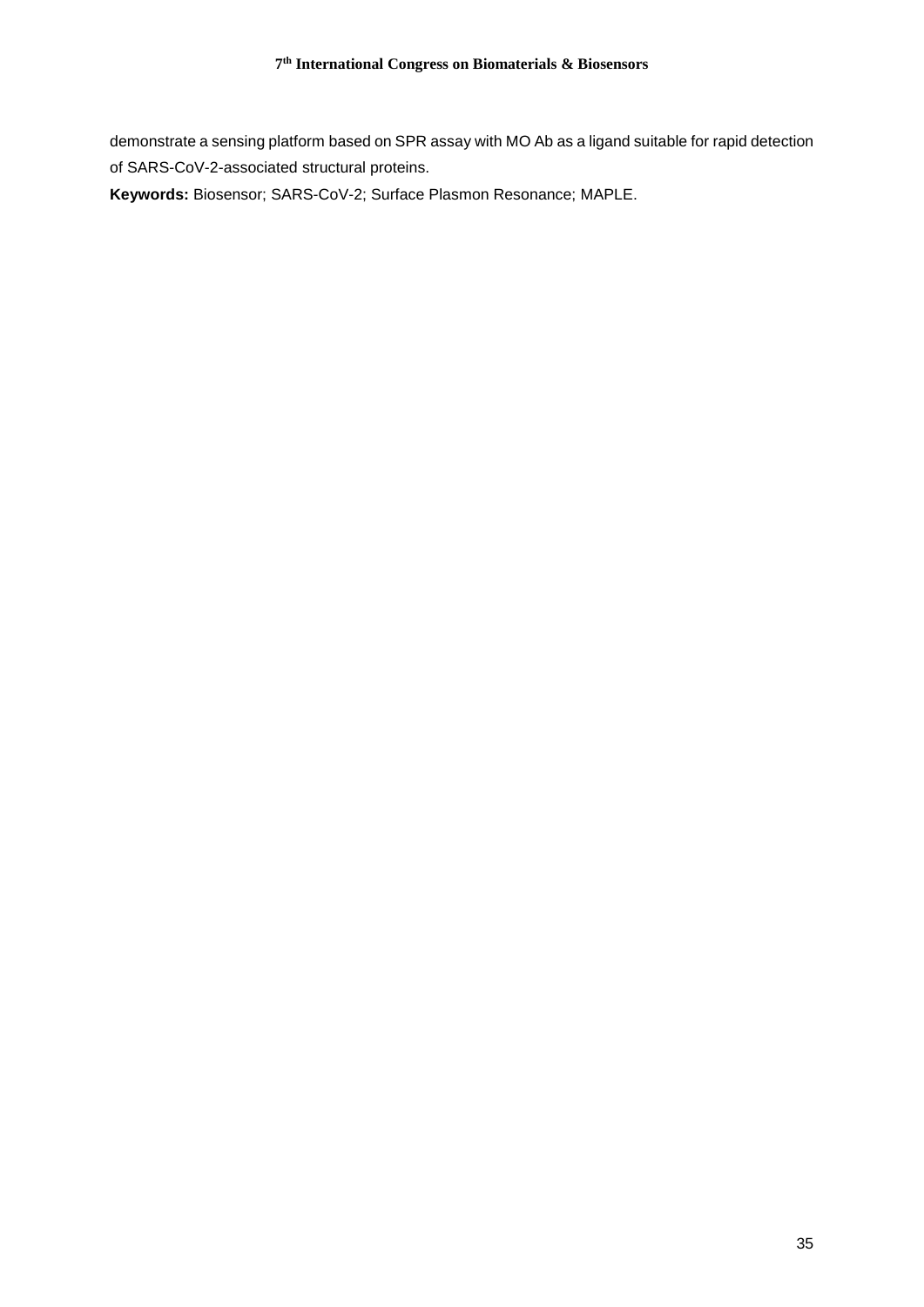## **Id-431**

# **INVESTIGATIONS on the LAYER by LAYER MULTI-SHELL GOLD NANOPARTICLES FUNCTIONALIZATION for the DEVELOPMENT of EFFECTIVE NON-VIRAL GENE VECTORS**

D. BOSTIOG\* , B. CRACIUN, L.-ELENA URSU, D. PEPTANARIU, M. PINTEALA Centre of Advanced Research in Bionanoconjugates and Biopolymers, "Petru Poni"Institute of Macromolecular Chemistry, Romanian Academy, Grigore Ghica Voda Alley 41 A, 700487 Iasi, Romania \*Corresponding author: bostiog.denisse@icmpp.ro

**Abstract:** Gene therapy represents nowadays one of the most challenging promises for the cure of cancer, rare, and severe diseases. The effectiveness of non-viral vector strongly depends on the efficacy and reliability of the molecular tools involved in the manipulation (isolation, reconfiguration, multiplication) and vehiculation (native state preservation, dense packaging, targeted and "stealth" delivery, local protection) of the nucleic acids. In the current investigation we intended to study the ability of small concentrated and stable phosphine coated gold nanoparticles to be functionalized step by step by optimized target, stealth and packing functionalities. The inner shell of the gold was functionalized by using tailored oligomers of poly(ethylene-glycol) for covalent attachment to the gold nanoparticle. Subsequently, short-branched poly(ethylene-imine) were coupled as the second shell, followed by the attempts to attach cell-penetrating peptide using host-guest supramolecular interactions. The functionalized gold nanoparticles were characterized from physico-chemical point of view to establish the degree of functionalization at each step of the preparation. This work was supported by CNCS/CCCDI – UEFISCDI, project number PN-III-P4-ID-PCE2020-1523 (TM-Vector) within PNCDI III. **Keywords:** Gold nanoparticles; Non viral vectors; Nucleic acid delivery.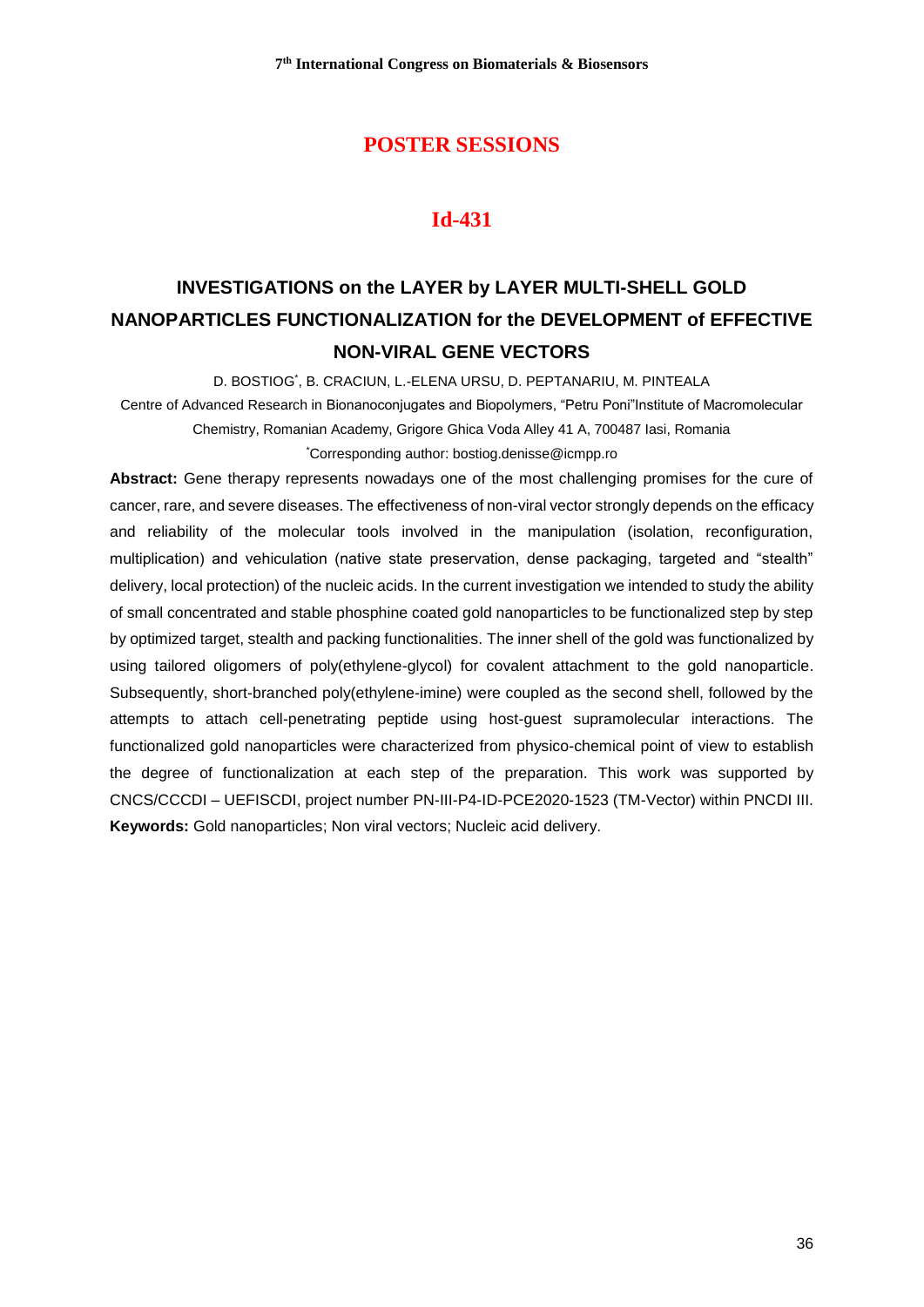## **Id-432**

# **SOLID PHASE SYNTHESIZED POLYHISTIDINE-BASED COPOLYMERS for the ASSEMBLY of pH-SENSITIVE MICELLES SUITABLE for DRUG DELIVERY in CANCER EXTRACELLULAR ENVIRONMENT**

R. GHIARASIM<sup>1,\*</sup>, C. TIRON<sup>2</sup>, G. DIMOFTE<sup>2</sup>, M. PINTEALA<sup>1</sup>, A. ROTARU<sup>1</sup>

<sup>1</sup>Centre of Advanced Research in Bionanoconjugates and Biopolymers, "Petru Poni"Institute of Macromolecular Chemistry, Romanian Academy, Grigore Ghica Voda Alley 41 A, 700487 Iasi, Romania

<sup>2</sup>TRANSCEND Centre, Regional Institute of Oncology, 2-4 General Henri Mathias Berthelot Street,700483 Iasi,

#### Romania

\*Corresponding author: [ghiarasim.razvan@icmpp.ro](mailto:ghiarasim.razvan@icmpp.ro)

**Abstract:** Knowing that most tumor cells have an extracellular pH in the range of 6.5 and 7.2, below the values of healthy cells, an impressive number of chemical systems have been developed in recent decades which have the property of being stable over the normal extracellular pH range (7.4 - 7.2), but exert properties during tumor pH. These systems act as such as inhibitors or target specific receptors for certain overexpressed tumor cells on the cell surface with internalization of the chemical system leading to programmed cell death. The main purpose of this study was to prepare three types of micelles based on copolymers consisting of hydrophilic part given by poly (ethylene glycol) and hydrophobic polyhistidine (polymer that can be protonated and deprotonated), synthesized by solid-phase peptide synthesis. The micelles were subsequently loaded with doxorubicin and used as model systems, which had the property of releasing drug at desired pH values similar to the pH of the cancer extracellular environment. These micelles were characterized from a physico-chemical point of view, while their cytotoxicity was investigated on the human breast cancer cell line (MDA-MB-231), together with the immunofluorescence investigation in the cellular areas where these micelles disassemble and release the model compound. The research leading to these results has received funding from the EEA Grants 2014-2021, under Project contract no. 37/2021.

**Keywords:** Tumor cells; Polyhistidine copolymers; Micelle; Doxorubicin; Drug release studies.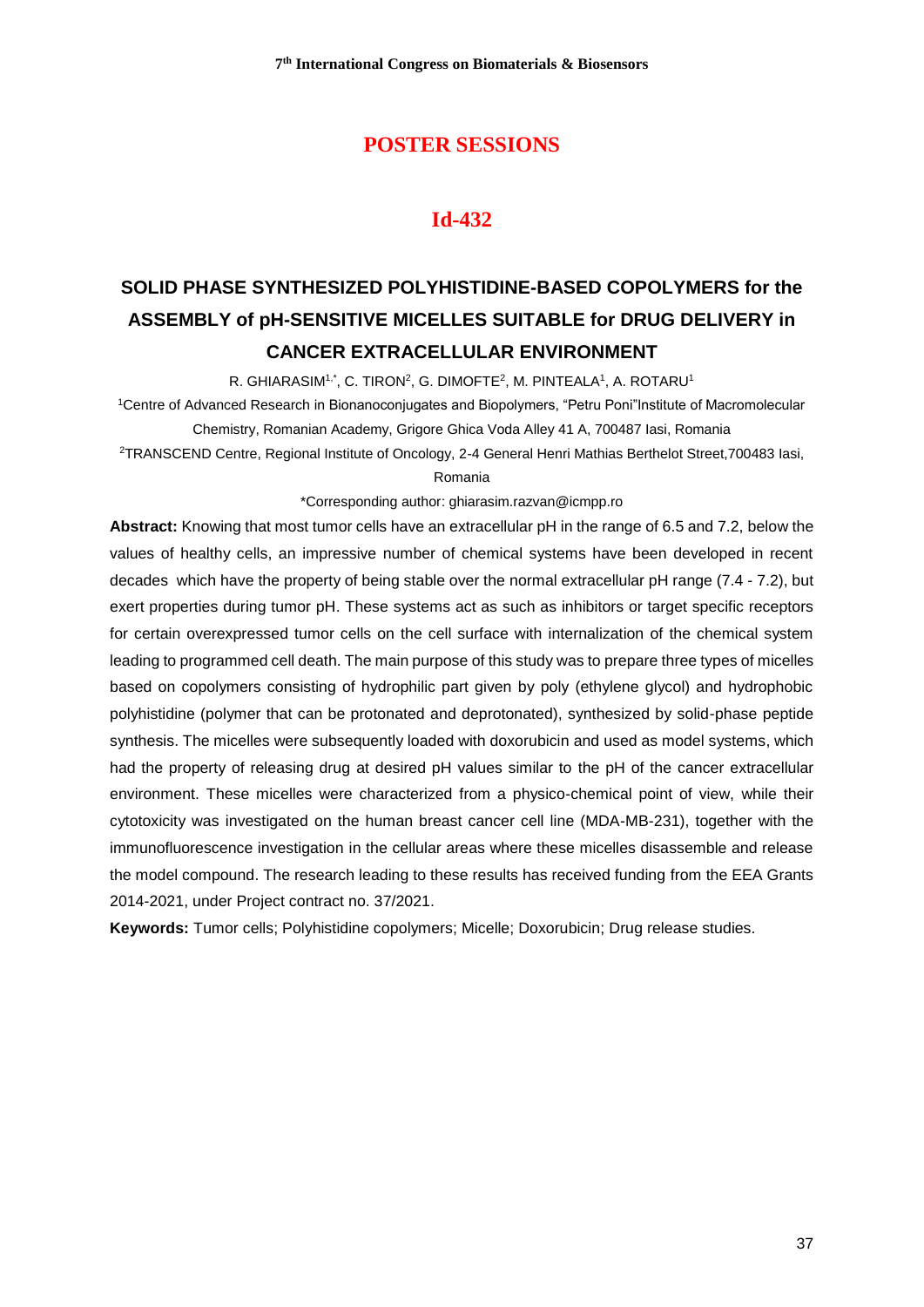#### **Id-436**

## **SYNTHESIS PROCESSES for BACTERIAL POLYMERS - POLYHYDROXYALKANOATES**

M. GUZIK\*

Jerzy Haber Institute of Catalysis and Surface Chemistry Polish Academy of Sciences, Niezapominajek 8, 30-239

#### Kraków, Poland

\*Corresponding author: maciej.guzik@ikifp.edu.pl

**Abstract:** Biopolymers represent one of the leading sectors for bio-based products and their expected growth is foreseen to be significant within the next years. They also represent a group of polymers with a broad range of physicochemical properties. One of the representatives, namely polyhydroxyalkanoate (PHA), can be produce *via* microbial fermentation from a range of currently underused environmental resources such as biomass, post processing industrial waste streams (food, wood and biodiesel industries effluents) or wastewaters just to name few. PHAs chemical structure enables easy chemical/enzymatic modifications, which leads to their functionalization and further numerous applications. PHAs represent a class of optically active biodegradable polyesters accumulated by numerous bacteria as discrete intracellular granules. These polyesters serve as a carbon and energy reserve material. The chemical structure of PHA can be described as linear in a head to tail formation of (*R*)-3-hydroxyalkanoic acids with the carboxyl group of one monomer forming an ester bond with the hydroxyl group of the neighbouring monomer. PHAs are biodegradable and biocompatible, thus enabling their direct application in biomedical field. Several products already exist and are used in wound management, implants for tissue engineering and drug delivery. Our research focuses on the development of novel bioprocesses for the efficient production of polyhydroxyalkanoates through bacterial fermentations. Using a combination of renewable energy resources such as glycerol or organic acids (medium and long chain) in combination with appropriately selected bacterial strains, we are able to design processes leading to PHAs of various physicochemical properties. Our laboratory facilities allow us to design and validate microbial fermentation processes on a small scale (mathematical modeling and response surface methodology on a 5L scale). Such optimized bioprocesses are transferred to the quarter-technical scale (30L) and half-technical scale (200L), where they are validated before the implementation process into large-scale production in the contractors' manufacturing line. **Keywords:** Polyhydroxyalkanoates; Fermentation; Fermenter; Biopolymer synthesis.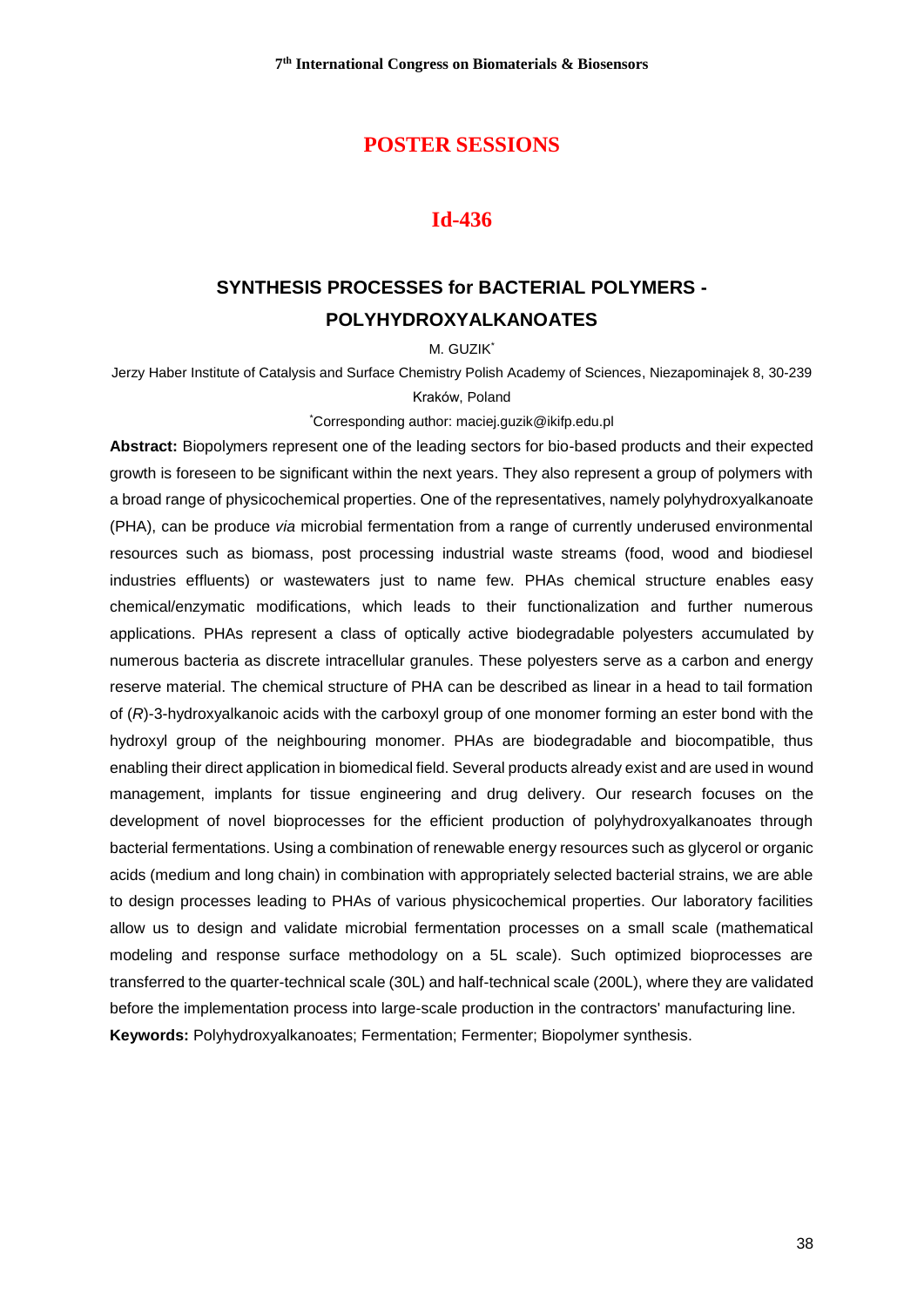## **Id-437**

## **ZnO@ESENTIAL OILS BASED SODIUM ALGINATE SCAFFOLDS for SKIN TISSUE REGENERATION**

O. R. VASILE<sup>1,2,\*</sup>, A. STANCIULESCU<sup>2</sup>, R. D. TRUSCA<sup>2</sup>, B. S. VASILE<sup>1,2</sup>

<sup>1</sup>Academy of Romanian Scientists, Ilfov Str. No. 3, 50044 Bucharest, Romania

<sup>2</sup>National Research Center for Micro and Nanomaterials, University Politehnica of Bucharest, 060042 Bucharest,

#### Romania

\*Corresponding author: otilia.vasile@upb.ro

**Abstract:** Microbial infections are a common medical problem asigned to various internal (prostheses, percutaneous implants) and external (wound dressings, urinary catheters, etc.) biomedical devices, especially those that come in direct contact with affected skin or mucous membranes. The use of active substances (essential oils and nanoparticles) in the composition of antibacterial systems, has a number of advantages, e.g. high efficacy at low doses, simultaneous administration of single or multiple drugs, a stable level of concentration of the drug and a lower occurrence of side effects. This study aims to design and to manufacture a wound dressing containing silk fibroin, sodium alginate and hyaluronic acid that will be functionalized with ZnO and essential oils (clove and oregano), with applications in tissue engineering. The obtained material is designed to heal severe burns and it will have antibacterial properties that will reduce the healing time and will improve the patient's experience. This prototype will develop the innovation regarding the burn treatment therapy. Zing oxide was obtained using a poliol method. The dressings were obtained starting from a solution of 5% sodium alginate over which was added 0.1% hyaluronic acid and 20% silk fibroin. In order to obtain the final composites, the in samples which contain solution of sodium alginate / hyaluronic acid / silk fibroin were added zinc oxide nanopowders coated with essential oils in proportions of 1, 3 and 5%, respectively. The samples thus obtained were then frozen. After lyophilization process, the samples were immersed in 3% calcium chloride solution in order to crosslink the sodium alginate. After immersion process, the samples were left to dry in the air. The obtained samples were characterized in terms of mineralogical composition, morphology, antimicrobial activity using the method of minimum inhibitory concentration (MIC) and the Biofilm method.

**Keywords:** Composite scaffolds; ZnO nanoparticles; Silk fibroin; Essentials oils.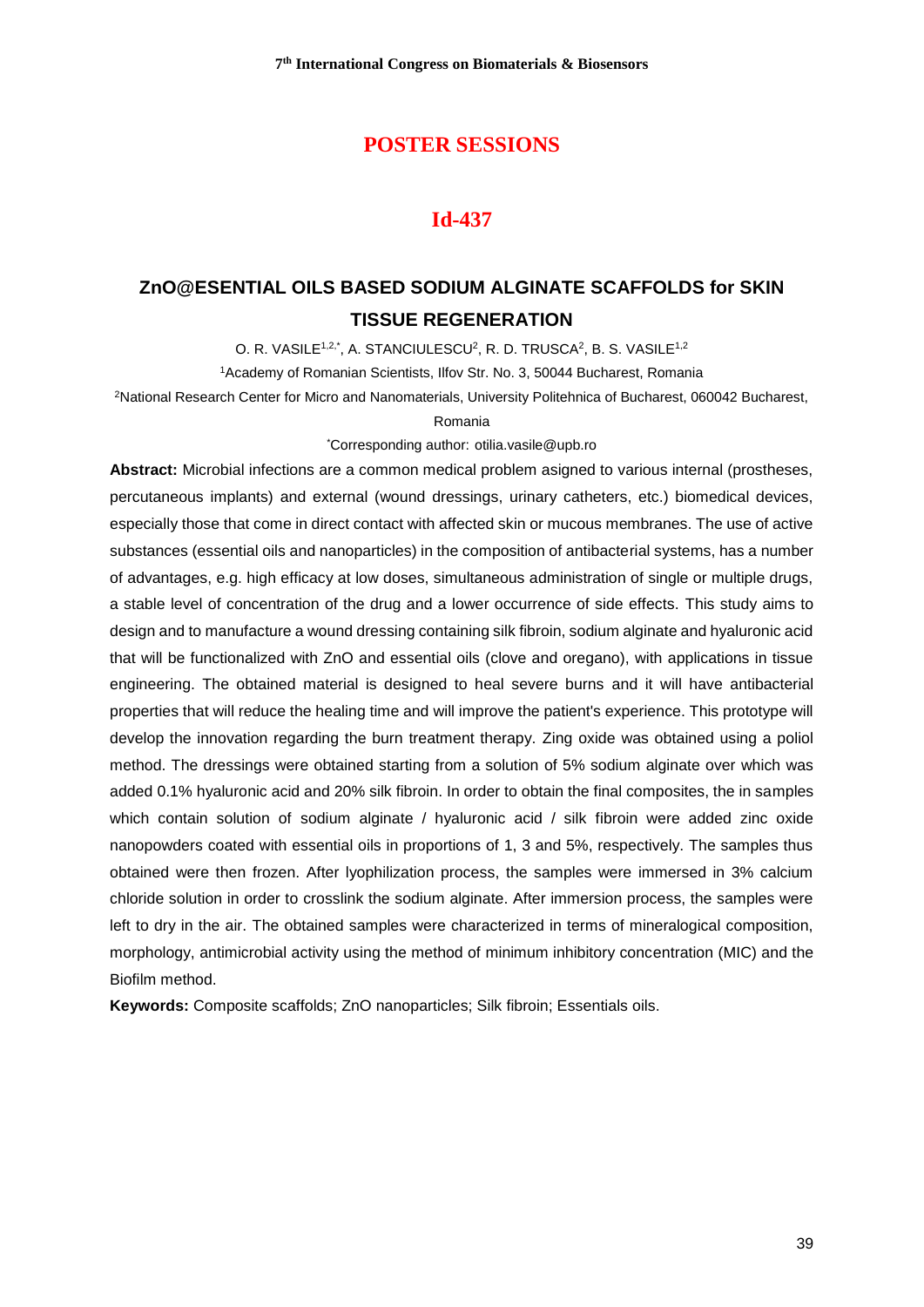#### **Id-438**

#### **ZINC OXIDE NANOPARTICLES USED for ATOPIC DERMATITIS**

B. S. VASILE<sup>2,\*</sup>, M.-D. PREDA<sup>1</sup>, V.-L. ENE<sup>2</sup>, I. A. NEACSU<sup>2</sup>, A. C. BÎRCA<sup>2</sup>

<sup>1</sup>Faculty of Engineering in Foreign Languages, University Politehnica of Bucharest, 011061 Bucharest, Romania <sup>2</sup>Department of Science and Engineering of Oxide Materials and Nanomaterials, Faculty of Applied Chemistry and Materials Science, University Politehnica of Bucharest, 1–7 Polizu

Street, 011061 Bucharest, Romania

\*Corresponding author: bogdan.vasile@upb.ro

**Abstract:** Due to their antimicrobial properties, zinc oxide (ZnO) nanoparticles has been proposed as a good solution for preventing infectious diseases. In recent years, there was a significant increase in the innovation of ZnO based smart materials. The current study was carried out with the main goal of evolving a simple method for the synthesis of ZnO nanoparticles, designing a method to finish ZnO nanoparticles onto fabrics to confer antimicrobial function and UV protection and finally evaluating the finished fabrics in terms of antibacterial properties. The hydrothermal method used for the synthesis of ZnO is one of the simplest and most environmentally friendly methods reported for zinc oxide because it does not require the use of organic solvents or additional product processing. The morphology of nanoparticles plays an important role in the antimicrobial activity and UV protection and usually its control can be either done by using stabilizing agents or by varying the polar character of the solvent used in the reaction. The complete or partial replacement of water in the solubilization step of the precursors with ethanol and methanol can also lead to a change in morphology. Thus, the use of surfactants, such as cetyltrimethylammonium bromide (CTAB), which is a surfactant with antiseptic and antifungal properties, or hexamethylene-tetra-amine (HMT) are used. Furthermore, after morphological and compositional characterization of all obtained samples, the sample with the smallest particle size distribution was used to be impregnated in the fabric. The ZnO nanopowder was added in distilled water and stirred prior to be pulverized on equal sized cotton patches. X-ray Diffraction, Scanning Electron Microscopy, Energy Dispersive Spectrosopy and Dynamic Light Scattering characterization techniques were used in order to determine the structure, morphology and composition of the obtained materials. Moreover, the ZnO-textiles were supposed to Scanning Electron Microscopy and antibacterial tests prior and after washing.

**Keywords:** ZnO nanoparticles; Atopic dermatitis; Hydrothermal method; Smart materials.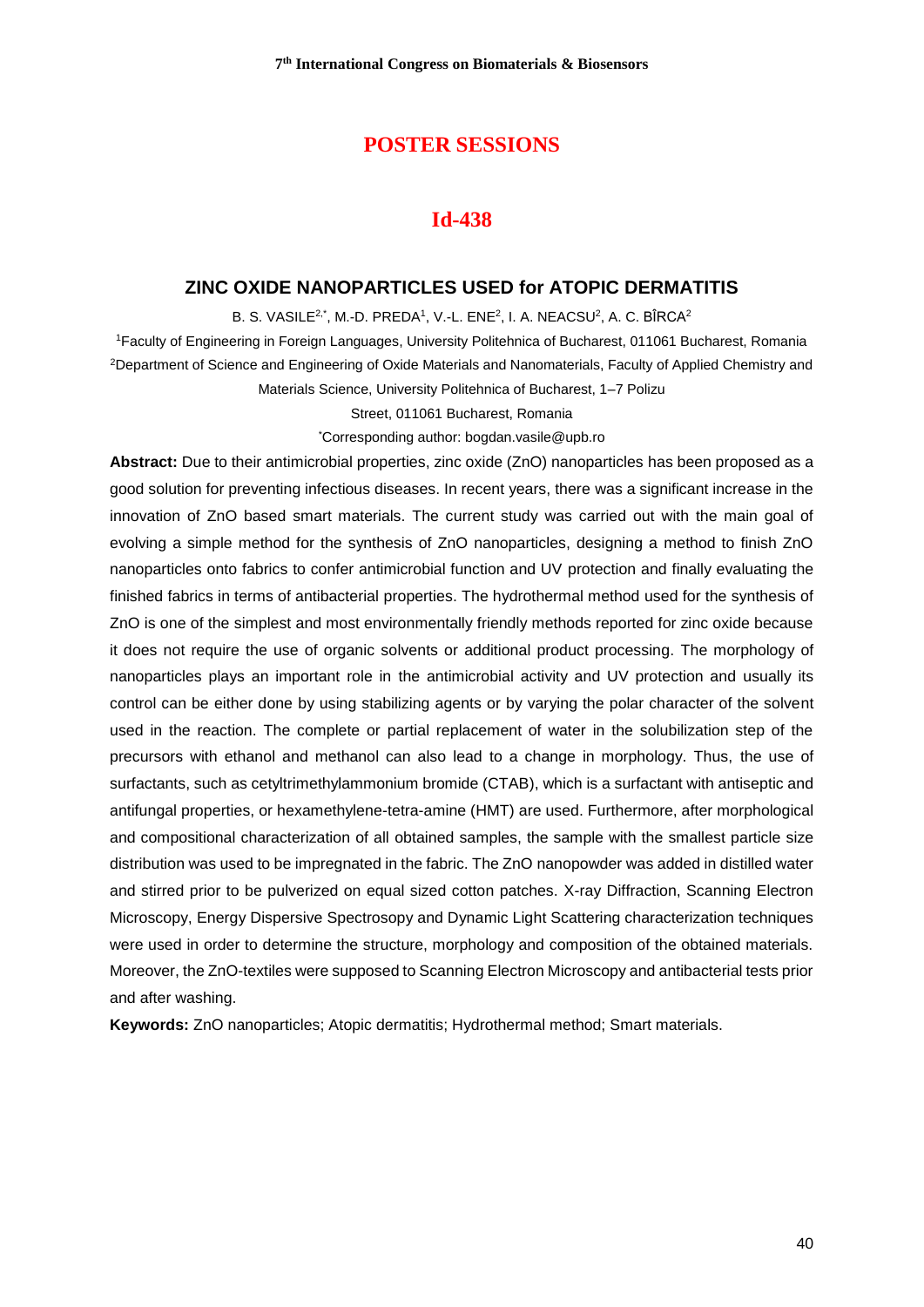# **ALL SUBMISSIONS & TOPICS**

| <b>Topics</b>                                                    | <b>Submissions</b>                                                                                                                                                                    |
|------------------------------------------------------------------|---------------------------------------------------------------------------------------------------------------------------------------------------------------------------------------|
| <b>Biomaterials</b>                                              | Id 348 - Stimuli-Responsive Biomaterials for Drug Delivery, Tissue<br><b>Engineering and Regenerative Medicine</b>                                                                    |
|                                                                  | Id 407 - Calcium Phosphate-Based Biomaterials Modified with Silicon and<br>a GPTMS                                                                                                    |
|                                                                  | Id 408 - Foamed Calcium Phosphate Bone Cement with the Addition of<br>Citrus Pectin - An Attempt to Improve Mechanical Properties                                                     |
|                                                                  | Id 409 - Calcium Phosphate Biomicroconcrete-Type Bone Fillers Modified<br>with Coupling Agent                                                                                         |
|                                                                  | Id 410 - Influence of Tetraethoxysilane (TEOS) on the Properties of Calcium<br>Phosphates Based Biomicroconcrete-Type Biomaterials                                                    |
|                                                                  | Id 416 - Studies on Characteristics, Antimicrobial Behaviour and Cell<br>Viability of DNase I Coated Titanium Surfaces via Alternating Current<br><b>Electrophoretic Deposition</b>   |
|                                                                  | Id 421 - Dual-Crosslinked Injectable YHydrogels Based on Chitosan                                                                                                                     |
|                                                                  | Id 434 - Chitosan Imination: An Opportunity towards Biomaterials with Broad<br><b>Application Spectrum</b>                                                                            |
|                                                                  | Id 435 - Laccases in Biocatalysis and Modification of Biomaterials                                                                                                                    |
|                                                                  | Id 437 - ZnO@Esential Oils Based Sodium Alginate Scaffolds for Skin<br><b>Tissue Regeneration</b>                                                                                     |
|                                                                  | Id 438 - Zinc Oxide Nanoparticles used for Atopic Dermatitis                                                                                                                          |
| <b>Advanced</b><br><b>Functional</b><br><b>Materials</b>         | Id 413 - Advanced Functional Magnetic Microwires for Magnetic Sensors<br>Suitable for Bio-Medical Applications                                                                        |
| <b>Biological</b><br><b>Response to</b><br><b>Nanomaterials</b>  | Id 415 - Combined Therapy of Simvastatin- and Coenzyme Q10-Loaded<br>Nanoparticles Ameliorates PI3K-Akt-eNOS Pathway<br>Metabolic<br>in<br>Syndrome Model                             |
| <b>Medical Devices</b>                                           | Id 403 - Development of Dental Bone Grafts for the Treatment of Alveolar<br>Bone Loss by 3D Printing Technique                                                                        |
| <b>Nano Biomaterials</b>                                         | Id 417 - Protective Effects of Aliskiren-loaded Polymeric Nanoparticles on<br>Cardiovascular System in Experimental Hypertension.                                                     |
|                                                                  | Id 431 - Investigations on the Layer by Layer Multi-Shell Gold Nanoparticles<br>Functionalization for the Development of Effective Non-Viral Gene Vectors                             |
| <b>Materials for</b><br><b>Biomedical</b><br><b>Applications</b> | Id 405 - Thin films of oxides grown by Atomic Layer Deposition for medical<br>Application                                                                                             |
|                                                                  | Id 419 - Endothelium-Targeted RAGE-shRNA Nanocarriers Reduce<br>Atherosclerosis-Associated Inflammation                                                                               |
|                                                                  | Id 432 - Solid Phase Synthesized Polyhistidine-Based Copolymers for the<br>Assembly of pH-sensitive Micelles Suitable for Drug Delivery in Cancer<br><b>Extracellular Environment</b> |